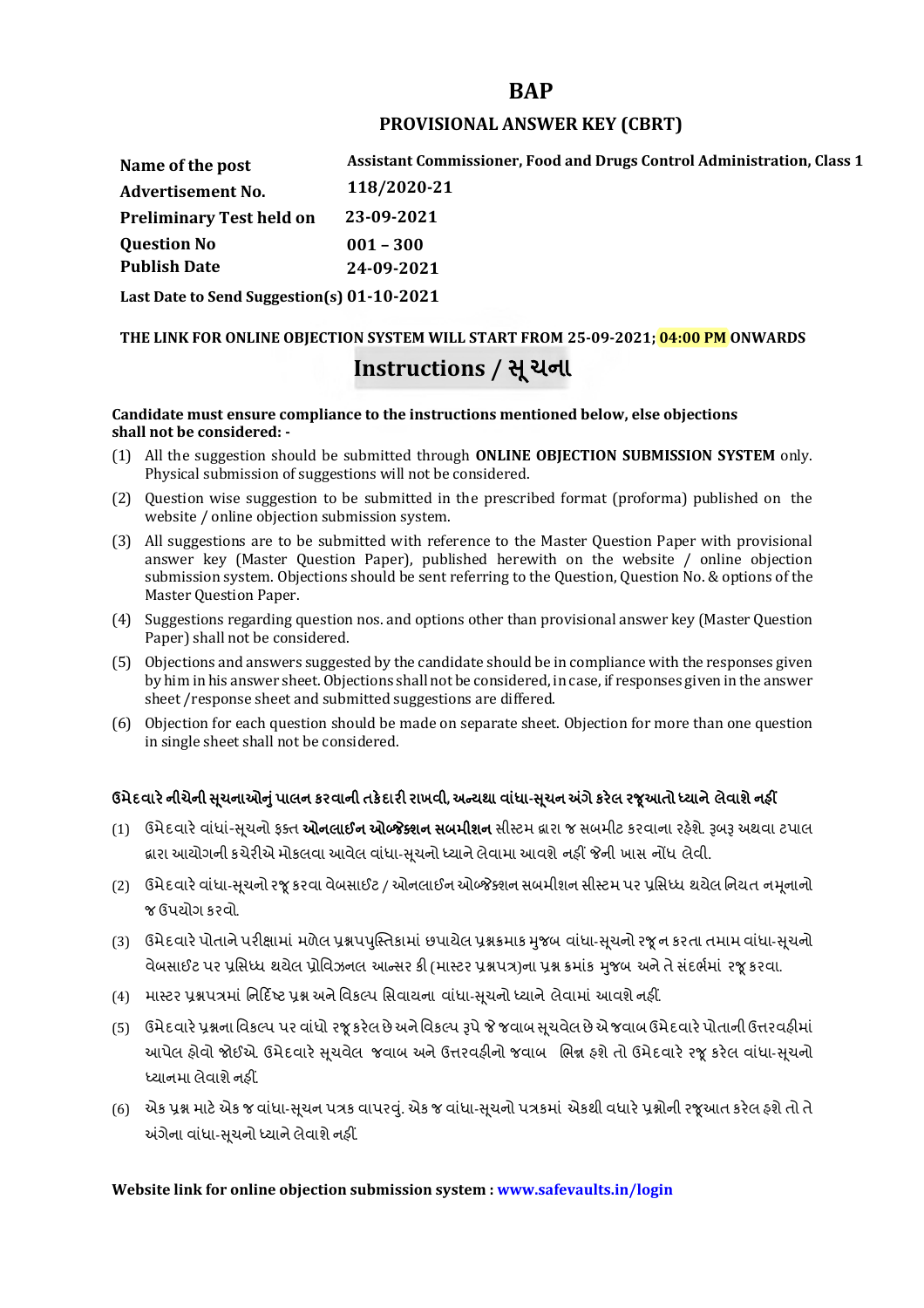ભારતમાં સૌ પ્રથમ સિંક્રોનસ (Synchronous) સેન્સસ કર્યા વર્ષમાં હાથ ધરવામાં આવેલ હતું ?  $001.$  $(A)$  1861  $(B) 1871$  $(C)$  1881  $(D)$  1891 ગુજરાત રાજ્યમાં સૌથી વધારે સાક્ષરતા દર કયાં જીલ્લાનો છે ? [High Literacy Rate] અને ક્યાં જીલ્લામાં વસ્તીની  $002.$ ગીચતા (Density) સૌથી ઓછી છે? (A) સુરત, કચ્છ (B) અમદાવાદ, સુરેન્દ્રનગર (D) વડોદરા, બનાસકાંઠા (C) સુરત, સુરત ભારતના રાજ્યો/રાજધાનીને યોગ્ય રીતે જોડો.  $003.$ 1. અરુણાચલ પ્રદેશ a. અગરતલા ?. આસામ  $h.62H912$ **3. કેરળા** c. દિસપુર 4. ત્રિપુરા d. તિરુવંતપુરમ (A)  $1 - c$ ,  $2 - d$ ,  $3 - a$ ,  $4 - b$ (B)  $1 - b$ ,  $2 - c$ ,  $3 - d$ ,  $4 - a$ (C)  $1 - d$ ,  $2 - a$ ,  $3 - b$ ,  $4 - c$ (D)  $1 - a$ ,  $2 - b$ ,  $3 - c$ ,  $4 - d$ 1. કેન્દ્રીય પ્રદેશ અંદામાન અને નિકોબારની રાજધાની પોર્ટ બ્લેયર છે.  $004.$ 2. લદાખની રાજધાની જમ્મુ છે. 3. લક્ષદ્રીપની રાજધાની અગતી (Agatti) છે. ઉપરોક્ત વાક્યો ચકાસો. (A) 1. 2 અને 3 વાક્ય યોગ્ય છે. (B) માત્ર 1 વાક્ય યોગ્ય છે. (D) માત્ર 3 વાક્ય યોગ્ય છે. (C) માત્ર 2 વાક્ય યોગ્ય છે. 1. દાદરા અને નગર હવેલી અને દમણ અને દીવ ની કુલ જમીનનો વિસ્તાર 491 ચો.કિ.મી છે અને ઘનતા 700 ની છે. 005. 2. 26 જાન્યુઆરી 2020 ના રોજ, દાદરા અને નગર હવેલી અને દમણ અને દીવના નવા કેન્દ્રશાસિત પ્રદેશની રચના કરવામાં આવેલી હતી. ઉપરોક્ત વાક્યો ચકાસો. (A) 1 અને 2 બન્ને વાક્યો યોગ્ય નથી. (B) માત્ર 1 વાક્ય યોગ્ય છે. (C) માત્ર 2 વાક્ય યોગ્ય છે. **D**) 1 અને 2 બન્ને વાક્યો યોગ્ય છે. ભારતના અગત્યના બંદરો (Ports) અને રાજ્યોની (કેન્દ્રશાસીત પ્રદેશની) જોડી પૈકી કઈ જોડી યોગ્ય નથી ?  $006.$  $(B)$ ઓડીશા – ઇન્નોરી (Ennore) (A) તમિલનાડુ – તુતીકોરીન (C) અંદામાન, નિકોબાર ટાપુઓ - પોર્ટ બ્લેયર (D) કર્નાટક – મેંગલોર ભારતના હાયડ્રો પ્રોજેક્ટ અને રાજ્યની જોડીઓ પૈકી કઈ જોડીઓ યોગ્ય છે. 007. 1. તેહરી (Tehri) હાયડ્રો પ્રોજેક્ટ – ઉતરાખંડ 2. કોયના (Koyna) હાયડ્રો પ્રોજેક્ટ – મહારાષ્ટ્ર 3. સરદાર સરોવર ડેમ – ગુજરાત 4. નાથ્પા જાકારી ડેમ (Nathpa Jhakri Dam) – આંધ્રપ્રદેશ (A) 1.3 અને 4 (B) 1, 2, 3 અને 4 (C) 2, 3 અને 4  $(D)$ 1, 2 અને 3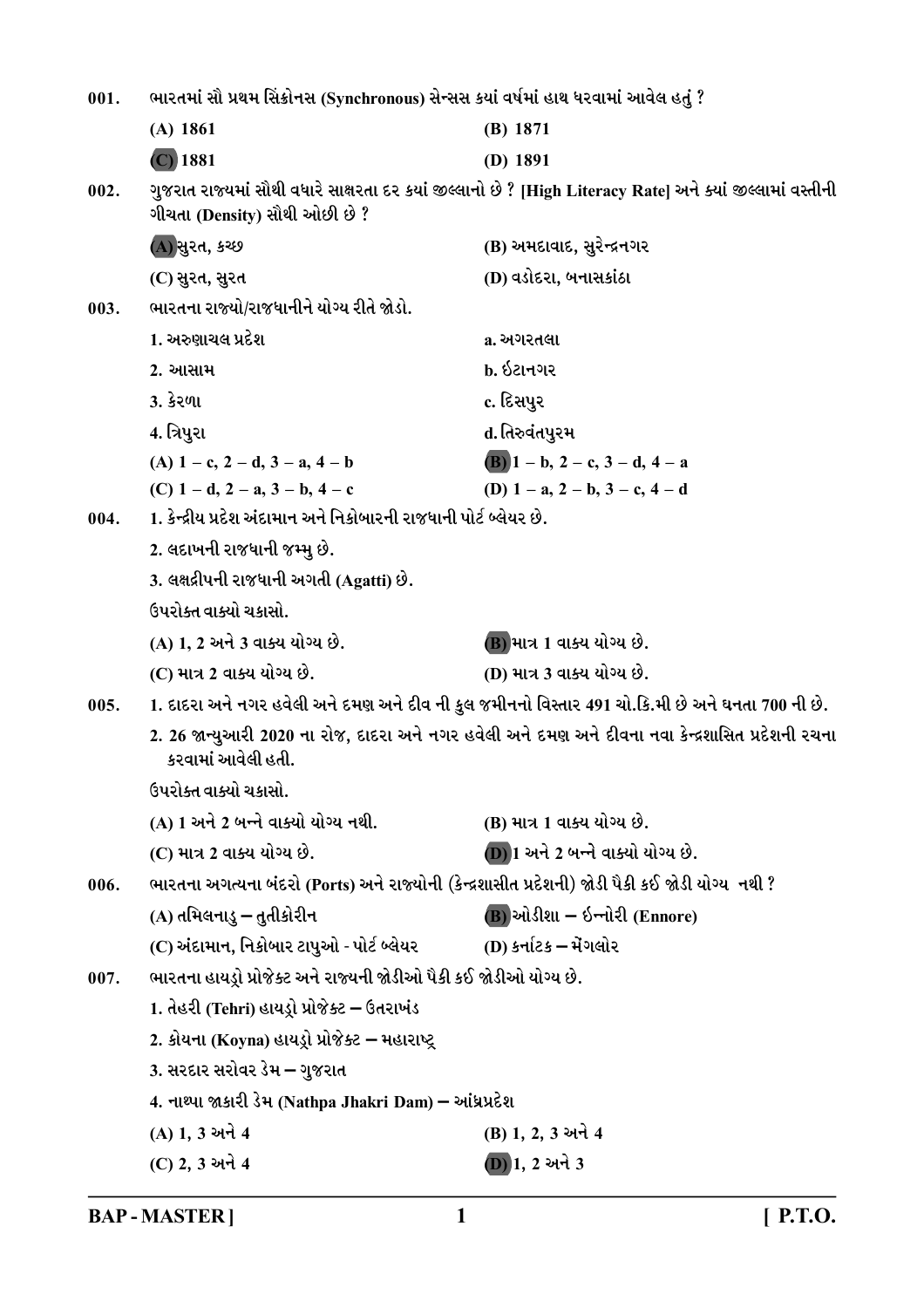વિમાની મથક અને સ્થળની જોડીઓ પૈકી કઈ જોડી યોગ્ય નથી ? 008. (A) કડપ્પા (Kadapa) હવાઈ મથક – આંધ્રપ્રદેશ (B) પાસીઘાટ(Pasighat) હવાઈ મથક – અરુણાચલ (C) સીલચર (Silchar) હવાઈ મથક – મેઘાલય (D) જય પ્રકાશ નારાયણ હવાઈ મથક – બિહાર નીચેના પૈકી કઈ કંપનીઓ નવરત કંપનીઓ છે.  $009.$ 1. કંટેનર કોર્પોરેશન ઓફ ઇન્ડીયા લિમીટેડ (CONCOR) 2. કોલ ઇન્ડીયા લિમીટેડ 3. નેશનલ એલ્યુમિનિયમ કંપની લિમીટેડ (NALCO) 4. ઓ. એન. જી. સી. (ONGC) (A) 1 અને 3 **(B) 2 અને 4**  $(C)$  1 અને 2 (D) 1 અને 4 ગુજરાતના જીલ્લાઓ અને તેના મુખ્ય મથક (Head quarters) ની જોડીઓ પૈકી કઈ જોડી યોગ્ય નથી ?  $010.$ (A) અરવલ્લી – મોડાસા (B) ડાંગ – આહવા (C) દેવભમિ દ્વારકા – ખંભાળીયા  $(D)$ મહીસાગર – નડીયાદ ભારતની આદિવાસી જાતો અને તેના રાજ્યની જોડીઓ પૈકી કઈ જોડી યોગ્ય નથી ?  $011.$ (A) અરુણાચલ પ્રદેશ – અપટાનીસ (Apatanis), અબોર (Abro) (B) આંધ્ર પ્રદેશ – ગોંડ (Gond), કોલમ (Kolam) (C) બિહાર – ચકમા (D) હિમાચલ પ્રદેશ – ખાસ (Khas), લમ્બા (Lamba), બેટા (Beta) ગુજરાતના અરણ્યો (નેશનલ પાર્ક અને વાઈલ્ડ લાઈફ સેન્ચુરી) તથા તેના જીલ્લાઓ / સ્થળોની જોડીઓ પૈકી કઈ જોડી  $012.$ યોગ્ય નથી ? (A) જાંબુઘોડા વાઈલ્ડ લાઈફ સેન્ચુરી – પંચમહાલ (B) હીંગોલગઢ (Hingolagadh) નેચરલ એજ્યુકેશન સેન્ચુરી – રાજકોટ જીલ્લો (C) ખીજડીયા બર્ડ સેન્ચુરી (Khijadiya Bird Sanctuary) – જામનગર D) ગાગા વાઈલ્ડ લાઈફ સેન્ચુરી (Gaga Wild Life Sanctuary) દેશની જંગલ સંપદાના સ્થળો [Sanctuaries] અને તેના રાજ્યોની જોડીઓ પૈકી કઈ જોડી યોગ્ય નથી ?  $013.$ (A) રણથાંભોર (Ranthambroe) નેશનલ પાર્ક – મધ્ય પ્રદેશ (B) સુંદરવન (Sundar van) નેશનલ પાર્ક – પશ્ચિમ બંગાળ (C) પેરીયર (Periyar) નેશનલ પાર્ક – કેરળા (D) માનસ (Manas) નેશનલ પાર્ક – આસામ ભારતના મંદિરો અને તેના સ્થળોની વિગતોની જોડીઓ પૈકી કઈ જોડીઓ યોગ્ય છે ?  $014.$ 1. બદ્રીનાથ મંદિર - ચમોલી. ઉતરાખંડ 2. સુર્ય મંદિર – કોનાર્ક, ઓડીસા 3. કેદારનાથ મંદિર – રૂદ્રપ્રયાગ, ઉતરાખંડ 4. મીનાક્ષી મંદિર – મદુરાઈ, તામિલનાડુ (A) 1, 3 અને 4 (B) 1, 2 અને 3 (C) 2, 3 अने 4  $(D)$  1, 2, 3 અને 4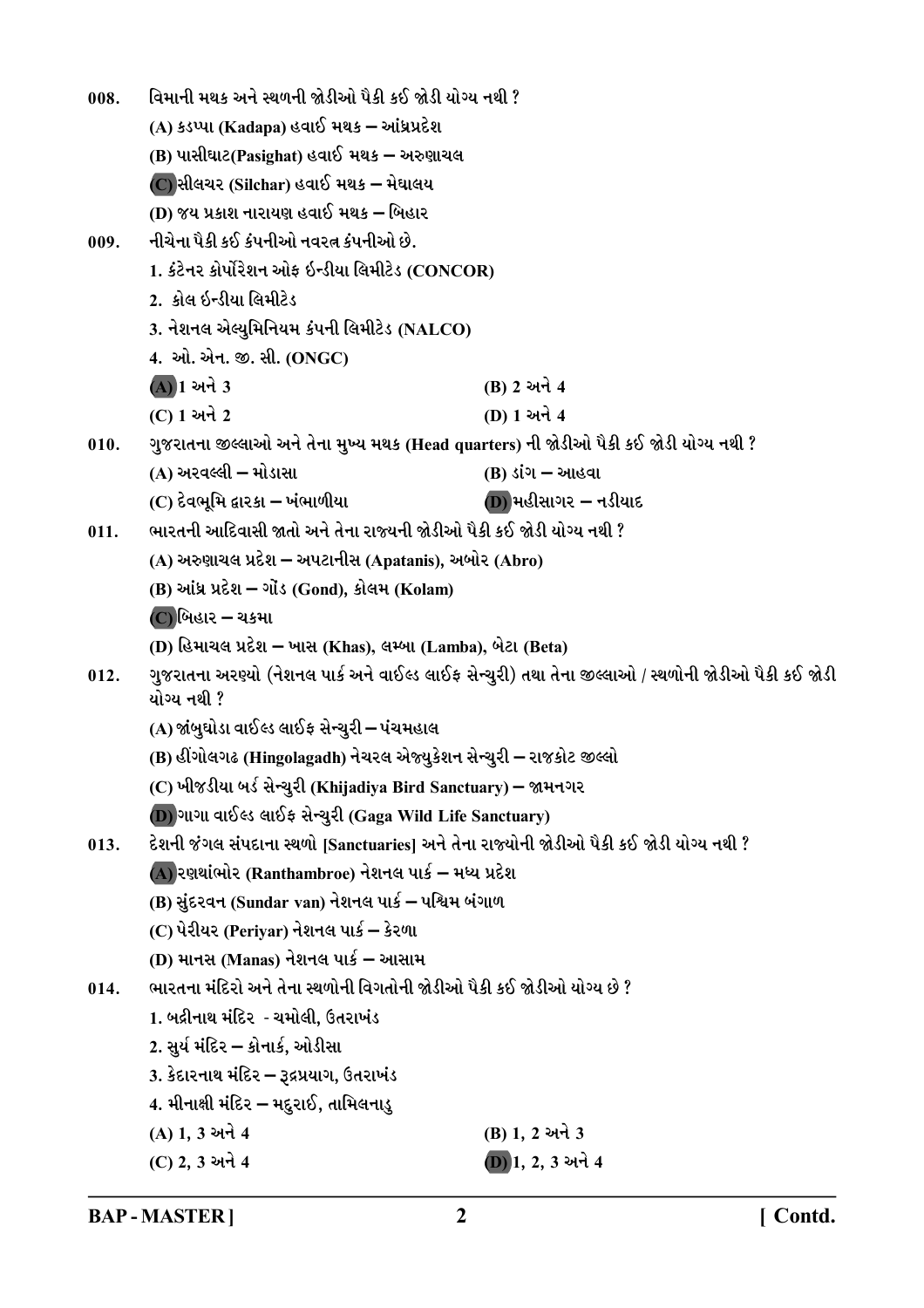ભારતમાં પ્રખ્યાત મસ્જિદ અને તેના સ્થાનને યોગ્ય રીતે જોડો.  $015.$ 1. જામા (Jama) મસ્જિદ <u>a. કોલકત્તા</u> b. પાણીપત**્** 2. ચાર મીનાર (Charminar) મસ્જિદ 3. નખોડા (Nakhoda) મસ્જિદ c. દિલ્હી 4. કાબુલી બાગ (Kabuli Bagh) મસ્જિદ ત. હૈદરાબાદ (B)  $1 - a$ ,  $2 - b$ ,  $3 - c$ ,  $4 - d$ (A)  $1 - d$ ,  $2 - a$ ,  $3 - b$ ,  $4 - c$ (C)  $1 - c$ ,  $2 - d$ ,  $3 - a$ ,  $4 - b$ (D)  $1 - d$ ,  $2 - a$ ,  $3 - b$ ,  $4 - c$ 1. નગારા (Nagara) પ્રકારની સ્થાપત્યમાં, લેટીના (Latina), ફામસના (Phamasna) અને વલ્લભી (Valabi) પ્રકારના  $016.$ શીખરોની પધ્ધતી હતી. 2. ઓડીશા પ્રકારના સ્થાપત્યનો સૌથી સારો નમુનો "સૂર્ય મંદિર" છે. 3. સોલંકી પ્રકારના સ્થાપત્યનો વિકાસ ગુજરાત અને રાજસ્થાનમાં થયેલ હતો. ઉપરના વાક્યો ચકાસો. (A) 1 અને 2 યોગ્ય છે. (B) 2 અને 3 યોગ્ય છે. (C) 1 અને 3 યોગ્ય છે. **D** 1, 2 અને 3 યોગ્ય છે. 26 જાન્યઆરી 2021 ના રોજ ભારત દેશે કેટલામો ગણતંત્ર દિવસ તથા 15 ઓગસ્ટ 2021 ના રોજ કેટલામો સ્વતંત્રતા  $017.$ દિવસ ઉજવેલ હતો ? (B) 71 અને 74 (A) 70 અને 73 (C) 72 અને 75 (D) 73 અને 75 ભારતની કલાઓ અને તેની શરૂઆત થયેલ હોય, તે સ્થળ / વિસ્તાર ની જોડીઓ પૈકી કઈ જોડી યોગ્ય નથી ?  $018.$ (A) મધુબની (Madhubani) – બિહાર  $(B)$ પહાડ (Pahad) – મધ્યપ્રદેશ (C) કલમકારી (Kalamkari) – આંધ્રપ્રદેશ (D) પટાચીત્ર (Patachitra) – ઓડીસા અને પશ્ચિમ બંગાળ અંગ્રેજીમાં લખનાર, ભારતીય લેખકો અને તેઓની કૃતિ, પૈકી કઈ જોડીઓ યોગ્ય છે ?  $019.$ 1. શ્રી આર.કે.નારાયણ – Malgudi Days 2. શ્રી મુલ્ક રાજ આનંદ - The Village 3. કિરણ દેસાઈ - The Inheritance of Loss 4. વિક્રમ શેઠ – Two Lives (A) 1, 2, 3 અને 4 (B) 1, 2 અને 3 (D) 2.3 અને 4 (C) 1. 2 અને 4 હિન્દીના મહાન લેખકો અને તેઓની કૃતિની જોડીઓ પૈકી કઈ જોડીઓ યોગ્ય છે ?  $020.$ 1. પ્રેમચંદ – ગબન, રંગભૂમિ 2. મહાદેવી વર્મા – યમા, નિરજા 3. જયશંકર પ્રસાદ – મેરા પરીવાર, દીપશીખા 4. રામધારી સીંગ દીનકર – ઉર્વશી, નીલકસમ (A) 1, 2 અને 3 (B) 1, 3 અને 4 (D) 2, 3 અને 4  $\overline{C}$ )1, 2 અને 4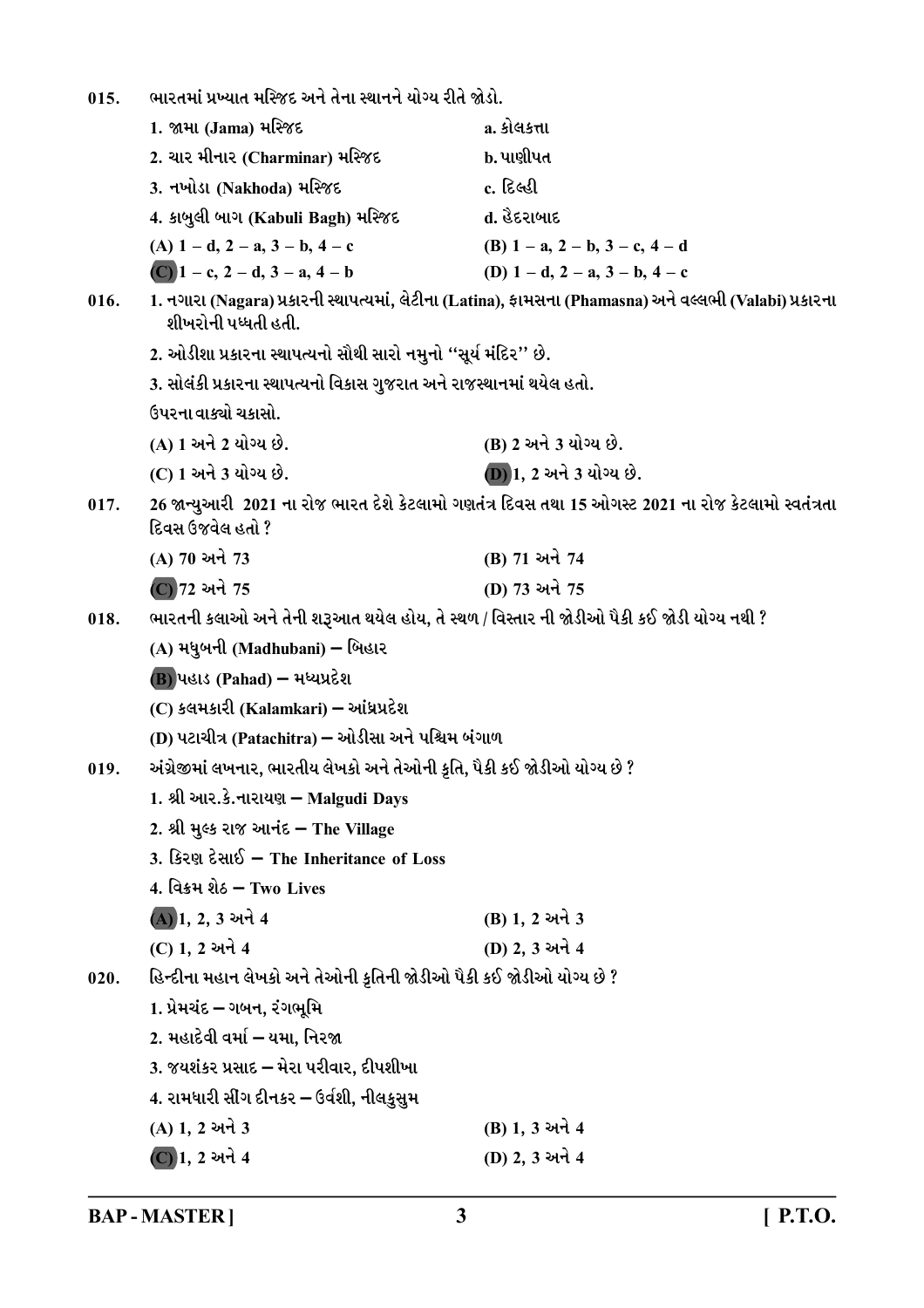| 021. | ''જનનીના હૈયામાં પોઢંતા પોઢંતા,                                                           |                                                                                                        |
|------|-------------------------------------------------------------------------------------------|--------------------------------------------------------------------------------------------------------|
|      | પીધો કસુંબીનો રંગ,                                                                        |                                                                                                        |
|      | ધોળા ધાવણ કેરી ધારાએ ધારાએ                                                                |                                                                                                        |
|      | પામ્યો કસુંબીનો રંગ,                                                                      |                                                                                                        |
|      | રાજ મને લાગ્યો કસુંબીનો રંગ ''                                                            |                                                                                                        |
|      | આ અમર રચનાના રચૈતા કોણ છે ?                                                               |                                                                                                        |
|      | (A)ઝવેરચંદ મેઘાણી                                                                         | (B) જયન્ત પાઠક                                                                                         |
|      | (C) બળવંતરાય ક. ઠાકોર                                                                     | (D) મેઘાણી ગોવર્ધન રામ                                                                                 |
| 022. | ગુજરાતના લેખકો અને તેઓની કૃતિના જોડકાઓ પૈકી કયું જોડકું યોગ્ય નથી ?                       |                                                                                                        |
|      | (A) પ્રેમાનંદ – દશમસ્કંધ                                                                  | (B) સુંદરજી બેટાઈ – ઇન્દ્રધનુ                                                                          |
|      | (C) ઉમાશંકર જોષી – વિશ્વશાંતિ, પ્રાચીના                                                   | <b>D</b> ) ન્હાનાલાલ કવિ – આરઝૂ, અંતરતમ                                                                |
| 023. | મહાન સાહીત્યકાર, કળા પ્રેમી રાજા ભોજ નીચેના પૈકી કયા રાજવંશ (Dynasties) સાથે સંલગ્ન હતો ? |                                                                                                        |
|      | (A) કર્કોતા (Karkota)                                                                     | (B) ઉત્પલા (Utpala)                                                                                    |
|      | (C) પરમાર / પંવર (Paramara)                                                               | (D) ગુર્જરા પ્રતીહારા (Gurjara parthihara)                                                             |
| 024. | નીચેના પૈકી કયા બે મોગલ બાદશાહોએ પોતાની યાદો (Memroies) લખી છે ?                          |                                                                                                        |
|      | (A) બાબર અને હુમાયુ                                                                       | (B) હુમાયુ અને જહાંગીર                                                                                 |
|      | (C) બાબર અને જહાંગીર                                                                      | (D) જહાંગીર અને શાહજહાન                                                                                |
| 025. | ગૌતમ બુધ્ધ (Gautama Buddha) ના પ્રવચન [Discourse] દરમ્યાન કઈ ભાષાનો ઉપયોગ થતો હતો ?       |                                                                                                        |
|      | (A) પાલી (Pali)                                                                           | (B) ભોજપુરી (Bhojpuri)                                                                                 |
|      | (C) મગધી (Magadhi)                                                                        | (D) સંસ્કૃત (Sanskrit)                                                                                 |
| 026. | કરેલ નહતો ?                                                                               | ઇ.સ. 1820 દરમ્યાન બ્રીટીશ શાસન સામે ઘણો અસંતોષ હતો, પરંતુ નીચેના પૈકી કોણે બ્રીટીશરોની સામે વિરોધ/જંગ  |
|      | (A) એહોમ (Ahoms)                                                                          | <b>B</b> ) સનથાલ (Santhals)                                                                            |
|      | (C) पेंगલ पनथीस (Pangal Panthis)                                                          | (D) રામોશી (Ramosi)                                                                                    |
| 027. | સ્વતંત્ર ભારતમા સૌ પ્રથમ મહિલા ગર્વનર કોણ હતા ?                                           |                                                                                                        |
|      | (A) શારદા મુખર્જી                                                                         | (B) વિજયાલક્ષ્મી પંડીત                                                                                 |
|      | (C) માર્ગરેટ આલ્વા                                                                        | (D) સરોજીની નાયડુ                                                                                      |
| 028. | હતા ?                                                                                     | 1947 માં લોર્ડ માઉન્ટબેટન દ્વારા ભારત પાકીસ્તાનની સીમાઓ (Boundary) નક્કી કરવા માટેના પંચના અધ્યક્ષ કોણ |
|      | (A) લોર્ડ કર્ઝન (Lord Carzon)                                                             | (B) લોર્ડ વાર્વેલ (Lord Wavel)                                                                         |
|      | (C) ક્લેમન્ટ એટલી (Clement Attlee)                                                        | (D) સીરીલ રેડક્લીફ (Cyril Radcliffe)                                                                   |
| 029. | 1927 માં ''મહાડ સત્યાગ્રહ'' ના મુખ્ય પ્રણેતા કોણ હતા ?                                    |                                                                                                        |
|      | (A) મહાત્મા ગાંધી                                                                         | (B) સરદાર વલ્લભભાઈ પટેલ                                                                                |
|      | (C)ડૉ. બી.આર. આંબેડકર                                                                     | (D) જ્યોતિબા ફુલે                                                                                      |
| 030. | અમૃતસર ખાતેનું સુર્વણ મંદિર કોના દ્વારા બાંધવામાં આવેલ હતું ?                             |                                                                                                        |
|      | (A) ગુરૂ ગોવીદ સીધ                                                                        | (B) ગુરૂ નાનક                                                                                          |
|      | (C) ગુરૂ તેગ બહાદુર                                                                       | (D)ગુરૂ અર્જુન દેવ                                                                                     |

**BAP-MASTER]**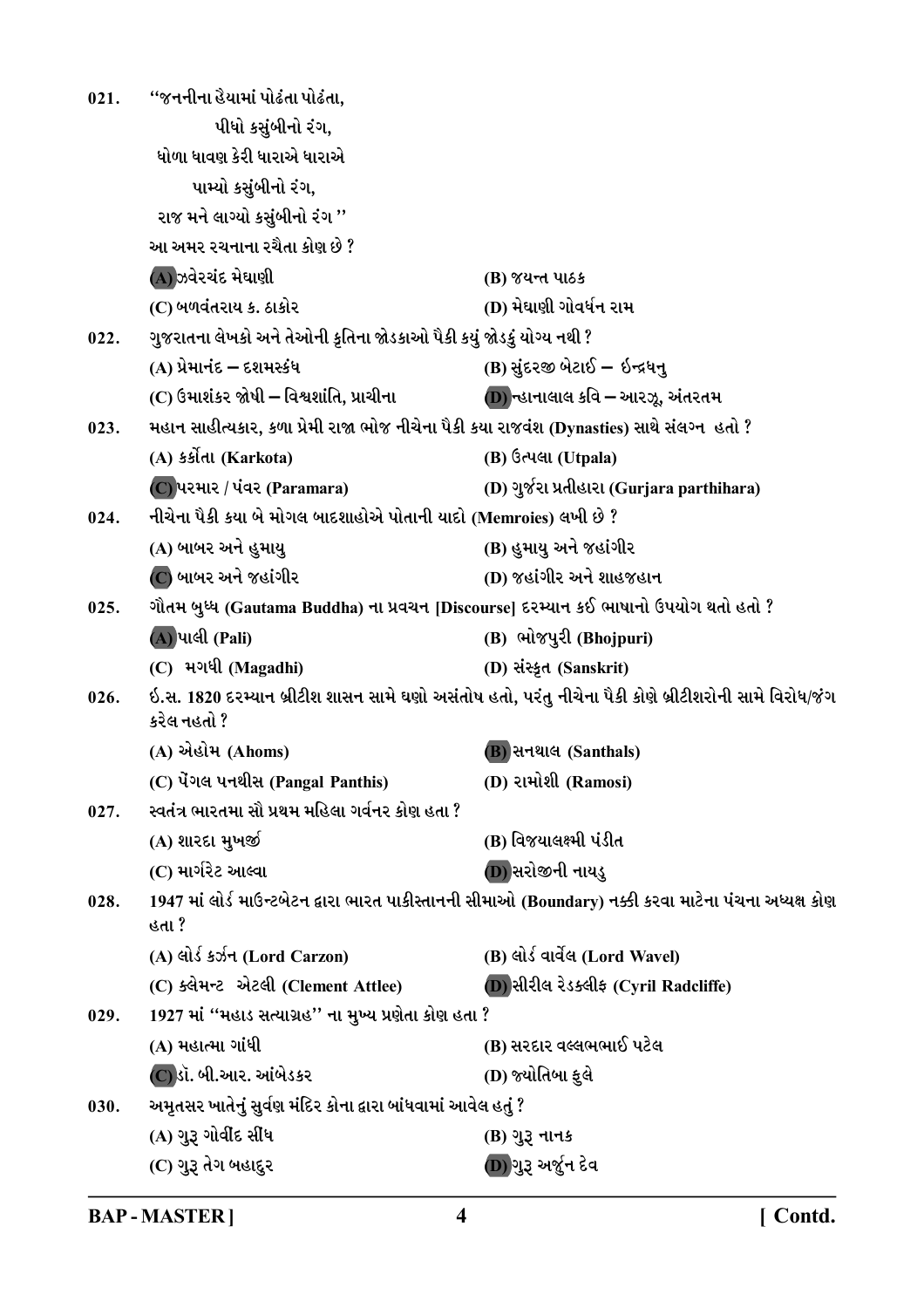| 031. | લોર્ડ ડફરીન દ્વારા 1886 માં સ્થાપવામાં આવેલ આટચીસન કમીશન (Aitichison Commission), કયા હેતુ માટે<br>સ્થાપવામાં આવેલ હતું ? |                                                                                                              |  |
|------|---------------------------------------------------------------------------------------------------------------------------|--------------------------------------------------------------------------------------------------------------|--|
|      | (A) સુરક્ષા દળોની કાર્યક્ષમતા વધારવા માટે                                                                                 | (B) ભારતીય ન્યાયિક પધ્ધતી માટે                                                                               |  |
|      | (C) ભારતીય વહીવટી સેવા માટે                                                                                               | (D) ગરીબી દુર કરવા ઉપાયો જણાવવા માટે                                                                         |  |
| 032. | ભારતના સત્યાગ્રહો (satyagrah) અને તેના સ્થાનની જોડીઓ પૈકી કઈ યોગ્ય નથી ?                                                  |                                                                                                              |  |
|      | (A) સાબરમતી આશ્રમ – અમદાવાદ, ગુજરત                                                                                        |                                                                                                              |  |
|      | (B) સેવાગ્રામ આશ્રમ – ચૌરી ચૌરાહ, ઉતરપ્રદેશ                                                                               |                                                                                                              |  |
|      | (C) મણીભવન – મુંબઈ,  મહારાષ્ટ્ર                                                                                           |                                                                                                              |  |
|      | (D) ગુરૂવાયુર (Guruvayur) – ત્રીસુર, કેરળા                                                                                |                                                                                                              |  |
| 033. | ભારતના આદિવાસી સ્વતંત્ર સેનાનીઓના સંદર્ભમાં વાક્યો ચકાસો અને કયું વાક્ય યોગ્ય નથી.                                        |                                                                                                              |  |
|      | (A) રાજપીપળા, ગુજરાત ખાતે સૌથી મોટું મ્યુઝીયમ સ્થાપવામાં આવનાર છે. દેશમાં આ પ્રકારના 9 મ્યુઝીયમ બનાવવામાં<br>આવનાર છે.    |                                                                                                              |  |
|      | (B) શહીદ વીર નારાયણ સીંઘની યાદમાં રાયપુર, છતીસગઢ ખાતે મ્યુઝીયમ બાંધવામાં આવશે.                                            |                                                                                                              |  |
|      | (C) શ્રી બીરસા મુંડાની યાદમાં રાચી, ઝારખંડમાં મ્યુઝીયમ બાંધવામાં આવશે.                                                    |                                                                                                              |  |
|      |                                                                                                                           | (D) રાણી ગઈડિન્લ્યુ (Rani Gaidinliu) ની યાદમાં છીદવાડા, મધ્યપ્રદેશમાં મ્યુઝીયમ બાંધવામાં આવશે.               |  |
| 034. | નીચેના મહાનુભાવો અને તેઓના કાર્ય અંગેની વિગતોની જોડી પૈકી કઈ જોડી યોગ્ય નથી ?                                             |                                                                                                              |  |
|      |                                                                                                                           | (A) શ્યામજી ક્રિષ્ણ વર્મા – ઇંગ્લેન્ડ ખાતે ઇન્ડીયા હાઉસના સ્થાપક, જ્યા ભારતના ઘણા સ્વાતંત્ર સૈનિકો રહેલ હતા. |  |
|      | (B) દાદાભાઈ નવરોજી – The Grand Old Man Of India  - ગાંધીજીના અગત્યના સ્વતંત્ર સૈનિક.                                      |                                                                                                              |  |
|      | (C) ઉષા મહેતા – માત્ર 8 વર્ષની ઉમરે ''સાયમન ગો બેક'' સાયમન વિરોધમાં ભાગ લેનાર.                                            |                                                                                                              |  |
|      | (D) અબ્બાસ તૈયાબજી – મહાત્મા ગાંધીની વિચારસરણીમાં ન જોડાનર અને મુંબઈ રાજ્યના મુખ્ય ન્યાયાધીશ                              |                                                                                                              |  |
| 035. | ગુજરાતમાં ''બર્બરકા જિષ્ણુ'' અથવા ''અવંતીકા નાથ'' તરીખે કયો રાજા પ્રસિદ્ધ થયેલ છે ?                                       |                                                                                                              |  |
|      | (A) મૂળરાજ સોલંકી                                                                                                         | (B) વનરાજ ચાવડા                                                                                              |  |
|      | (C)સિદ્ધરાજ જયસિંહ                                                                                                        | (D) વિસલદેવ વાઘેલા                                                                                           |  |
| 036. | મહાત્મા ગાંધીજી કોને પોતાના ગુરૂ માનતા હતા ?                                                                              |                                                                                                              |  |
|      | (A) લોકમાન્ય તિલક                                                                                                         | (B) ગોપાલકૃષ્ણ ગોખલે                                                                                         |  |
|      | (C) ટોલ્સ ટોય                                                                                                             | (D) લાલા લજપતરાય                                                                                             |  |
| 037. | અમદાવાદમા શ્રી વિનોદ કિનારીવાળા અને શ્રી ઉમાકાંત કડિયા કઈ લડતમાં શહીદ થયેલ હતા ?                                          |                                                                                                              |  |
|      | (A) હોમરૂલ ચળવળ                                                                                                           | (B) સવિનય કાનુનભંગ                                                                                           |  |
|      | (C) વ્યક્તિ સત્યાગ્રહ                                                                                                     | (D) "હિંદ છોડો " ચળવળ                                                                                        |  |
| 038. | ડીબેંચર હોલ્ડર એ કંપનીના                                                                                                  |                                                                                                              |  |
|      | (A) શેર હોલ્ડર છે/માલિક છે.                                                                                               | (B) લેણદાર છે.                                                                                               |  |
|      | (C) દેવાદાર છે.                                                                                                           | (D) બોર્ડમાં ડીરેકટર છે.                                                                                     |  |
| 039. | નીચેના પૈકી કોને રાષ્ટ્રીય દેવું (National Debt) ગણવામાં આવતું નથી ?                                                      |                                                                                                              |  |
|      | (A) પ્રોવીડન્ટ ફંડ (Provident Fond)                                                                                       | (B) જીવન વીમાની પોલીસીઓ                                                                                      |  |
|      | (C) નેશનલ સેવીંગ સર્ટીફીકેટ                                                                                               | (D) લાંબા ગાળાના સરકારી બોન્ડ                                                                                |  |
| 040. | ''ડેફીસીટ ફાયનાન્સમાં'' (Deficit Financing) સરકાર કોની પાસેથી નાણા ઉધાર મેળવે છે ?                                        |                                                                                                              |  |
|      | (A) સ્થાનીક સંસ્થાઓ                                                                                                       | (B) મોટા ઉદ્યોગગૃહો                                                                                          |  |
|      | (C) રીઝર્વ બેંક ઓફ ઇન્ડિયા                                                                                                | $(D)$ IMF                                                                                                    |  |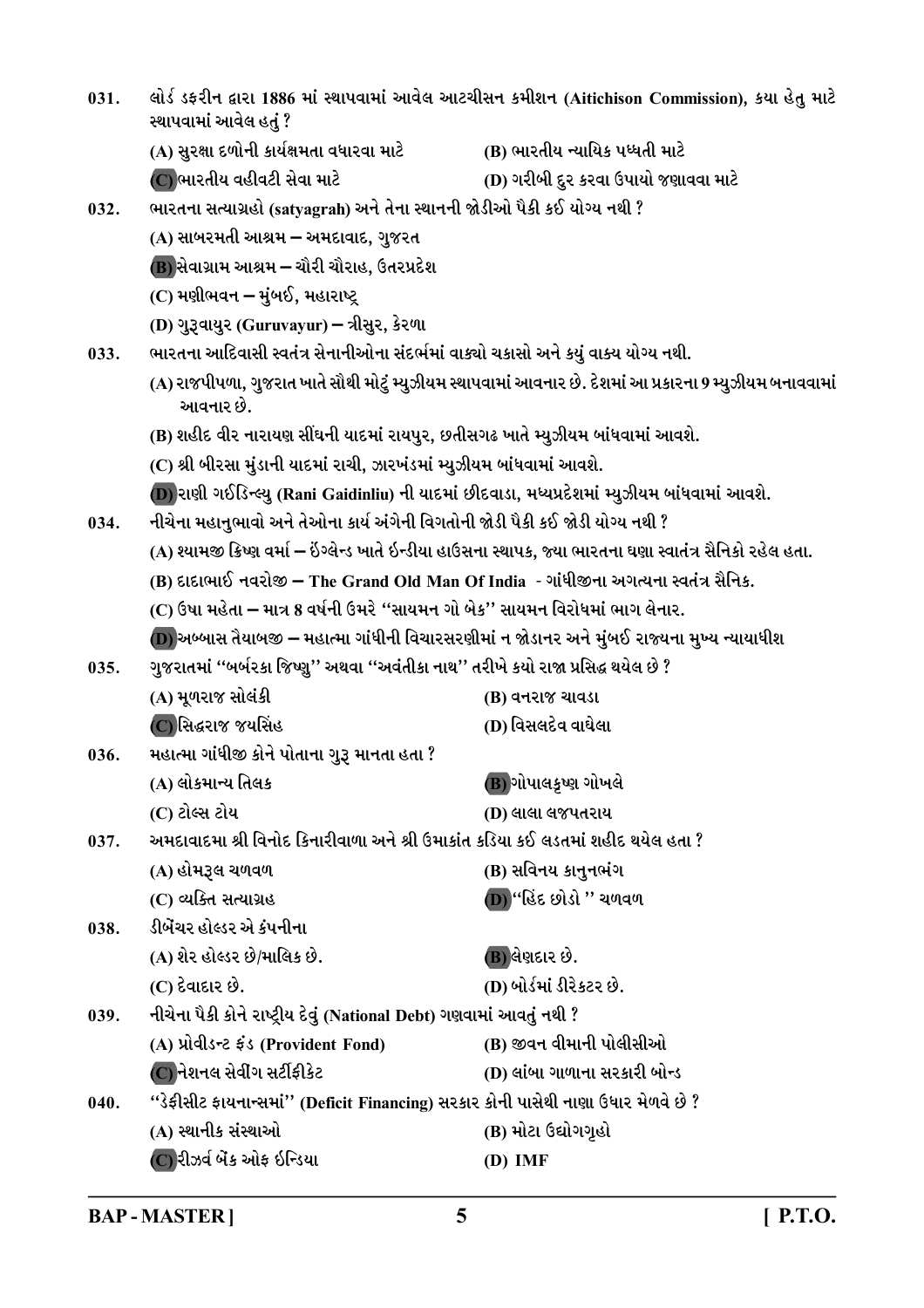| 041. | હિન્દુસ્તાન શીપયાર્ડ લિમીટેડ (Hindustan Shipyard Ltd.) કઈ જગ્યાએ આવેલ છે ?                                                                  |                                                                                                               |  |
|------|---------------------------------------------------------------------------------------------------------------------------------------------|---------------------------------------------------------------------------------------------------------------|--|
|      | (A) કોચી                                                                                                                                    | (B) વિશાખાપટનમ                                                                                                |  |
|      | (C) મુંબઈ                                                                                                                                   | (D) ચેન્નાઈ                                                                                                   |  |
| 042. | ''નાયલોન ફેબ્રિકસ સબંધીત આંતરરાષ્ટ્રીય વ્યાપાર'' બાબત કયા મંત્રાલય હેઠળ આવે છે ?                                                            |                                                                                                               |  |
|      | (A) વસ્ત્ર મંત્રાલય                                                                                                                         | (B) રસાયણ અને પેટ્રોરસાયણ મંત્રાલય                                                                            |  |
|      | (C)પેટ્રોલીયમ મંત્રાલય                                                                                                                      | (D) વાણીજ્ય મંત્રાલય                                                                                          |  |
| 043. | એકાંકી એકમ (Individual Units) ના અભ્યાસને શું કહેવાય છે ?                                                                                   |                                                                                                               |  |
|      | (A) મેક્રો ઇકોનોમિક્સ (Macro Economics)                                                                                                     | (B) માયક્રો ઇકોનોમિક્સ (Micro Economics)                                                                      |  |
|      | (C) આવક અને રોજગારી થીયરી                                                                                                                   | (D) ડેવલપમેન્ટ ઇકોનોમિક્સ                                                                                     |  |
| 044. | જે.એમ. કેન્સ (J.M. Keynes) દ્વારા લખવામાં આવેલ પુસ્તકનું શું નામ છે ?                                                                       |                                                                                                               |  |
|      | (A) વેલ્થ ઓફ નેશન (Wealth of nation)                                                                                                        |                                                                                                               |  |
|      | (B) પોલીટીકલ ઈકોનોમી (Political Economy)                                                                                                    |                                                                                                               |  |
|      |                                                                                                                                             | (C)ધી જનરલ થીયરી ઓફ એમ્પ્લોયમેન્ટ ઇનરેસ્ટ એન્ડ મની (The General theory of Employment, interest                |  |
|      | and money)                                                                                                                                  |                                                                                                               |  |
|      | (D) ધી થીયરી ઓફ ડીમાન્ડ એન્ડ સપ્લાય (The theory of Demand & supply)                                                                         |                                                                                                               |  |
| 045. | ભારતમાં સૌથી પ્રથમ અર્થતંત્રમાં મોટા ફેરફાર ક્યાં વર્ષમાં કરવામાં આવેલા હતા ?                                                               |                                                                                                               |  |
|      | $(A)$ 1991                                                                                                                                  | $(B)$ 1993                                                                                                    |  |
|      | $(C)$ 1998                                                                                                                                  | (D) 2001                                                                                                      |  |
| 046. | હાલમાં ભારત ''ઈસ ઓફ ડુઈગ બીઝનેસ'' (Ease of Doing Businees) માં ક્યા સ્થાન ઉપર છે અને માન.વડાપ્રધાનની<br>લાગણી ક્યા સ્થાન સુધી પહોચવાની છે ? |                                                                                                               |  |
|      | (A) ૮૩ માં સ્થાને, અને 60 માં સ્થાનની અંદર પહોચવા માંગીએ છીએ.                                                                               |                                                                                                               |  |
|      | (B) 73 માં સ્થાને અને 55 સ્થાનની અંદર પહોચવા માંગીએ છીએ.                                                                                    |                                                                                                               |  |
|      | $(C)$ 63 માં સ્થાને અને 50 માં સ્થાનની અંદર પહોચવા માંગીએ છીએ.                                                                              |                                                                                                               |  |
|      | (D) 43 માં સ્થાને અને 40 માં સ્થાનની અંદર પહોચવા માંગીએ છીએ.                                                                                |                                                                                                               |  |
| 047. | છે તેને શું કહેવાય છે ?                                                                                                                     | ખેડુતો પોતાની શાકભાજી, ફળોનું સારી રીતે પોશણક્ષમ ભાવથી વેચાણ કરી શકે તે માટે આંધ્રાપ્રદેશમાં જે બજારો કાર્યવત |  |
|      | (A) અપની મંડી                                                                                                                               | (B) રાયતું બજાર                                                                                               |  |
|      | (C) હડપસર મંડી                                                                                                                              | (D) ઉઝવાર મંડી                                                                                                |  |
| 048. | ભારતનું નાણાકિય વર્ષ ક્યા સમય ગાળા માટે હોય છે ?                                                                                            |                                                                                                               |  |
|      | (A) 1 જાન્યુઆરી થી 31 ડીસેમ્બર                                                                                                              | (B) 1 એપ્રિલ થી 31 માર્ચ                                                                                      |  |
|      | (C) 1 જ્ષન. થી 31 મે.                                                                                                                       | (D) 1 માર્ચ થી 28/29 ફેબુઆરી                                                                                  |  |
| 049. | બંધારણનાં આમુખમાં 42 મો સુધારો ક્યારથી અમલમાં મુકવામાં આવેલ હતો ?                                                                           |                                                                                                               |  |
|      | (A) તા. 3 જાન્યુઆરી, 1977                                                                                                                   | (B) તા. 3 જાન્યુઆરી, 1978                                                                                     |  |
|      | (C) તા. 3 જાન્યુઆરી, 1979                                                                                                                   | (D) તા. 3 જાન્યુઆરી, 1980                                                                                     |  |
| 050. | 1. ભારતના બંધારણમાં મૂળભૂત હકો બાબતની જોગવાઈ ભાગ 3 માં કરવામાં આવેલી છે.                                                                    |                                                                                                               |  |
|      | 2. ભારતમાં બંધારણની કલમ 12 માં રાજ્યની વ્યાખ્યા આપવામાં આવેલી છે.                                                                           |                                                                                                               |  |
|      | ઉપરોક્ત વાક્યો ચકાસો.                                                                                                                       |                                                                                                               |  |
|      | (A) 1 વાક્ય યોગ્ય છે.                                                                                                                       | (B) 2 વાક્ય યોગ્ય છે.                                                                                         |  |
|      | $(C)$ 1 અને 2 બંન્ને વાક્યો યોગ્ય છે.                                                                                                       | (D) 1 અને 2 બંન્ને વાક્યો યોગ્ય નથી.                                                                          |  |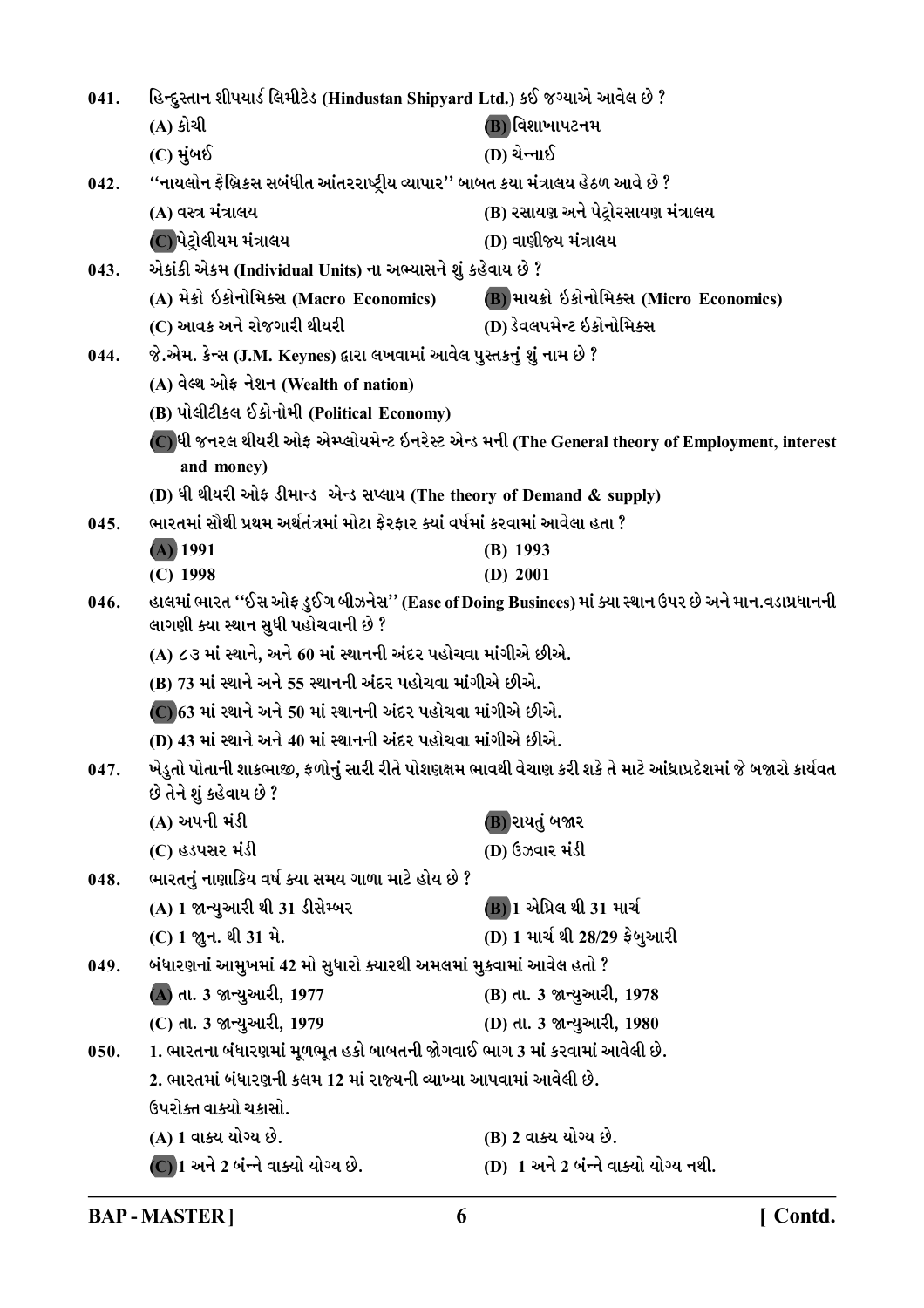- નીચેના પૈકી ક્યું વિધાન યોગ્ય નથી ?  $051.$ 
	- (A) "કાયદા સમક્ષ સમાનતા, ધર્મ જાતિ વગેરે કારણે ભેદભાવના નિશેધની જોગવાઈ" ભારતનાં બંધારણની કલમ 14, 15 માં કરેલ છે.
	- (B) ''વાણી સ્વાતંત્ર વગેરે સબંધી અમુક હક્કોના રક્ષણની જોગવાઈ'' બંધારણની કલમ 19 માં કરેલ છે.

(C) ''શિક્ષણનાં હક્કની જોગવાઈ'' કલમ 31-ક હેઠળ કરવામાં આવેલ છે

- (D) કલમ 24 માં ''બાળકોને કારખાના વગેરેમાં નોકરી પર રાખવાના પ્રતિબંધની જોગવાઈ'' કરવામાં આવેલ છે.
- 1. રાજ્યનીતિના માર્ગદર્શક સિદ્ધાંતો અગેની જોગવાઈઓને ન્યાયાલયથી અમલ કરાવી શકાય છે.  $052.$ 
	- 2. લોક કલ્યાણની વૃદ્ધિ માટે રાજ્યે સર્જવાની સામાજિક વ્યવસ્થા માટે આ સિદ્ધાંતો બનાવેલ છે.
	- 3. ''રાજ્યે અનુસરવાના નીતિના સિદ્ધાંતોની જોગવાઈ'' બંધારણની કલમ 52 માં દર્શાવેલ છે

ઉપરનાં વાક્યો ચકાસો

| (A) 1, 2 અને 3 યોગ્ય છે. | (B) 1 અને 3 યોગ્ય છે. |
|--------------------------|-----------------------|
| (C) 2 અને 3 યોગ્ય છે.    | (D) 1 અને 2 યોગ્ય છે. |

1. બંધારણના 42 માં સુધારાથી કલમ 51 ક હેઠળ ''મૂળભૂત ફરજો'' દાખલ કરવામાં આવેલ છે.  $053.$ 

- 2. ''છ થી ચૌદ સુધીના વયના બાળકોને શિક્ષણની તકો પુરી પાડવાની જોગવાઈ'',ભારતના બંધારણના છચાસીમાં (86) સુધારાથી બંધારણમાં દાખલ કરેલ છે.
- (A) 1 અને 2 બન્ને વાક્યો યોગ્ય છે. (B) માત્ર 1 વાક્ય યોગ્ય છે.
- (C) માત્ર 2 વાક્ય યોગ્ય છે. (D) 1 અને 2 બન્ને વાક્યો યોગ્ય નથી.
- ''સંધને માટે એક સંસદ રહેશે''. તેમાં કોનો સમાવેશ થાય છે ?  $0.54$ .
	- 1. માન. રાષ્ટપતિ 2. રાજ્ય સભા
	- (A) 1, 2, 3 અને 4 (B) 2.3 અને 4
	- $\overline{C}$ ) 1, 2 અને 3 (D) 1.3 અને 4
- 1. રાજ્યસભાનું વિસર્જન થઈ શકશે નહી પરંતુ દર બીજા વર્ષે, 1/3 સભ્યશ્રીઓ નિવૃત થાય છે  $0.55.$

2. પહેલી બેઠકની તારીખ નક્કી થયેલ તારીખથી 6 (SIX) વર્ષ તે ચાલુ રહેશે

ઉપરોક્ત વાક્યો ચકાસો.

- (B) 1 અને 2 બંન્ને યોગ્ય નથી. (A) 1 અને 2 યોગ્ય છે.
- (C) માત્ર 1 વાક્ય યોગ્ય છે. (D) માત્ર 2 વાક્ય યોગ્ય છે.
- નીચેના પૈકી ક્યું વાક્ય યોગ્ય નથી ?  $0.56.$ 
	- (A) ભારતના બંધારણના ભાગ-5 પ્રકરણ-1 માં કારોબારી, રાષ્ટ્રપતિ અને ઉપ-રાષ્ટ્રપતિની માટેની જોગવાઈએ દર્શાવેલ છે.
	- (B) સંધના સરક્ષણ દળોનું સર્વોપરી અધિપત્ય માન.રાષ્ટ્રપતિમાં નિહિત થાય છે.
	- (C) સંસદના બન્ને ગ્રહોના સભ્યો તથા રાજ્યો ની વિધાનસભાના ચુંટાયેલા સભ્યો માન. રાષ્ટ્રપતિની ચૂંટણી કરે છે.
	- (D) રાષ્ટ્રપતિના હોદ્દાની મુદત, તેઓ હોદ્દો સંભાળે તે તારીખથી 6 વર્ષની રહે છે .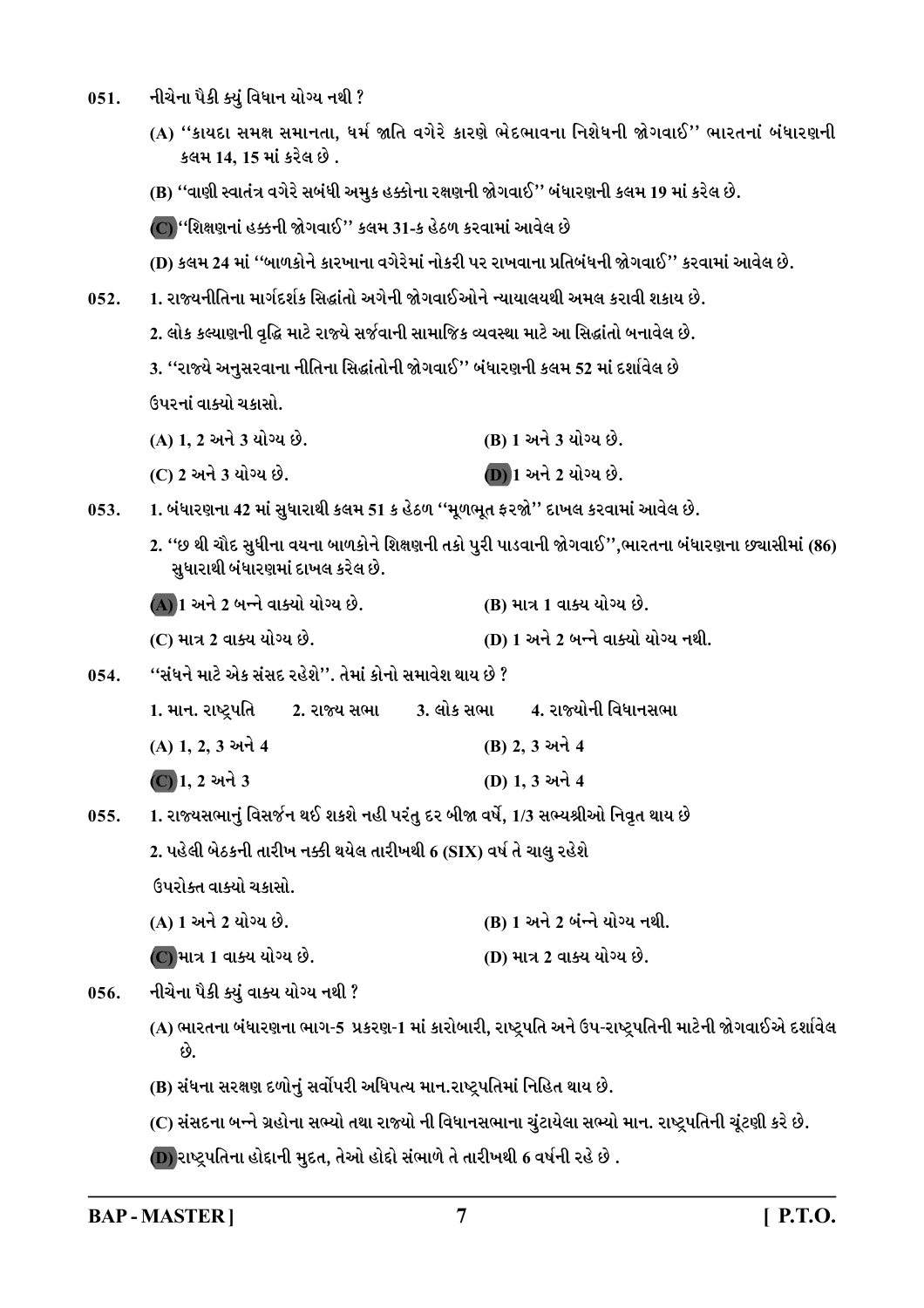| 057. | નીચેના વાક્યો પૈકી ક્યાં વાક્યો યોગ્ય છે ?                                                 |                                                                                                           |
|------|--------------------------------------------------------------------------------------------|-----------------------------------------------------------------------------------------------------------|
|      | 1. સામાન્ય રીતે દરેક રાજ્યમાં એક રાજ્યાપાલ છે.                                             |                                                                                                           |
|      | 2. રાજ્યની કારોબારી સત્તા રાજ્યાપાલમાં નિહિત થાય છે.                                       |                                                                                                           |
|      | 3. રાજ્યના રાજ્યપાલની નિમણુક માન. રાષ્ટ્રપતિ કરે છે.                                       |                                                                                                           |
|      | 4. રાજ્યપાલની કાર્ય મર્યાદા માન. રાષ્ટ્રપતિની મરજી હોય ત્યાં સુધી રહે છે.                  |                                                                                                           |
|      | (A) 1, 2, 3 અને 4 યોગ્ય છે.                                                                | (B) 1, 2 અને 3 યોગ્ય છે.                                                                                  |
|      | (C) 1, 3 અને 4 યોગ્ય છે.                                                                   | (D) 2, 3 અને 4 યોગ્ય છે.                                                                                  |
| 058. |                                                                                            | 1. ભારતનું એક ઉચ્ચતમ ન્યાયાલય રહેશે અને માન.રાષ્ટ્રપતિ ઉચ્ચતમ ન્યાયાલયના ન્યાયાધીશ ની નિમણૂક કરશે.        |
|      | નિમણૂંક કરે છે.                                                                            | 2. ભારતના મુખ્ય ન્યાયમૂર્તિ સાથે જરૂરી વિચાર વિનિમય કર્યા પછી માન. ગર્વનરશ્રી ઉચ્ચ ન્યાયાલયના ન્યાયાધીશની |
|      | ઉપરોક્ત જોગવાઈઓ ચકાસો.                                                                     |                                                                                                           |
|      | (A) 1 અને 2 યોગ્ય છે.                                                                      | (B) માત્ર 1 યોગ્ય છે.                                                                                     |
|      | (C) માત્ર 2 યોગ્ય છે.                                                                      | (D) 1 અને 2 બંન્ને યોગ્ય નથી                                                                              |
| 059. | 1. ભાગ 8 ભારતનું બંધારણમાં પંચાયતો બાબતની જોગવાઇ કરેલ છે (ભાગ-8)                           |                                                                                                           |
|      | 2. પંચાયતોની રચના ની જોગવાઈ બંધારણની કલમ 243 ખ (1) માં કરવામાં આવેલી છે                    |                                                                                                           |
|      | 3. પંચાયતમાં સભ્યપદની ગેરલાયકાતો માટેની જોગવાઈ બંધારણની કલમ 243 છ માં દર્શાવેલ છે          |                                                                                                           |
|      | ઉપરોક્ત વાક્યો ચકાસો.                                                                      |                                                                                                           |
|      | (A) 1 અને 3 યોગ્ય છે.                                                                      | (B) 1 અને 4 યોગ્ય છે.                                                                                     |
|      | $\overline{C}$ ) 1 અને ૨ યોગ્ય છે.                                                         | (D) 2 અને 3 યોગ્ય છે.                                                                                     |
| 060. | ઈન્ડીયા @ 75 (ઈન્ડીયા એટ સેવન્ટીફાઇવ) કાર્યક્રમ ક્યાં મંત્રાલય દ્વારા લાગુ પાડવામાં આવેલ ? |                                                                                                           |
|      | (A) પંચાયતીરાજ મંત્રાલય                                                                    | (B) ગૃહ મંત્રાલય                                                                                          |
|      | (C) કૃષિ અને કિસાન કલ્યાણ મંત્રાલય                                                         | (D) સામાજીક ન્યાય અને અધિકારિતા મંત્રાલય                                                                  |
| 061. | "District Hospital Index"કઈ મંત્રાલય દ્વારા બનાવવામાં આવી રહેલ છે ?                        |                                                                                                           |
|      | (A) ગૃહ મંત્રાલય                                                                           | (B) નીતિ આયોગ                                                                                             |
|      | (C) ગ્રામીણ વિકાસ મંત્રાલય                                                                 | (D) સ્વાસ્થ અને પરિવાર કલ્યાણ મંત્રાલય                                                                    |
| 062. | B<br>A                                                                                     | $\mathbf C$                                                                                               |
|      | 3<br>2                                                                                     | 5                                                                                                         |
|      |                                                                                            |                                                                                                           |
|      | 12<br>18                                                                                   | $\mathbf X$                                                                                               |
|      | 5<br>3<br>4<br>4                                                                           | 7<br>6                                                                                                    |
|      | $X$ ની કિમ્મત શોધો.                                                                        |                                                                                                           |
|      | $(A)$ 36                                                                                   | $(B)$ 54                                                                                                  |
|      | $(C)$ 24                                                                                   | $(D)$ 72                                                                                                  |
| 063. | ખાલી જગ્યા પુરો                                                                            |                                                                                                           |
|      | 5, 7, 11, 13, 17  અને                                                                      |                                                                                                           |
|      | $(A)$ 19, 23                                                                               | $(B)$ 19, 21                                                                                              |
|      | $(C)$ 21, 25                                                                               | (D) 21 ને 23                                                                                              |

**BAP-MASTER]**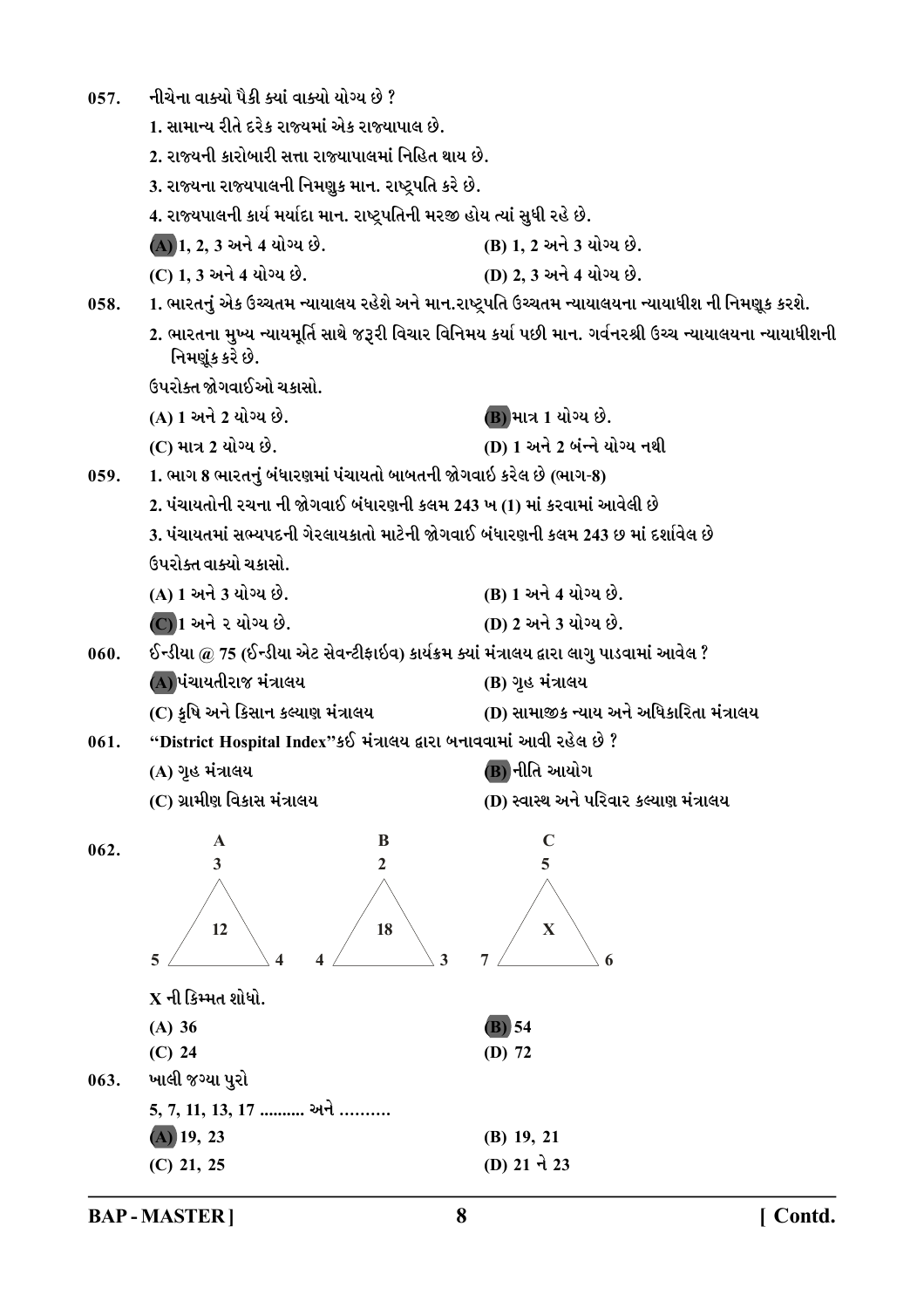| 064. | $\mathbf C$<br>G<br>B                                                                                                                      |                                                                                                                  |
|------|--------------------------------------------------------------------------------------------------------------------------------------------|------------------------------------------------------------------------------------------------------------------|
|      | H<br>F<br>H                                                                                                                                |                                                                                                                  |
|      | $\ddot{\cdot}$<br>D<br>$\mathbf A$                                                                                                         |                                                                                                                  |
|      | ? ની જગ્યા શું આવશે ?                                                                                                                      |                                                                                                                  |
|      | $(A)$ B                                                                                                                                    | $(B)$ D                                                                                                          |
|      | $(C)$ E                                                                                                                                    | $(D)$ F                                                                                                          |
|      |                                                                                                                                            |                                                                                                                  |
| 065. | $\overline{2}$<br>$\mathbf{3}$<br>$\mathbf{1}$<br>4                                                                                        |                                                                                                                  |
|      | 5<br>$\mathbf F$<br>$\mathbf{3}$<br>L                                                                                                      |                                                                                                                  |
|      |                                                                                                                                            |                                                                                                                  |
|      | $\bf{I}$<br>X<br>6<br>1                                                                                                                    |                                                                                                                  |
|      | 5<br>6<br>$\mathbf{3}$<br>$\boldsymbol{2}$                                                                                                 |                                                                                                                  |
|      |                                                                                                                                            |                                                                                                                  |
|      | $X$ ની કિમ્મત શોધો.                                                                                                                        |                                                                                                                  |
|      | (A) E<br>$(C)$ P                                                                                                                           | (B) N<br>$(D)$ D                                                                                                 |
| 066. | પ્લેટફોર્મની લંબાઈ કેટલા મીટર હશે ?                                                                                                        | 54 કિમી / કલાક ની ઝડપથી જતી ટ્રેન એક વ્યક્તિને 20 સેકંડમાં અને પ્લેટફોર્મ ને 36 સેકંડમાં પસાર કરે છે.આ સંજોગોમાં |
|      | (A) 120 મીટર                                                                                                                               | <b>B) 240 મીટર</b>                                                                                               |
|      | (C) 300 મીટર                                                                                                                               | (D) 360 મીટર                                                                                                     |
| 067. | કેટલો હશે ?                                                                                                                                | રમેશ રૂ. 12500 સાદા વ્યાજના દરે રોકાણ કરે છે અને 4 વર્ષ બાદ તેને રૂ.15500 મળે છે ? આ સંજોગોમાં વ્યાજનો દર        |
|      | (A) 3%                                                                                                                                     | (B) $5%$                                                                                                         |
|      | (C) 6%                                                                                                                                     | (D) $7%$                                                                                                         |
| 068. | એક મતદાન મથકમાં કુલ 7500 મતદારો છે અને કુલ મતના 20% મતો રદ થયેલ છે. જીતેલ ઉમેદવારને 55% મત મળે<br>છે તો હારેલ ઉમેદવારને કેટલા મત મળેલ હશ ? |                                                                                                                  |
|      | (A) 3500 મતો                                                                                                                               | (B) 3375 મતો                                                                                                     |
|      | (C) 2900 મતો                                                                                                                               | $(D)$ 2700 મતો                                                                                                   |
| 069. | છે તો P ની આવક કેટલી હશે.                                                                                                                  | P અને Q ની સરેરાશ આવક રૂ. 5050 છે Q અને R ની સરેરાશ રૂ. 6250 છે અને R અને P ની સરેરાશ આવક રૂ. 5200               |
|      | (A) Rs. 3000                                                                                                                               | (B) Rs. 3500                                                                                                     |
|      | $(C)$ Rs. 4000                                                                                                                             | (D) Rs. $4500$                                                                                                   |

**BAP-MASTER]**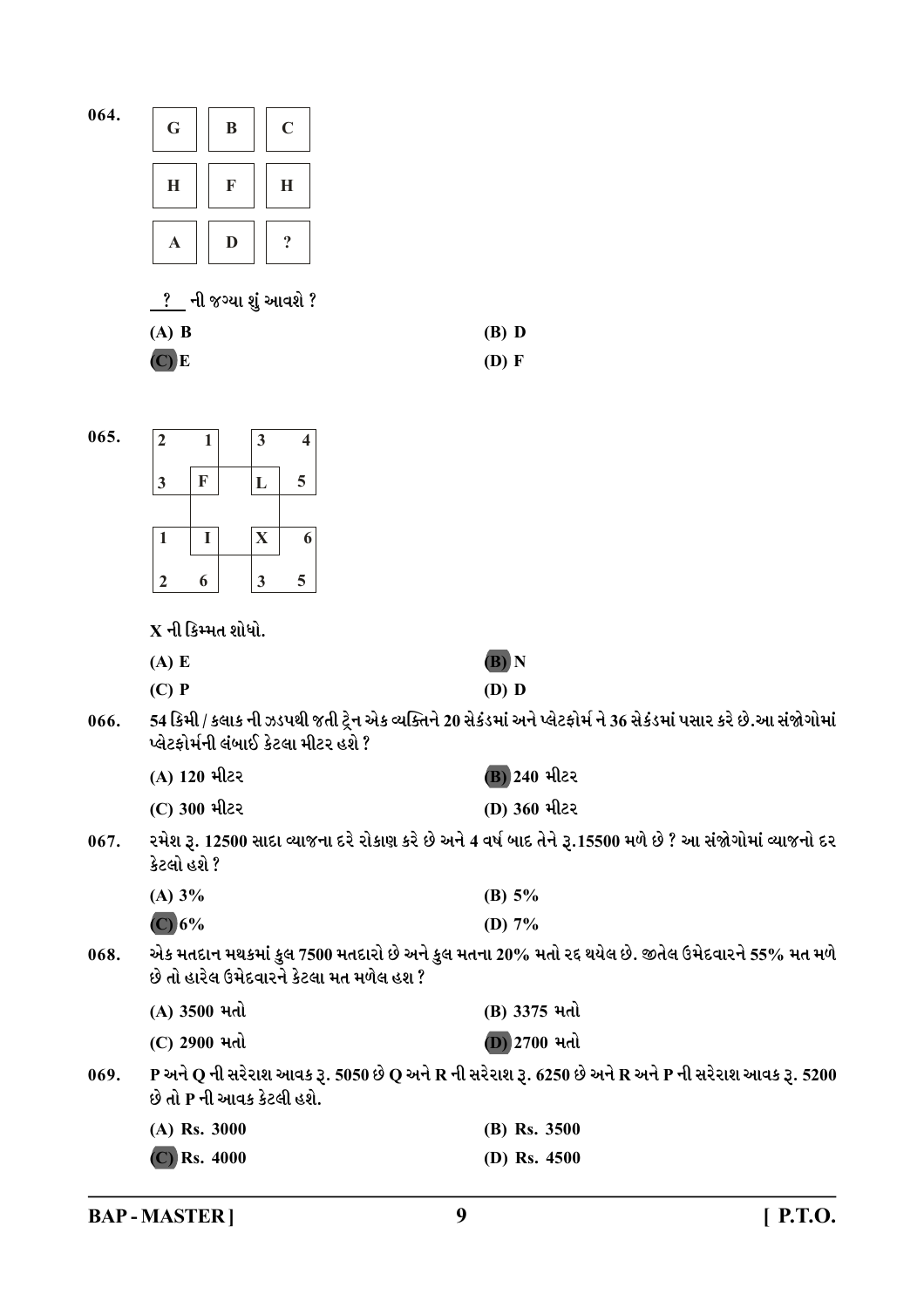| 070. | 1.5 હેક્ટર વિસ્તારના ગ્રાઉન્ડમાં 10 સેમી વરસાદ પડે છે તો કુલ કેટલુ પાણી પડેલ હશે ?                                                         |                                                                                                                    |
|------|--------------------------------------------------------------------------------------------------------------------------------------------|--------------------------------------------------------------------------------------------------------------------|
|      | (A) 15 ધન મીટર                                                                                                                             | (B) 150 ધન મીટર                                                                                                    |
|      | (C) 1500 ધન મીટર                                                                                                                           | (D) 15000 ધન મીટર                                                                                                  |
| 071. | $(112 \times 5^4)$ =  ખાલી જગ્યા પુરો.                                                                                                     |                                                                                                                    |
|      | $(A)$ 67,000                                                                                                                               | $(B)$ 70,000                                                                                                       |
|      | $(C)$ 76,500                                                                                                                               | (D) $77,200$                                                                                                       |
| 072. | ચાર આંકડાની કઈ સંખ્યા છે જે 88 વડે ભાગી શકાય છે ?                                                                                          |                                                                                                                    |
|      | $(A)$ 9944                                                                                                                                 | $(B)$ 9768                                                                                                         |
|      | $(C)$ 9988                                                                                                                                 | $(D)$ 9916                                                                                                         |
| 073. | એક માણસ પાસે 960 રૂા છે આ ૨કમ 1 રૂા., 5 રૂા. અને 10 રૂા. ના સીક્કા ના રૂપમાં છે. દરેક સીક્કા સરખી સંખ્યામાં<br>છે તો કુલ કેટલા સીક્કા હશે. |                                                                                                                    |
|      | $(A)$ 60                                                                                                                                   | $(B)$ 90                                                                                                           |
|      | $(C)$ 120                                                                                                                                  | $(D)$ 180                                                                                                          |
| 074. |                                                                                                                                            | શાંત પાણીમાં એક મીટર બોટ 15 કિમી / કલાક ની જડપે જઇ શકે છે. આ બોટ વહેણની સાથે 30 કિમી જઈને પરત મુળ                  |
|      | સ્થાને 4 $\frac{1}{2}$ કલાકમાં આવે છે.આ સંજોગોમાં વહેણની ઝડપ કેટલી હશે ?                                                                   |                                                                                                                    |
|      | (A) 4 કિમી / કલાક                                                                                                                          | (B) 5 કિમી / કલાક                                                                                                  |
|      | (C) 6 કિમી / કલાક                                                                                                                          | (D) 7 કિમી / કલાક                                                                                                  |
| 075. |                                                                                                                                            | એક વિમાન 240 કિમી / કલાક ઝડપે પાંચ કલાકમાં A થી B સ્થળે પહોચે છે જો તે વિમાનને $1\frac{2}{3}$ કલાકમાં B થી A સ્થળે |
|      | આવતું હોયતો તેની સરેરાશ ઝડપ કેટલી જોઈએ.                                                                                                    |                                                                                                                    |
|      | (A) 360 કિમી / કલાક                                                                                                                        | (B) 480 કિમી / કલાક                                                                                                |
|      | (C) 640 કિમી / કલાક                                                                                                                        | (D) 720 કિમી / કલાક                                                                                                |
| 076. | હાલમાં સમીર અને અમરની ઉમર 5:4 ના પ્રમાણમાં છે ત્રણ વર્ષ બાદ તેઓની ઉમર 11:9 ના પ્રમાણમાં હશે આ<br>સંજોગોમાં અમરની હાલની ઉમર કેટલી હશે?      |                                                                                                                    |
|      | $(A)$ 21 વર્ષ                                                                                                                              | (B) 24 વર્ષ                                                                                                        |
|      | $(C)$ 27 વર્ષ                                                                                                                              | (D) 30 $q\acute{q}$                                                                                                |
| 077. | નીચેના પૈકી કોનો ઉપયોગ 'લુબ્રિકન્ટ' (Lubricant) તરીકે થાય છે ?                                                                             |                                                                                                                    |
|      | (A) ગ્રેફાઈટ (Graphite)                                                                                                                    | (B) સીલીકા (Silica)                                                                                                |
|      | (C) આર્યન ઓક્સાઈડ (Iron oxide)                                                                                                             | (D) હીરો (Diamaond)                                                                                                |
| 078. | સામાન્ય સમુદ્રના પાણીની ખારાશ (Salinity) કેટલી હોય છે ?                                                                                    |                                                                                                                    |
|      | (A) 3%                                                                                                                                     | $(B)$ 3.5%                                                                                                         |
|      | $(C)$ 4%                                                                                                                                   | (D) $4.5\%$                                                                                                        |
| 079. | દરેક એસીડ (Acids) માં કઈ બાબત જોવા મળે છે ?                                                                                                |                                                                                                                    |
|      | (A) હાયડ્રોજન - Hydrogen                                                                                                                   | (B) કાર્બન - Carbon                                                                                                |
|      | (C) સલ્ફર - Sulphar                                                                                                                        | (D) ઓક્સીઝન - Oxigen                                                                                               |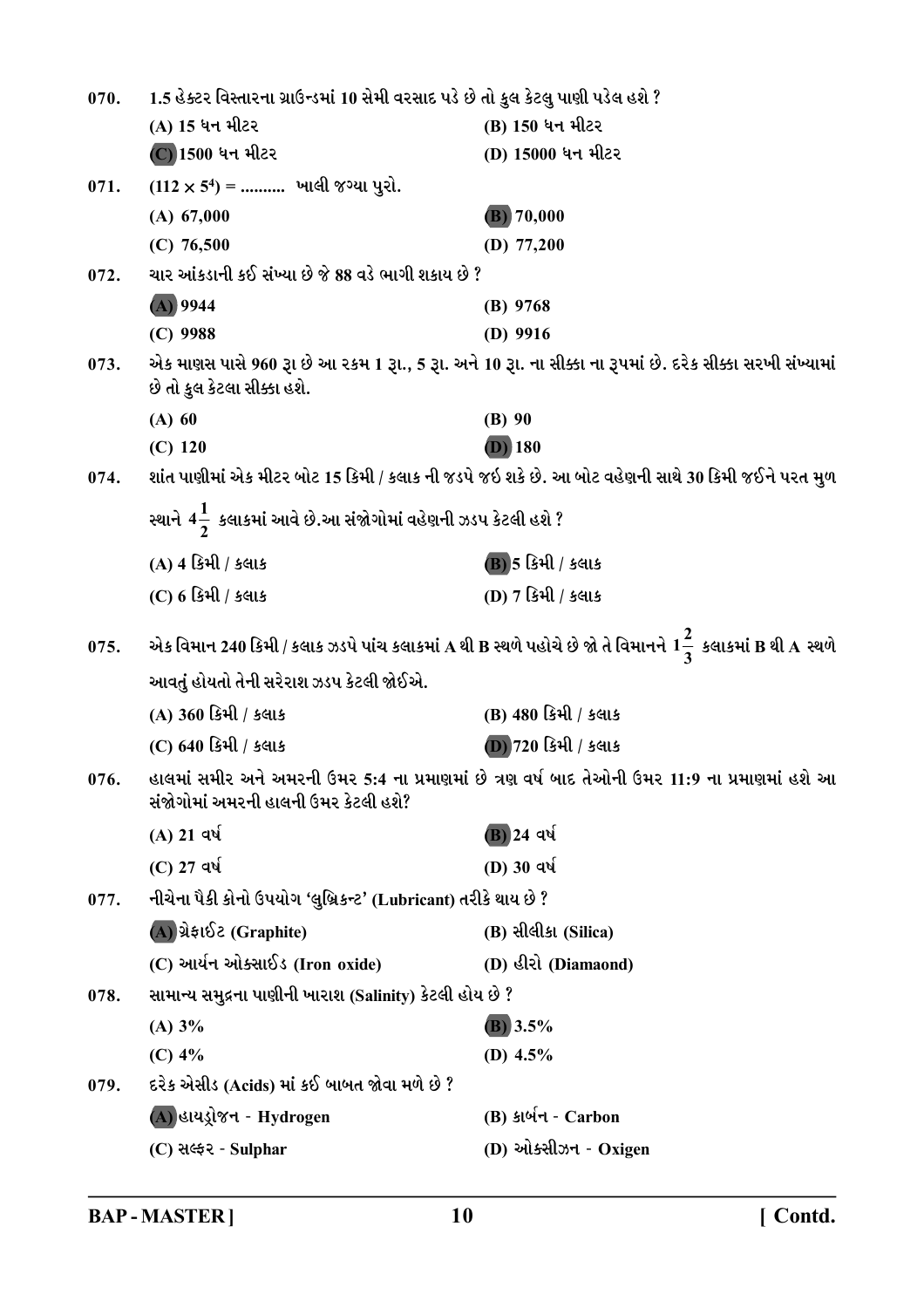| 080. | ફેન્થમ (Fanthom) એ………. માપવા ઉપયોગમાં લેવામાં આવે છે .                               |                                                                                                             |
|------|--------------------------------------------------------------------------------------|-------------------------------------------------------------------------------------------------------------|
|      | $(A)$ સાઉન્ડ (Sund)                                                                  | $(B)$ ઉડાઈ (Depth)                                                                                          |
|      | (C) ईी sa-सी (Frequency)                                                             | (D) અંતર (Distance)                                                                                         |
| 081. | 1 કિલોમીટર એટલે કેટલા માઇલ થાય છે ?                                                  |                                                                                                             |
|      | $(A)$ 0.84                                                                           | $(B)$ 0.50                                                                                                  |
|      | $(C)$ 1.6                                                                            | $(D)$ 0.62                                                                                                  |
| 082. | સામાન્ય રીતે નીચેનાં માથી ક્યાં પદાર્થને ''પોલિઆમાઈડ'' (Polyamide) કહેવામાં આવે છે ? |                                                                                                             |
|      | (A) ટેરેલીન (Treylene)                                                               | <b>B</b> ) નાયર્લોન (Naylon)                                                                                |
|      | (C) રેયોન (Rayon)                                                                    | (D) ઓરીયોન (Orion)                                                                                          |
| 083. | ઉપયોગી છે ?                                                                          | કપડા,વાસણ ચોખ્ખા કરવાં જે ડીટરજન્ટ (Detergents) ઉપયોગમાં લેવામાં આવે છે તેમાં નીચેના પૈકી કઈ વસ્તુ વધારે    |
|      | (A) બાયોકાર્બોનેટ (Bicarbonates)                                                     | (B) બીસમુથીસ (Bismuthates)                                                                                  |
|      | (C) સલ્ફોનેટસ (Sulphonates)                                                          | (D) નાયટ્રેટસ (Nitrates)                                                                                    |
| 084. | નીચેના પૈકી બાબત નેચરલ ઈકોસીસ્ટમ (Natural Ecosystem) નથી ?                           |                                                                                                             |
|      | (A) २९१ (Desert)                                                                     | (B) માછીમારી માટેનું તળાવ (Fishing Pond)                                                                    |
|      | (C) જંગલો (Forest)                                                                   | (D) પર્વતો (Hills)                                                                                          |
| 085. | કોમ્પુટરમાં ફાઇલોને વ્યવસ્થીત રીતે રાખવા / ગોઠવવા કોનો ઉપયોગ કરવામાં આવે છે.         |                                                                                                             |
|      | (A) રીસાયકલ બીન                                                                      | (B) ફોલ્ડર                                                                                                  |
|      | (C) ઈન્ડેક્સ                                                                         | (D) લીસ્ટ                                                                                                   |
| 086. | "MICR"નો શુ અર્થ થાય છે ?                                                            |                                                                                                             |
|      | (A) Magnetic Ink Colour Reader                                                       | (B) Magnetic Ink Character Reader                                                                           |
|      | (C) Magnetic Ink Code Reader                                                         | (D) Magnetic Ink Cases Reader                                                                               |
| 087. | Junk e - mail ને બીજા ક્યા નામથી ઓળખવામાં આવેલ છે ?                                  |                                                                                                             |
|      | (A) Spam                                                                             | (B) Spoof                                                                                                   |
|      | (C) Spool                                                                            | (D) Sniffer Script                                                                                          |
| 088. | ભારતની રમતગમતની સેલિબ્રિટીઓ અને રમતને ગોઠવો                                          |                                                                                                             |
|      | 1. સાઈના નહેવાલ                                                                      | a. સ્વીમીંગ                                                                                                 |
|      | 2. મેરી કોમ                                                                          | b. બોક્સીંગ                                                                                                 |
|      | 3. બુલા ચૌધરી                                                                        | c. બેડમિન્ટન                                                                                                |
|      | 4. મિતાલી રાજ                                                                        | d. ક્રિકેટ                                                                                                  |
|      | $(A)$ 1 - d, 2 - c, 3 - b, 4 - a                                                     | (B) $1 - a$ , $2 - d$ , $3 - c$ , $4 - b$                                                                   |
|      | (C) $1 - b$ , $2 - a$ , $3 - d$ , $4 - c$                                            | (D) $1 - c$ , $2 - b$ , $3 - a$ , $4 - d$                                                                   |
| 089. |                                                                                      | ભારતને ટોકીયો ખાતે રમાયેલ પેરાલેમ્પીક્સ-21 (Paralyampics) માં કેટલા ગોલ્ડ મેડલ અને કુલ કેટલા મેડલ મળેલ છે ? |
|      | (A) 5 ગોલ્ડ અને કુલ 19                                                               | (B) 8 ગોલ્ડ અને કુલ 24                                                                                      |
|      | (C) 6 ગોલ્ડ અને કુલ 21                                                               | (D) 4 ગોલ્ડ અને કુલ 22                                                                                      |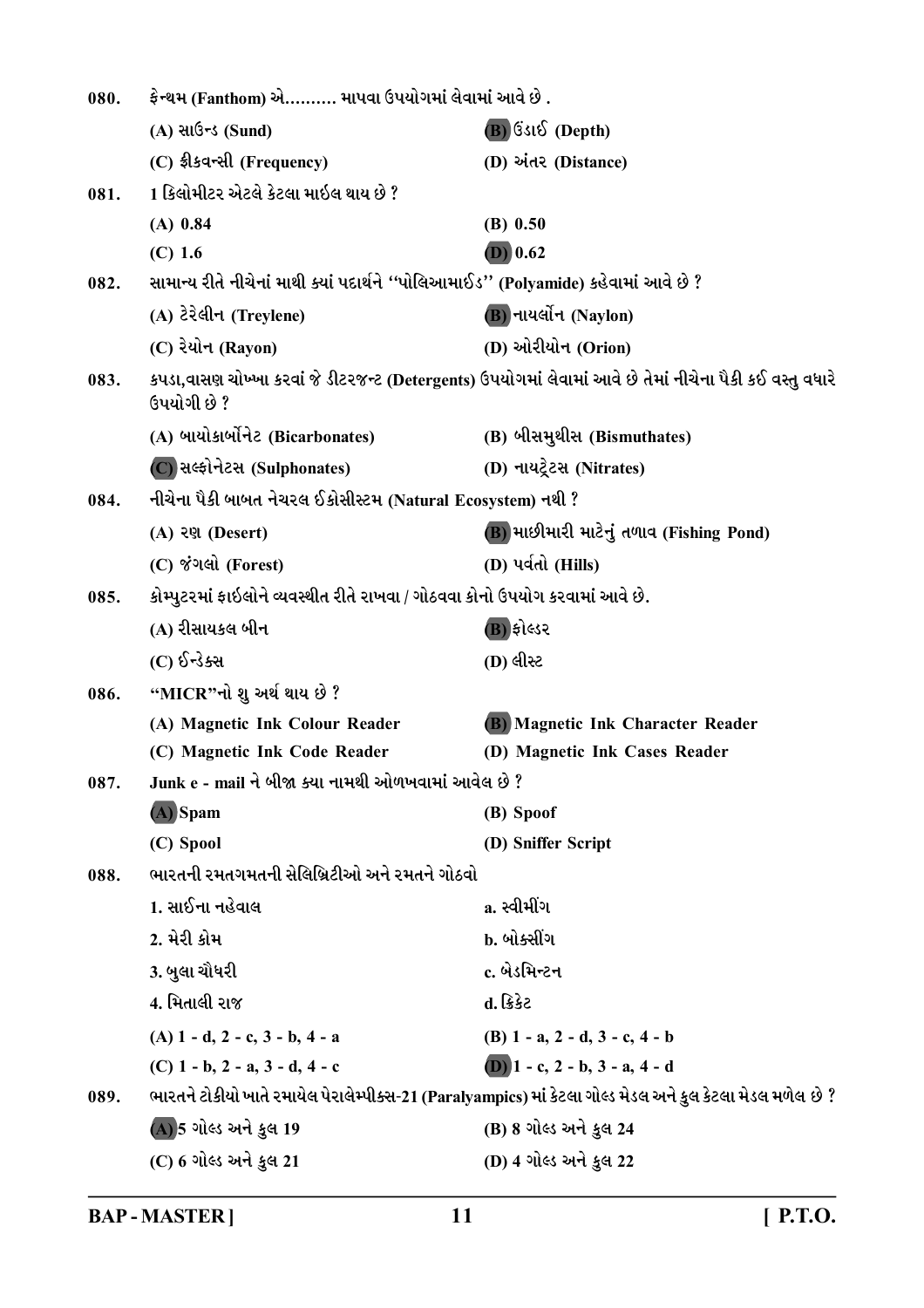| 090. | 13 મી BRICS સમેલન (BRICS Summit) ક્યાં દેશમાં મળવાનું છે                                   |                                                                                                        |
|------|--------------------------------------------------------------------------------------------|--------------------------------------------------------------------------------------------------------|
|      | (A) ભારત                                                                                   | (B) સાઉથ આફીકા                                                                                         |
|      | (C) ચીન                                                                                    | (D) બ્રાઝીલ                                                                                            |
| 091. |                                                                                            | ''વતન પ્રેમ યોજના'' હેઠળ ભારતનું ક્યું રાજ્ય લોક ઉપયોગી કાર્યો કરવા રૂા.1000 કરોડનું આયોજન કરનાર છે ?  |
|      | (A) ઉત્તર પ્રદેશ                                                                           | (B) મહારાષ્ટ્ર                                                                                         |
|      | (C) ગુજરાત                                                                                 | (D) કેરળા                                                                                              |
| 092. | "A Rude life : The Memoir" પુસ્તક ના લેખક કોણ છે ?                                         |                                                                                                        |
|      | (A) રાજદીપ સરદેસાઈ                                                                         | (B)વિર સંધવી                                                                                           |
|      | (C) સાગારીકા ધોષ                                                                           | (D) બરખા દત્ત                                                                                          |
| 093. | હાલમાં ક્યા રાજ્ય દ્રારા "Oriline Gambling"ઉપર પ્રતિબંધ મુકેલ છે ?                         |                                                                                                        |
|      | (A) તેલંગણા                                                                                | (B) કર્નાટક                                                                                            |
|      | $(C)$ કેરળા                                                                                | (D) તામીલનાડુ                                                                                          |
| 094. | પેરા-ઓલમ્પીક ખેલાડી કિષ્ણા નાગર દ્રારા '' બેડ મીન્ટન''ની રમતમાં ક્યો મેડલ જીતેલ છે ?       |                                                                                                        |
|      | (A) બ્રોઝ (Bronze)                                                                         | (B) સીલ્વર (Silver)                                                                                    |
|      | (C) ગોલ્ડ (Gold)                                                                           | (D) उत्थमन्ड (Diamand)                                                                                 |
| 095. | લોન મંજુર કરેલ છે ?                                                                        | ADB દ્રારા "ટકાઉ આવાસ પ્રોજેકટ (Sustainable Housing Project)" માટે ક્યા રાજ્યને 150 મીલીયન ડોલરની      |
|      | (A) આંધ્ર પ્રદેશ                                                                           | (B) ગુજરાત                                                                                             |
|      | (C) મહારાષ્ટ્ર                                                                             | (D) તામીલનાડુ                                                                                          |
| 096. | ટોકીયો ખાતેની '' પેરાઓલમ્પીક્સમાં'' સૌથી વધારે મેડલ ક્યા દેશને મળેલ છે ?                   |                                                                                                        |
|      | (A) જાપાન                                                                                  | (B) અમેરીકા                                                                                            |
|      | (C) ચીન                                                                                    | (D) નેધરલેન્ડ                                                                                          |
| 097. | હાલમાં કયા દેશ દ્વારા ''વર્કીંગ પ્રોફેશનલ'' માટે ''ગ્રીન વીઝા (Green Visa)'' શરૂ કરેલ છે ? |                                                                                                        |
|      | (A)યુ.એ.ઈ (UAE)                                                                            | (B) આયરલેન્ડ                                                                                           |
|      | $(C)$ કતાર                                                                                 | (D) સાઉદી અરેબીયા                                                                                      |
| 098. |                                                                                            | 24 મી Financial Stability and Development Council (FSDC) ના અધ્યક્ષ સ્થાને કોણ હોય છે.                 |
|      | (A) માન. વડાપ્રધાનશ્રી                                                                     | (B) માન. નાણામંત્રીશ્રી                                                                                |
|      | (C) નાણા મંત્રાલાયના માન. સચિવશ્રી                                                         | (D) RBI ના ગર્વનરશ્રી                                                                                  |
| 099. |                                                                                            | ''આત્મનિર્ભર કૃષી યોજના અને આત્માનિર્ભર બાગવાની યોજના'' હાલમાં ક્યા રાજ્ય દ્રારા શરૂ કરવામાં આવેલ છે ? |
|      | (A) મધ્ય પ્રદેશ                                                                            | (B) હરીયાણા                                                                                            |
|      | (C) અરૂણાચલ પ્રદેશ                                                                         | (D) ગુજરાત                                                                                             |
| 100. | દેશ છે ?                                                                                   | "ZAPAD 2021" મલ્ટીનેશન મીલિટરી એક્સરસાઈઝ (Multination Military Exercise) માટે કયો દેશ યજમાન            |
|      | (A) સીંગાપોર (Singapore)                                                                   | <b>B</b> ) રશીયા (Russia)                                                                              |
|      | (C) ईान्स (France)                                                                         | (D) જર્મની (Germany)                                                                                   |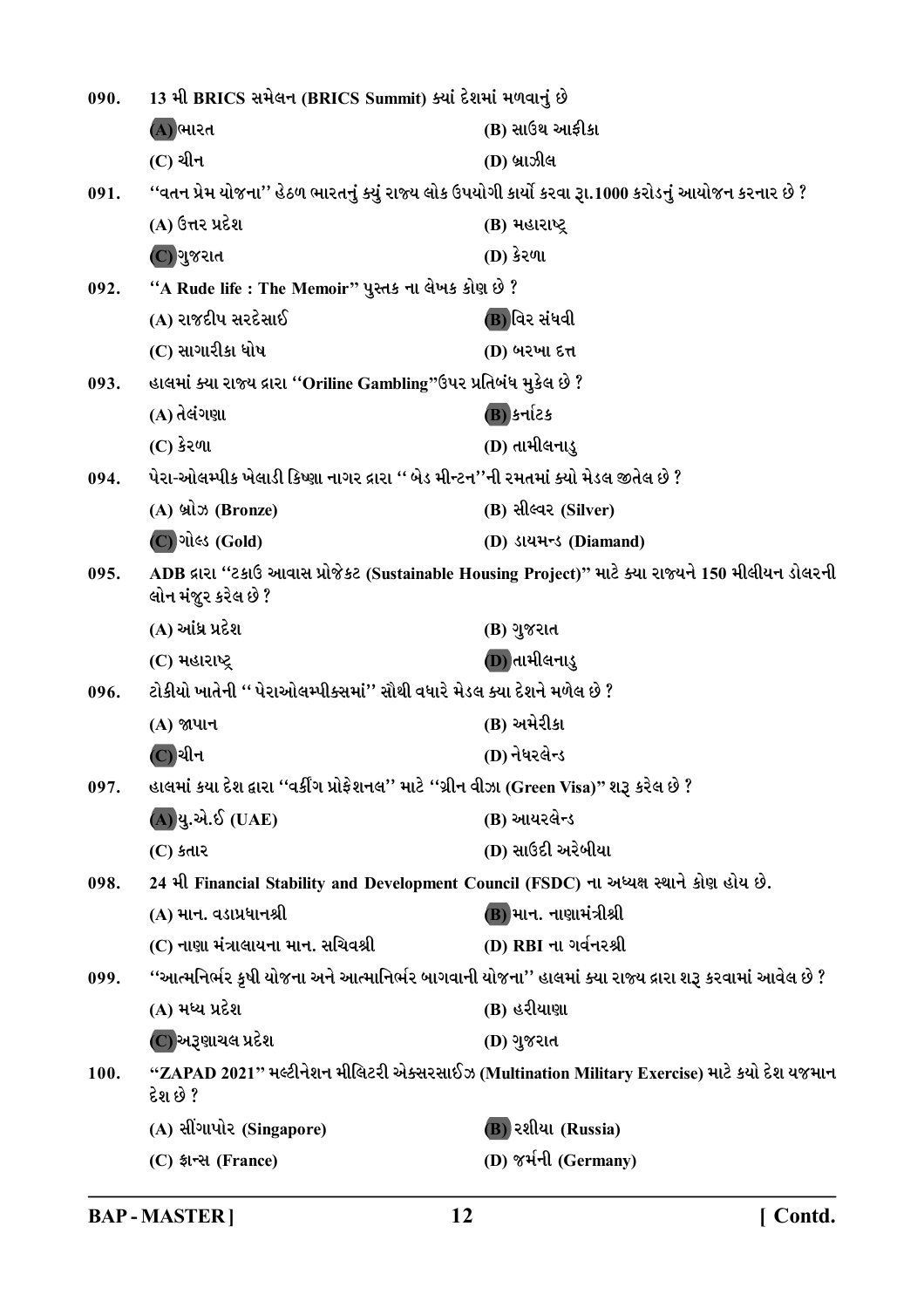| 101. | Which is the most economical granulation process in terms of time, labour and equipments? |                                                                                             |
|------|-------------------------------------------------------------------------------------------|---------------------------------------------------------------------------------------------|
|      | (A) Slugging                                                                              | (B) Wet granulation                                                                         |
|      | (C) Dry granulation                                                                       | (D) None of the above                                                                       |
| 102. | Excessive moisture present in tablet granules is responsible for                          |                                                                                             |
|      | (A) Capping                                                                               | (B) Lamination                                                                              |
|      | (C) Sticking                                                                              | (D) All the the above                                                                       |
| 103. |                                                                                           | One of the following equation is used to predict the stability of a drug product at room    |
|      | temperature from experiments carried out at accelerated temperature                       |                                                                                             |
|      | (A) Stokes's equation                                                                     | (B) Arrhenius equation                                                                      |
|      | (C) Young equation                                                                        | (D) Michaelis Menten equation                                                               |
| 104. | Which of the capsule size has the smallest capacity?                                      |                                                                                             |
|      | $(A)$ 5                                                                                   | $(B)$ 3                                                                                     |
|      | $(C)$ 0                                                                                   | $(D)$ 000                                                                                   |
| 105. | Contact angle for complete wetting is                                                     |                                                                                             |
|      | $(A) 180^{\circ}$                                                                         | (B) $90^{\circ}$<br>$(D)$ $0^{\circ}$                                                       |
|      | $(C)$ 60 $\circ$                                                                          |                                                                                             |
| 106. | water: gum is                                                                             | For the preparation of primary emulsion containing volatile oil, the ratio of volatile oil: |
|      | $(A)$ Ratio 2:2:1                                                                         | (B) Ratio 1:1:2                                                                             |
|      | (C) Ratio 2:1:2                                                                           | (D) Ratio 4:1:2                                                                             |
| 107. | Creep test is used to analyze the viscoelastic properties of                              |                                                                                             |
|      | (A) Emulsion                                                                              | (B) Lotion                                                                                  |
|      | $(C)$ Ointment                                                                            | (D) Suspension                                                                              |
| 108. | Sodium thiosulfate is added to eye drops as                                               |                                                                                             |
|      | (A) Buffering agent                                                                       | <b>(B)</b> Antioxidant                                                                      |
|      | (C) Reducing agent                                                                        | (D) Stabilizing agent                                                                       |
| 109. | What is the range of angle of repose for excellent flowing property of powder?            |                                                                                             |
|      | (A) $25^{\circ} - 30^{\circ}$                                                             | (B) $31^{\circ} - 35^{\circ}$                                                               |
|      | $(C)$ Above $50^{\circ}$                                                                  | (D) Below $20^{\circ}$                                                                      |
| 110. | Coulter counter method is used to determine                                               |                                                                                             |
|      | (A) Particle interaction                                                                  | (B) Viscosity                                                                               |
|      | (C) Particle number                                                                       | <b>(D)</b> Particle size                                                                    |
| 111. | Porosity is expressed in                                                                  |                                                                                             |
|      | (A) Percentage                                                                            | (B) Millimetre                                                                              |
|      | (C) Gram/ millimetre                                                                      | (D) Newton                                                                                  |
| 112. | <b>Chemically SPANS are called as</b>                                                     |                                                                                             |
|      | (A) Sorbiton ester of fatty acids                                                         | (B) Alcohol PEG esters                                                                      |
|      | (C) Fatty acids of PEG esters                                                             | (D) Polyoxy ethylene sorbiton esters                                                        |
| 113. | Which one of the following physical property is NOT a rheological property?               |                                                                                             |
|      | (A) Body and slip                                                                         | (B) Spreadability                                                                           |
|      | (C) Surface tension                                                                       | (D) Viscosity                                                                               |
| 114. | A maximum sedimentation rate will be observed when zeta potential is                      |                                                                                             |
|      | (A) Positive                                                                              | (B) Negative                                                                                |
|      | (C) Zero                                                                                  | (D) None of the above                                                                       |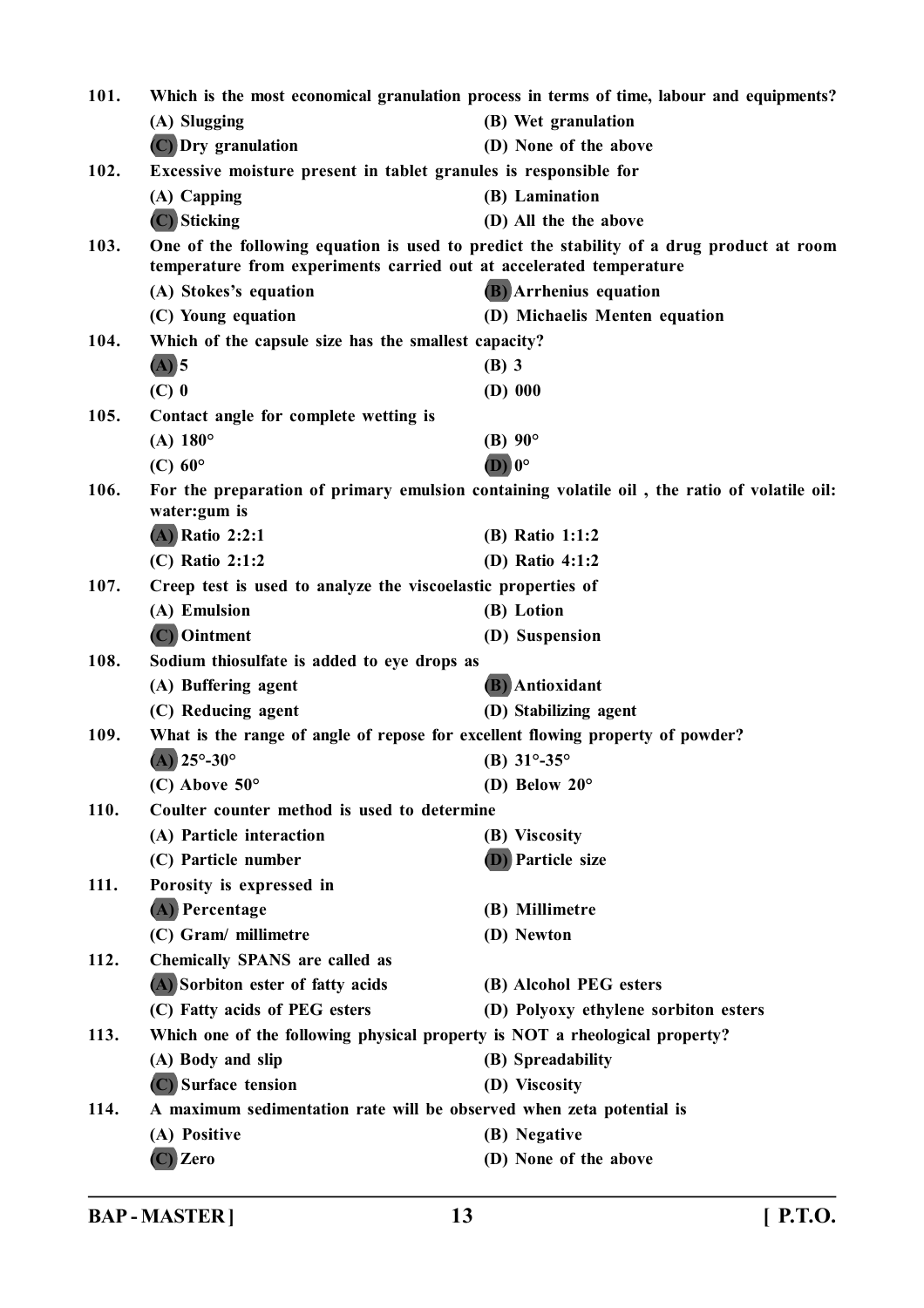| 115. | Which of the following is NOT a derived property of the powder?                                         |                                                                                           |  |
|------|---------------------------------------------------------------------------------------------------------|-------------------------------------------------------------------------------------------|--|
|      | (A) Porosity                                                                                            | (B) Angle of repose                                                                       |  |
|      | (C) Density                                                                                             | <b>D</b> ) Average size                                                                   |  |
| 116. | In conductivity test, if bulb glows on passing electric current, what would be the type of<br>emulsion? |                                                                                           |  |
|      | $(A)$ w/o emulsion                                                                                      | $(B)$ o/w emulsion                                                                        |  |
|      | $(C)$ o/w/o emulsion                                                                                    | (D) Microemulsion                                                                         |  |
| 117. | Osmotic pressure of a substance is a                                                                    |                                                                                           |  |
|      | (A) Colligative property                                                                                | (B) Additive property                                                                     |  |
|      | (C) Constitutive property                                                                               | (D) None of the above                                                                     |  |
| 118. | Aromatic waters are                                                                                     |                                                                                           |  |
|      | (A) Unsaturated solution of volatile oil in water                                                       |                                                                                           |  |
|      | (B) Saturated solution of non-volatile oil in water                                                     |                                                                                           |  |
|      | (C) Saturated solution of volatile oil in water                                                         |                                                                                           |  |
|      | (D) None of the above                                                                                   |                                                                                           |  |
| 119. | Caking of the suspension is observed in                                                                 |                                                                                           |  |
|      | (A) Flocculated suspension                                                                              | (B) Deflocculated suspension                                                              |  |
|      | (C) Partially flocculated suspension                                                                    | (D) None of the above                                                                     |  |
| 120. | soluble additives, because of                                                                           | The solubility of drug in water is increased in the presence of large amount of the water |  |
|      | (A) Complexation                                                                                        | (B) Cosolvency                                                                            |  |
|      | (C) Solubilization                                                                                      | <b>(D)</b> Hydrotropy                                                                     |  |
| 121. | If the red blood cells are placed in hypotonic solution, they will                                      |                                                                                           |  |
|      | (A) Shrink                                                                                              | (B) Swell                                                                                 |  |
|      | (C) Rupture                                                                                             | (D) Remain unchanged                                                                      |  |
| 122. | The alcoholic concentration of spirit is than aromatic waters                                           |                                                                                           |  |
|      | (A) Less                                                                                                | (B) Almost equal                                                                          |  |
|      | (C) More                                                                                                | (D) None of the above                                                                     |  |
| 123. | In cGMP subpart G is related to the                                                                     |                                                                                           |  |
|      | (A) Packaging and labelling control                                                                     | (B) Laboratory controls                                                                   |  |
|      | (C) Records and reports                                                                                 | (D) Holding and distribution                                                              |  |
| 124. | The $C_{\text{max}}$ in plasma concentration Vs. time curve indicates                                   |                                                                                           |  |
|      | (A) Rate of absorption= rate of elimination                                                             |                                                                                           |  |
|      | (B) Complete absorption of the drug                                                                     |                                                                                           |  |
|      | (C) Beginning of drug excretion                                                                         |                                                                                           |  |
|      | (D) Saturation of metabolizing enzymes                                                                  |                                                                                           |  |
| 125. | Mottling in tablets means                                                                               |                                                                                           |  |
|      | (A) Inadequate spreading of coating solution                                                            |                                                                                           |  |
|      | (B) Partial/complete separation of bottom portion of tablet                                             |                                                                                           |  |
|      | (C) Unequal distribution of colour on a tablet                                                          |                                                                                           |  |
|      | (D) Formation of dull film, due to excessive humidity                                                   |                                                                                           |  |
| 126. | The ratio of rate of urinary excretion to plasma drug concentration is                                  |                                                                                           |  |
|      | (A) Clearance                                                                                           | (B) Renal clearance                                                                       |  |
|      | (C) Hepatic clearance                                                                                   | (D) Non renal clearance                                                                   |  |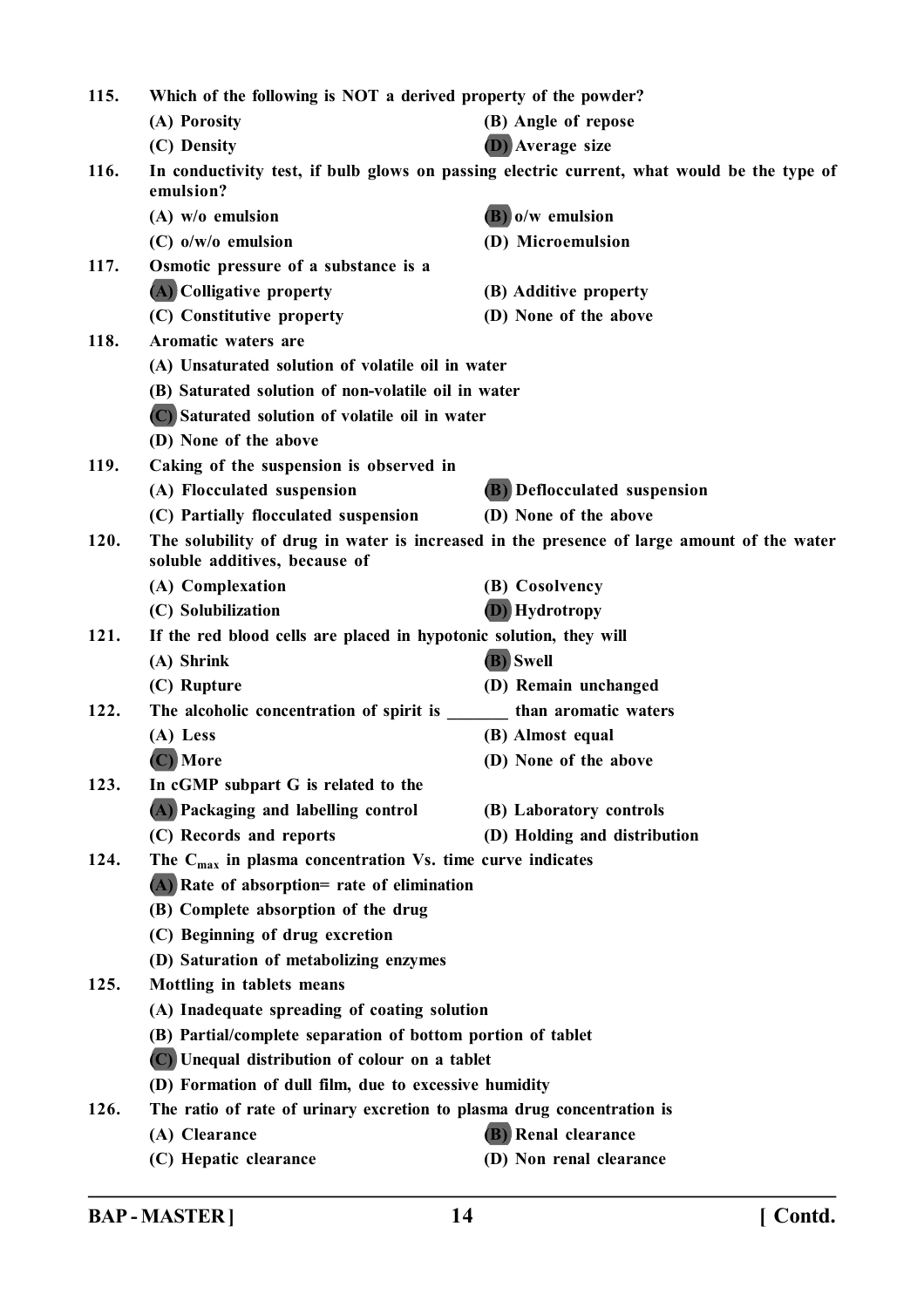| 127. | The formulation that contain same therapeutically active ingredients and elicit identical<br>pharmacological effect are said to be |                                                                                             |
|------|------------------------------------------------------------------------------------------------------------------------------------|---------------------------------------------------------------------------------------------|
|      | (A) Chemically equivalent                                                                                                          | (B) Biologically equivalent                                                                 |
|      | (C) Therapeutically equivalent                                                                                                     | (D) Pharmaceutically equivalent                                                             |
| 128. | Following is NOT used as a measure of flow property of powder                                                                      |                                                                                             |
|      | (A) Compressibility index                                                                                                          | (B) Hausner's ratio                                                                         |
|      | (C) Angle of repose                                                                                                                | (D) Bulk density                                                                            |
| 129. | Which equation is related to the air permeability method                                                                           |                                                                                             |
|      | (A) Kozeny Carman equation                                                                                                         | (B) BET equation                                                                            |
|      | (C) Kelvin equation                                                                                                                | (D) Stoke's equation                                                                        |
| 130. | Wetting agent has HLB value between                                                                                                |                                                                                             |
|      | $(A)$ 1 to 3                                                                                                                       | $(B)$ 3 to 6                                                                                |
|      | $(C)$ 7 to 9                                                                                                                       | (D) 8 to 18                                                                                 |
| 131. | Zeta potential is used in colloids for determining the                                                                             |                                                                                             |
|      | (A) Particle size                                                                                                                  | (B) Particle shape                                                                          |
|      | (C) Stability of dispersion                                                                                                        | (D) Thickness of colloids                                                                   |
| 132. | Which kind of drugs are absorbed through endocytosis?                                                                              |                                                                                             |
|      | (A) Molecular weight ranging 100-400 Dalton                                                                                        |                                                                                             |
|      | (B) Water-soluble drugs                                                                                                            |                                                                                             |
|      | (C) Macromolecular drugs or drugs as oily droplets                                                                                 |                                                                                             |
|      | (D) Polar drugs                                                                                                                    |                                                                                             |
| 133. | What is the driving force of Pore Convection/Transport?                                                                            |                                                                                             |
|      | (A) Hydrostatic pressure                                                                                                           | (B) Concentration Gradient                                                                  |
|      | (C) Electrochemical gradient                                                                                                       | (D) Charge equilibration                                                                    |
| 134. | Which of the following process is also called "cell drinking"?                                                                     |                                                                                             |
|      | (A) Pinocytosis                                                                                                                    | (B) Phagocytosis                                                                            |
|      | (C) Convective transport                                                                                                           | (D) Active transport                                                                        |
| 135. | Which bond(s) participate in drug receptor interaction?                                                                            |                                                                                             |
|      | (A) Ionic bond                                                                                                                     | (B) Hydrogen bond                                                                           |
|      | (C) Covalent bond                                                                                                                  | (D) All of the above                                                                        |
| 136. | What is the equation of bioavailable fraction?                                                                                     |                                                                                             |
|      | (A) 1/Bioavailable dose                                                                                                            | (B) 1/Administered dose                                                                     |
|      |                                                                                                                                    | (C) Bioavailable dose/ Administered dose (D) Administered dose/ Bioavailable dose           |
| 137. | in compartment model using sigma minus method                                                                                      | The minimum urinary sampling time for the calculation of various pharmacokinetic parameters |
|      | (A) Two times of biological half life of the drug                                                                                  |                                                                                             |
|      | (B) Three times of biological half life of the drug                                                                                |                                                                                             |
|      | (C) Five times of biological half life of the drug                                                                                 |                                                                                             |
|      | (D) Seven times of biological half life of the drug                                                                                |                                                                                             |
| 138. | The metric equivalent value of 1 teaspoonful is                                                                                    |                                                                                             |
|      | $(A)$ 4 millilitre                                                                                                                 | (B) 8 millilitre                                                                            |
|      | (C) 10 millilitre                                                                                                                  | (D) 15 millilitre                                                                           |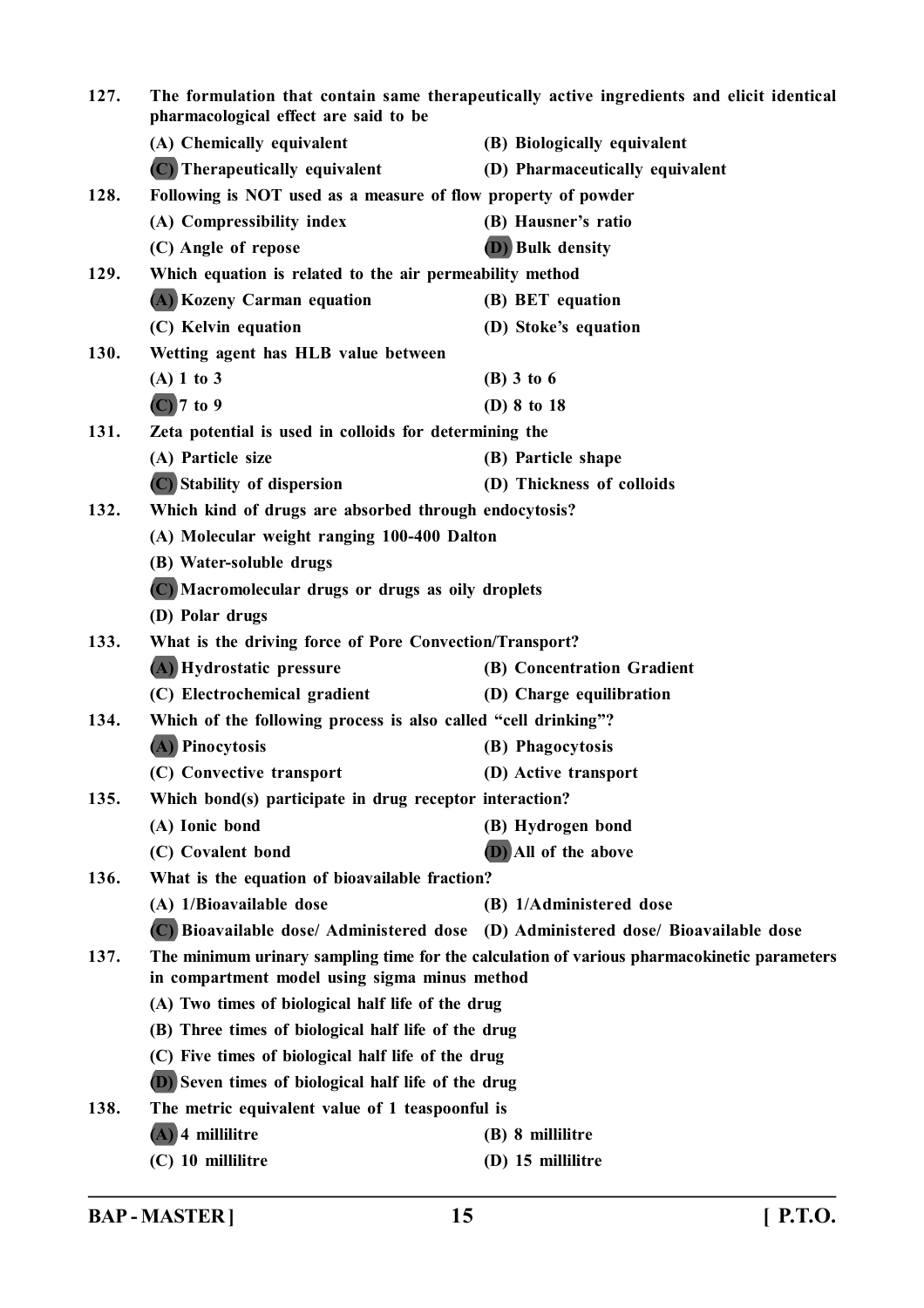| 139. | Which of the following statement is INCORRECT about UV filters used in sun screen<br>cosmetics?             |                                                                                             |  |
|------|-------------------------------------------------------------------------------------------------------------|---------------------------------------------------------------------------------------------|--|
|      | (A) They absorb UV radiations                                                                               | (B) They scatter UV radiations                                                              |  |
|      | (C) They may be organic or inorganic                                                                        | (D) None of the above                                                                       |  |
| 140. | Which property of the material changes upon polymorphic conversion?                                         |                                                                                             |  |
|      | (A) Wettability                                                                                             | (B) Compressibility                                                                         |  |
|      | (C) Crystal shape                                                                                           | (D) All of the above                                                                        |  |
| 141. | Any material that is inserted in a cap to make a seal between the closure and the container<br>is termed as |                                                                                             |  |
|      | (A) Roll on closure                                                                                         | (B) Pilfer proof closure                                                                    |  |
|      | (C) Closure liners                                                                                          | (D) All of the above                                                                        |  |
| 142. | Material / device used to prevent double impression on the tablet's surface is                              |                                                                                             |  |
|      | (A) Silica                                                                                                  | (B) Chromium plated punch                                                                   |  |
|      | (C) Rotational device                                                                                       | <b>(D)</b> Antiturning device                                                               |  |
| 143. | dose) so as to withdraw accurately labelled liquid                                                          | According to USP, how much excess mobile liquid is to be filled in a 5 ml injection (single |  |
|      | $(A)$ 0.1 ml                                                                                                | $(B)$ 0.3 ml                                                                                |  |
|      | $(C)$ 0.5 ml                                                                                                | $(D)$ 0.8 ml                                                                                |  |
| 144. | The gastric emptying of the hot meal will be                                                                |                                                                                             |  |
|      | (A) Normal                                                                                                  | (B) Faster                                                                                  |  |
|      | (C) Slower                                                                                                  | (D) Erratic                                                                                 |  |
| 145. | Peak plasma concentration $(C_{max})$ of a drug is achieved when                                            |                                                                                             |  |
|      | (A) Absorption rate is higher than elimination rate                                                         |                                                                                             |  |
|      | (B) Elimination rate is higher than absorption rate                                                         |                                                                                             |  |
|      | (C) Absorption rate is equal to elimination rate                                                            |                                                                                             |  |
|      | (D) Metabolism is greater than elimination of the drug                                                      |                                                                                             |  |
| 146. | Interface does not exist between / is not possible between                                                  |                                                                                             |  |
|      | (A) Gas-Gas                                                                                                 | (B) Gas-Liquid                                                                              |  |
|      | (C) Liquid-Liquid                                                                                           | (D) Solid-Liquid                                                                            |  |
| 147. | The GIT absorption of the riboflavin is more if it is taken                                                 |                                                                                             |  |
|      | (A) In fasting state                                                                                        | (B) After meal                                                                              |  |
|      | (C) After exercise                                                                                          | (D) None of the above                                                                       |  |
| 148. | Which form of Ampicillin is absorbed quickly?                                                               |                                                                                             |  |
|      | (A) Anhydrous                                                                                               | (B) Dihydrate                                                                               |  |
|      | (C) Trihydrate                                                                                              | (D) None of the above                                                                       |  |
| 149. | Helium Pycnometer is used to determine                                                                      |                                                                                             |  |
|      | (A) Size                                                                                                    | (B) True density                                                                            |  |
|      | (C) Sedimentation rate                                                                                      | (D) Surface area                                                                            |  |
| 150. | Which sugar is more sweet?                                                                                  |                                                                                             |  |
|      | (A) Sucrose                                                                                                 | (B) Dextrose                                                                                |  |
|      | (C) Invert Sugar                                                                                            | (D) None of the above                                                                       |  |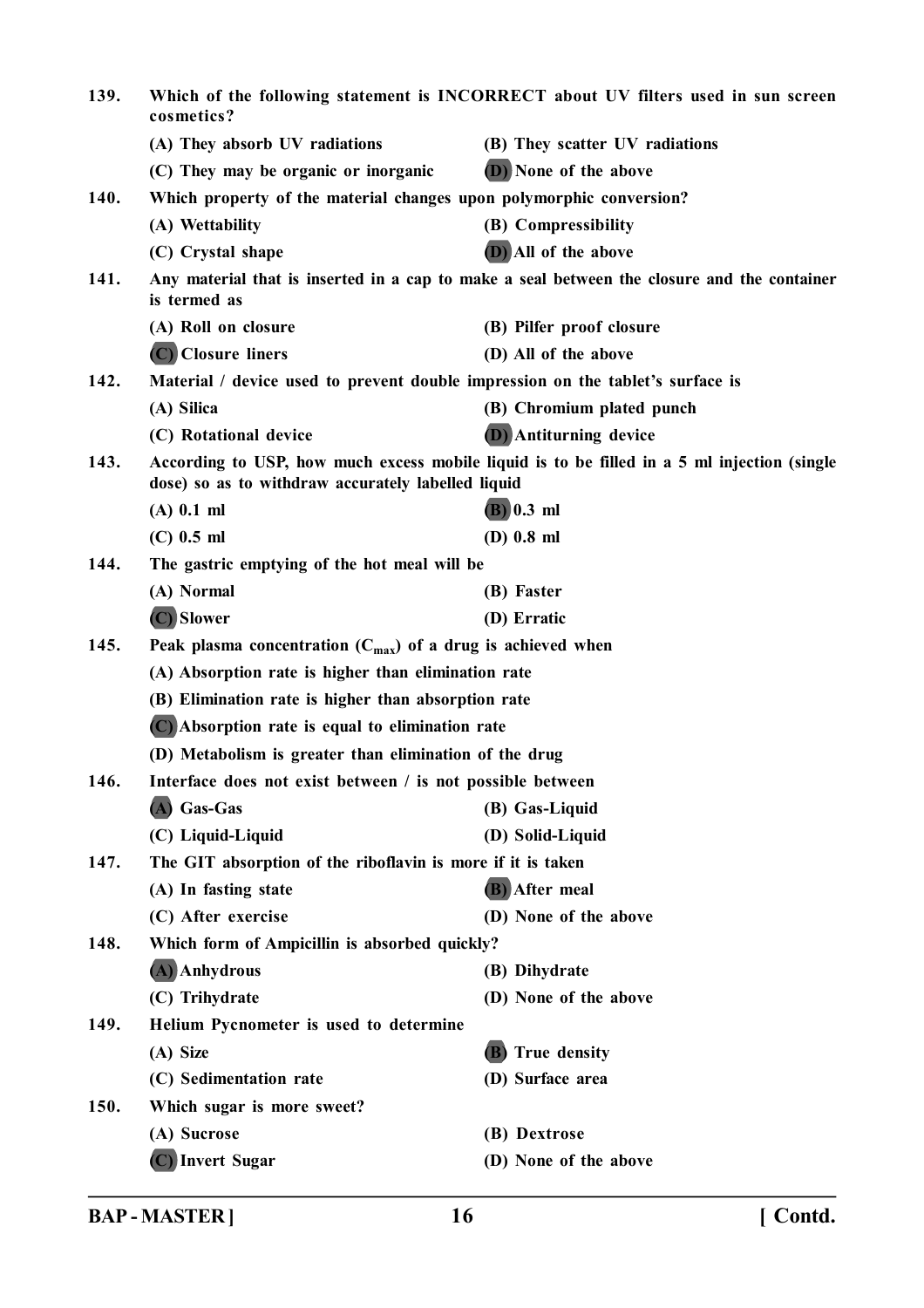| 151.  | In paper chromatography, when the movement of mobile phase is in outward from a central<br>spot, the development is called                    |                                   |  |
|-------|-----------------------------------------------------------------------------------------------------------------------------------------------|-----------------------------------|--|
|       | (A) Radial                                                                                                                                    | (B) Ascending                     |  |
|       | (C) Descending                                                                                                                                | (D) None of the above             |  |
| 152.  | Rast camphor method is used to determine                                                                                                      |                                   |  |
|       | (A) Solubility                                                                                                                                | (B) Melting Point                 |  |
|       | (C) Molecular Weight                                                                                                                          | (D) None of the above             |  |
| 153.  | Entropy change depends on                                                                                                                     |                                   |  |
|       | (A) Heat Transfer                                                                                                                             | (B) Mass Transfer                 |  |
|       | (C) Thermodynamic State                                                                                                                       | (D) Change of Pressure and Volume |  |
| 154.  | Which of the following indicates total heat of a substance?                                                                                   |                                   |  |
|       | (A) Internal Energy                                                                                                                           | (B) Entropy                       |  |
|       | $(C)$ Enthalpy                                                                                                                                | (D) Thermal Capacity              |  |
| 155.  | The refractive index of water is                                                                                                              |                                   |  |
|       | (A) 1.0                                                                                                                                       | $(B)$ 2.66                        |  |
|       | (C) 5.0                                                                                                                                       | $(D)$ 1.33                        |  |
| 156.  | The system that forms maximum boiling azeotrope is                                                                                            |                                   |  |
|       | (A) Acetone-Chloroform                                                                                                                        | (B) Ethanol-Acetone               |  |
|       | (C) n-Hexane-n-Heptane                                                                                                                        | (D) Carbon Disulphide-Acetone     |  |
| 157.  | Which of the following is not employed as an electrolyte in the salt bridge used to connect<br>the two half-cells of an electrochemical cell? |                                   |  |
|       | (A) $NH4NO3$                                                                                                                                  | $(B)$ KNO <sub>3</sub>            |  |
|       | $(C)$ KCl                                                                                                                                     | $(D)$ $H_2SO_4$                   |  |
| .158. | Which among the following salt solution is basic in nature?                                                                                   |                                   |  |
|       | (A) Ammonium Chloride                                                                                                                         | (B) Ammonium Sulphate             |  |
|       | (C) Ammonium Nitrate                                                                                                                          | <b>(D)</b> Sodium Acetate         |  |
| 159.  | An increase in the concentration of the reactants of a reaction leads to change in                                                            |                                   |  |
|       | (A) Heat of Reaction                                                                                                                          | (B) Threshold Energy              |  |
|       | (C) Collision Frequency                                                                                                                       | (D) Activation Energy             |  |
| 160.  | Inter atomic distance is maximum in                                                                                                           |                                   |  |
|       | $(A)$ Ice                                                                                                                                     | (B) Water                         |  |
|       | (C) Steam                                                                                                                                     | (D) Same in Ice, Water and Steam  |  |
| 161.  | Nitrogen liquifies at:                                                                                                                        |                                   |  |
|       | $(A)$ -196°C                                                                                                                                  | $(B) -180^{\circ}C$               |  |
|       | $(C) -150$ °C                                                                                                                                 | (D) $-120^{\circ}$ C              |  |
| 162.  | Which of the following is a secondary cell?                                                                                                   |                                   |  |
|       | (A) Leclanche Cell                                                                                                                            | (B) Lead Storage Battery          |  |
|       | (C) Concentration Cell                                                                                                                        | (D) All of the above              |  |
| 163.  | The value of Henry's Law constant is                                                                                                          |                                   |  |
|       | (A) Greater for gases with higher solubility                                                                                                  |                                   |  |
|       | <b>(B)</b> Greater for gases with lower solubility                                                                                            |                                   |  |
|       | (C) Constant for all gases                                                                                                                    |                                   |  |
|       | (D) Not related to solubility of gases                                                                                                        |                                   |  |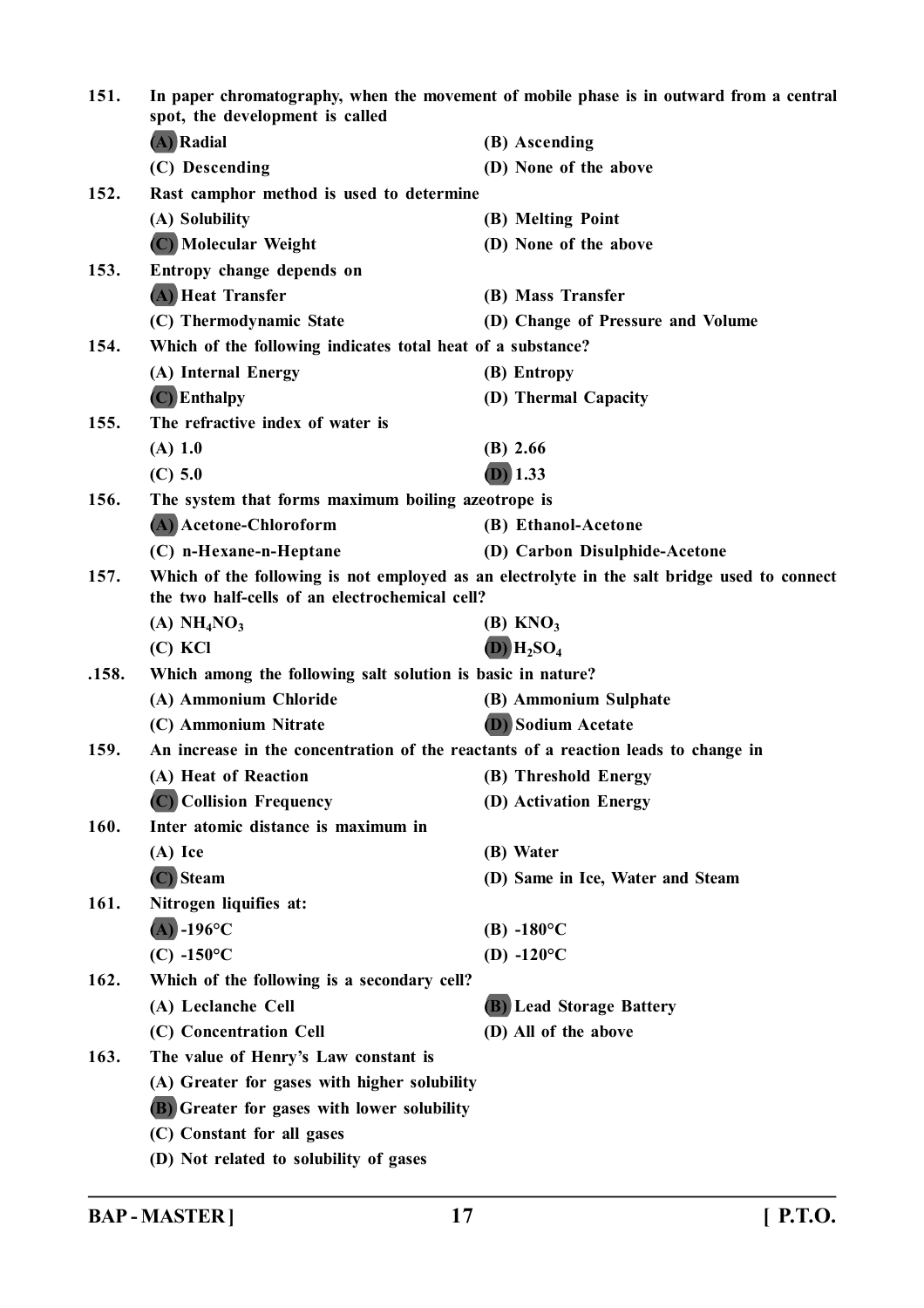**164. Huckel's rule is related to (A) Acidity (B) Basicity (C) Aromaticity (D) Reactivity 165. Which of the following can have a meso structure? (A) Oxalic Acid (B) Citric Acid (C) Tartaric Acid (D) Cinnamic Acid 166. Which of the following has a bridged ring system? (A) Heptane (B) Norbornane (C) Octane (D) Decane 167. Starch is made up of (A) Amylose & Amylopectin (B) Dextrose & Amylose (C) Dextrose & Mannose (D) Polyglucose 168. Which of the following is an aromatic amino acid? (A) Alanine (B) Tyrosine (C) Valine (D) Leucine 169. Which of the following is a peptide hormone? (A) Estrogen (B) Progesterone (C) Cortisone (D) Oxytocin 170. What causes denaturation of proteins (A) Increased Temperature (B) Addition of Acids (C) Exposure to UV lights (D) All of the above 171. Which of the following is the correct statement about aromatic hydrocarbons? (A) They have only -bonds (B) They have only -bonds (C)** They have one  $\sigma \&$  two  $\pi$ -bonds (D) They have  $\sigma \&$  delocalized  $\pi$ -bonds **172. Benzoic acid reacts with concentrated HNO3 and concentrated H2SO<sup>4</sup> to give (A) o-nitrobenzoic Acid (B) p-nitrobenzoic Acid (C) m-nitrobenzoic Acid (D) o,p-ninitrobenzoic Acid 173. When a mixture of sodium benzoate and soda lime is heated, the major product obtained is (A) Calcium Benzoate (B) Benzene (C) Sodium Benzoate (D) Methane 174. Separation of enantiomeric carboxylic acids can be achieved by reaction with (A) Hydrochloric Acid (B) Formaldehyde (C) Morphine (D) Dextran 175. Which of the following is an ester? (A) Acetylsalicylic Acid (B) Benzocaine (C) Cocaine (D) All of the above 176. Which of the following is not a non-sedating antihistaminic? (A) Levocetirizine (B) Fexofenadine (C) Pheniramine (D) Loratidine 177. Which of the following is/are haematinic? (A) Folic Acid (B) Calcium Gluconate (C) Ascorbic Acid (D) Magnesium oxide**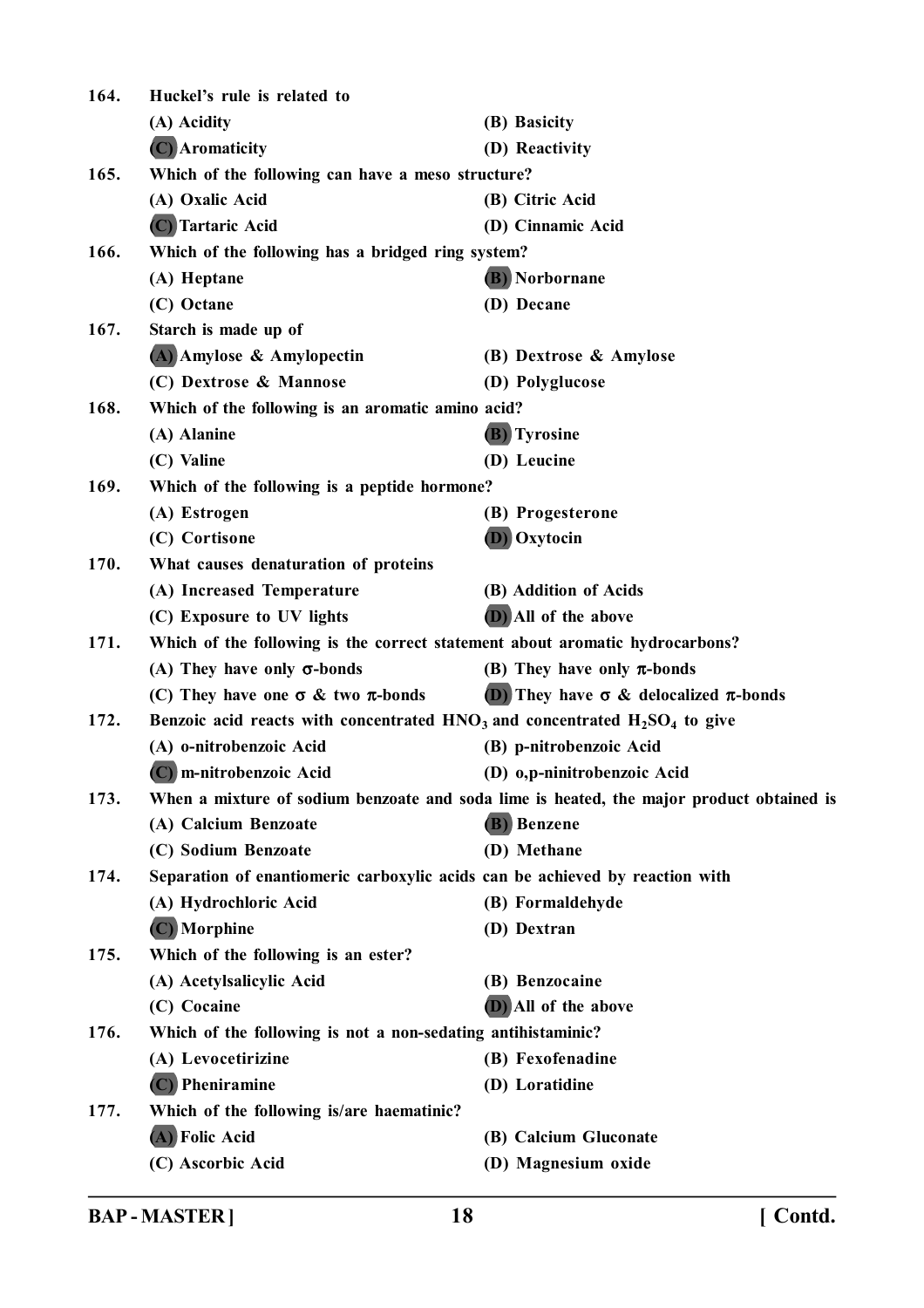| 178. | Which of the following is both an acidifying agent as well as expectorant?                |                                                                                  |  |
|------|-------------------------------------------------------------------------------------------|----------------------------------------------------------------------------------|--|
|      | (A) Potassium Iodide                                                                      | (B) Ammonium Chloride                                                            |  |
|      | (C) Sodium Potassium Tartrate                                                             | (D) Oxalic Acid                                                                  |  |
| 179. | Which of the following is a synthetic antibiotic?                                         |                                                                                  |  |
|      | (A) Ampicillin                                                                            | (B) Tetracycline                                                                 |  |
|      | (C) Streptomycin                                                                          | <b>D</b> ) Chloramphenicol                                                       |  |
| 180. | Which of the following is not used topically?                                             |                                                                                  |  |
|      | (A) Sulphacetamide                                                                        | (B) Sulphadiazine                                                                |  |
|      | (C) Mafenide                                                                              | (D) Silver Sulfadiazine                                                          |  |
| 181. | Which of the following is an antimetabolite?                                              |                                                                                  |  |
|      | (A) 5-Fluorouracil                                                                        | (B) Doxorubicin                                                                  |  |
|      | (C) Vincristine                                                                           | (D) Actinomycin-D                                                                |  |
| 182. | Which of the following is a first line antitubercular agent?                              |                                                                                  |  |
|      | (A) Isoniazid                                                                             | (B) p-amino salicylic Acid                                                       |  |
|      | (C) Moxifloxacin                                                                          | (D) Ethionamide                                                                  |  |
| 183. | Which of the following is tetracycline prodrug?                                           |                                                                                  |  |
|      | (A) Minocycline                                                                           | (B) Rolitetracycline                                                             |  |
|      | (C) Oxytetracycline                                                                       | (D) Doxycycline                                                                  |  |
| 184. | Gray baby syndrome is an adverse effect of                                                |                                                                                  |  |
|      | (A) Tetracycline                                                                          | (B) Ciprofloxacin                                                                |  |
|      | (C) Chloramphenicol                                                                       | (D) Cephalexin                                                                   |  |
| 185. | Which of the following action is due to Prostaglandins?                                   |                                                                                  |  |
|      | (A) Anti-amoebic                                                                          | (B) Smooth Muscle Relaxation                                                     |  |
|      | (C) Anti-Inflammatory                                                                     | <b>(D)</b> Vasodilation                                                          |  |
| 186. | Nystatin belongs to which class of antifungal agents?                                     |                                                                                  |  |
|      | (A) Imidazole                                                                             | (B) Triazole                                                                     |  |
|      | (C) Polyene                                                                               | (D) None of the above                                                            |  |
| 187. | Accuracy of an analytical method is expressed in terms of:                                |                                                                                  |  |
|      | (A) Relative Error                                                                        | (B) Mean                                                                         |  |
|      | (C) Relative Standard Deviation                                                           | (D) Median                                                                       |  |
| 188. | In titration of weak acid by strong base, which of the following indicator would be best? |                                                                                  |  |
|      | (A) Methyl Orange                                                                         | <b>(B)</b> Phenolphthalein                                                       |  |
|      | (C) Methyl Red                                                                            | (D) Phenol Red                                                                   |  |
| 189. | Acid present in lemon, orange and grapes is                                               |                                                                                  |  |
|      | (A) Citric Acid                                                                           | (B) Lactic Acid                                                                  |  |
|      | (C) Tartaric Acid                                                                         | (D) Acetic Acid                                                                  |  |
| 190. |                                                                                           | Which of the following technique(s) is/ are based on the scattering of radiation |  |
|      | (A) Turbidimetry                                                                          | (B) UV spectroscopy                                                              |  |
|      | (C) Nephelometry                                                                          | $(D)$ Both $(A)$ and $(C)$                                                       |  |
| 191. | Oxidizing power of $KMnO4$ is maximum in                                                  |                                                                                  |  |
|      | (A) Acidic Condition                                                                      | (B) Alkaline Condition                                                           |  |
|      | (C) Neutral Condition                                                                     | (D) None of the above                                                            |  |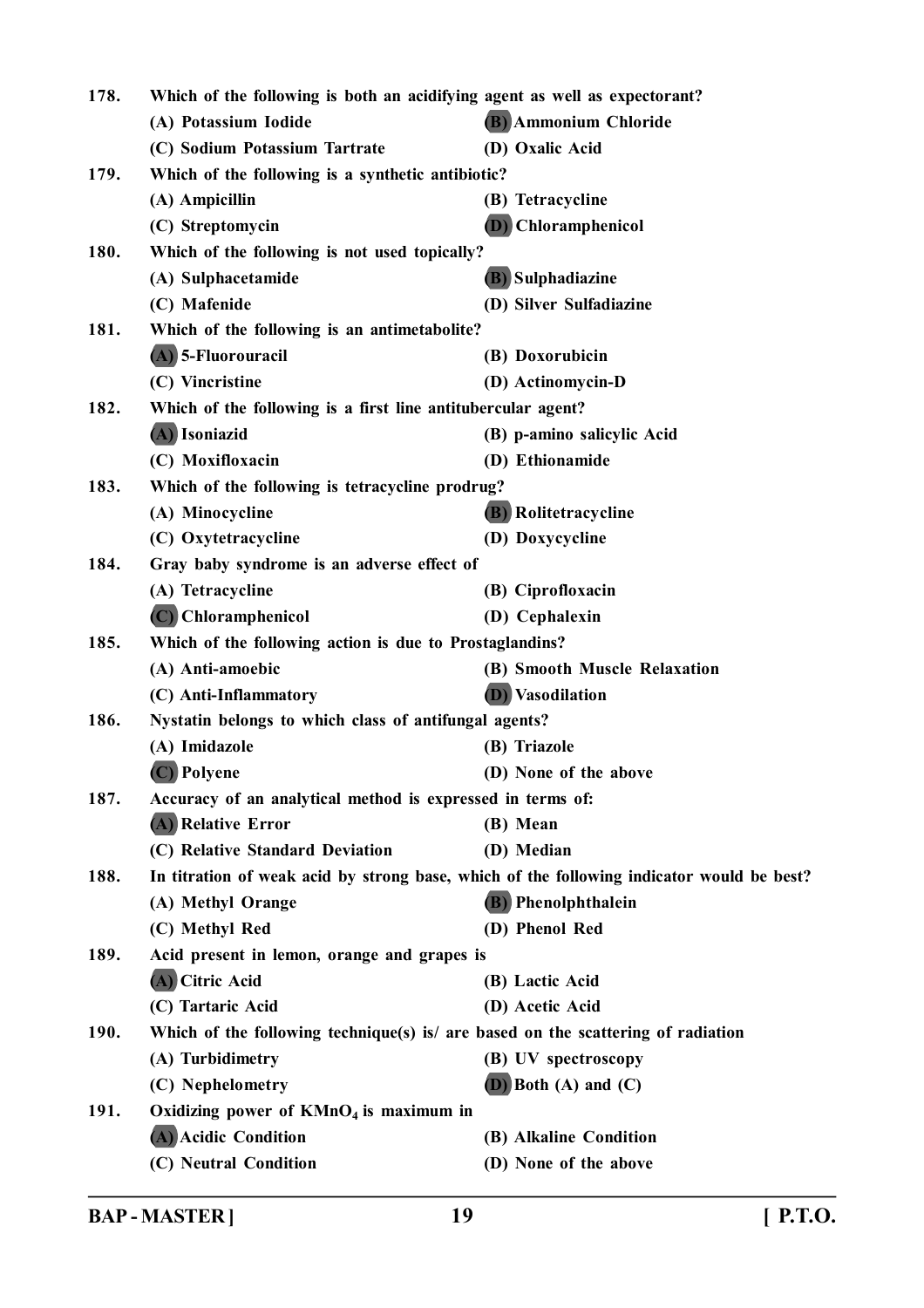| 192. | In iodometric titration, the indicator used is                                  |                                                                                           |  |
|------|---------------------------------------------------------------------------------|-------------------------------------------------------------------------------------------|--|
|      | (A) Starch Solution                                                             | (B) Sodium Diphenyl Sulphonate                                                            |  |
|      | (C) Ferroin                                                                     | (D) N-Phenylanthranilic Acid                                                              |  |
| 193. | Which of the following dyes is used as an indicator in precipitation titration? |                                                                                           |  |
|      | (A) Fluorescein                                                                 | (B) Dinitrophenol                                                                         |  |
|      | (C) Bromocresol                                                                 | (D) Chlorophenol                                                                          |  |
| 194. | Which of the following is used as a masking agent in complexometric titration?  |                                                                                           |  |
|      | (A) Ascorbic Acid                                                               | (B) Oxalic Acid                                                                           |  |
|      | (C) Citric Acid                                                                 | (D) Acetic Acid                                                                           |  |
| 195. | Vacuum UV lies between                                                          |                                                                                           |  |
|      | $(A)$ 200-400 nm                                                                | $(B)$ 400-600 nm                                                                          |  |
|      | $(C)$ 600-800 nm                                                                | $(D)$ 10-200 nm                                                                           |  |
| 196. | molecule?                                                                       | Which of the following factor affect the vibrational stretching frequency of the diatomic |  |
|      | (A) Force Constant                                                              | (B) Atomic Population                                                                     |  |
|      | (C) Temperature                                                                 | (D) Magnetic Field                                                                        |  |
| 197. | Signal splitting in NMR arises from:                                            |                                                                                           |  |
|      | (A) Shielding Effect                                                            | (B) Spin-Spin Decoupling                                                                  |  |
|      | (C) Spin-Spin Coupling                                                          | (D) Deshielding Effect                                                                    |  |
| 198. | The nuclei that doesn't give NMR signal is                                      |                                                                                           |  |
|      | (A) $15_{N}$                                                                    | $(B)$ 11 <sub>B</sub>                                                                     |  |
|      | (C) $19_F$                                                                      | (D) $31P$                                                                                 |  |
| 199. | Which of the following is not a chromophore?                                    |                                                                                           |  |
|      | (A) Carbonyl                                                                    | <b>(B)</b> Hydroxyl                                                                       |  |
|      | (C) Benzoyl                                                                     | $(D)$ Azo                                                                                 |  |
| 200. | Phenols can quantitatively be determined by:                                    |                                                                                           |  |
|      | (A) Iodometry                                                                   | (B) Iodimetry                                                                             |  |
|      | (C) Bromometry                                                                  | (D) Cerimetry                                                                             |  |
| 201. | According to WHO, QC is a part of                                               |                                                                                           |  |
|      | $(A)$ GLP                                                                       | (B) GCP                                                                                   |  |
|      | $(C)$ GMP                                                                       | (D) None of the above                                                                     |  |
| 202. | <b>Chemically Milk of Magnesia is</b>                                           |                                                                                           |  |
|      | $(A)$ MgO                                                                       | $(B)$ MgOH                                                                                |  |
|      | $(C)$ Mg(OH)2                                                                   | $(D)$ MgH <sub>2</sub>                                                                    |  |
| 203. | Which of the following is a triose?                                             |                                                                                           |  |
|      | (A) Glucose                                                                     | (B) Ribulose                                                                              |  |
|      | (C) Ribose                                                                      | <b>D</b> ) Glyceraldehyde                                                                 |  |
| 204. | The catalyst used in Friedel-Craft Alkylation of Benzene is                     |                                                                                           |  |
|      | (A) Aluminium Chloride                                                          | (B) Aluminium Isopropoxide                                                                |  |
|      | (C) Sodium Borohydride                                                          | (D) None of the above                                                                     |  |
| 205. | Biuret test confirms the presence of                                            |                                                                                           |  |
|      | (A) Ester Bond                                                                  | (B) Peptide Bond                                                                          |  |
|      | (C) Amide Bond                                                                  | (D) None of the above                                                                     |  |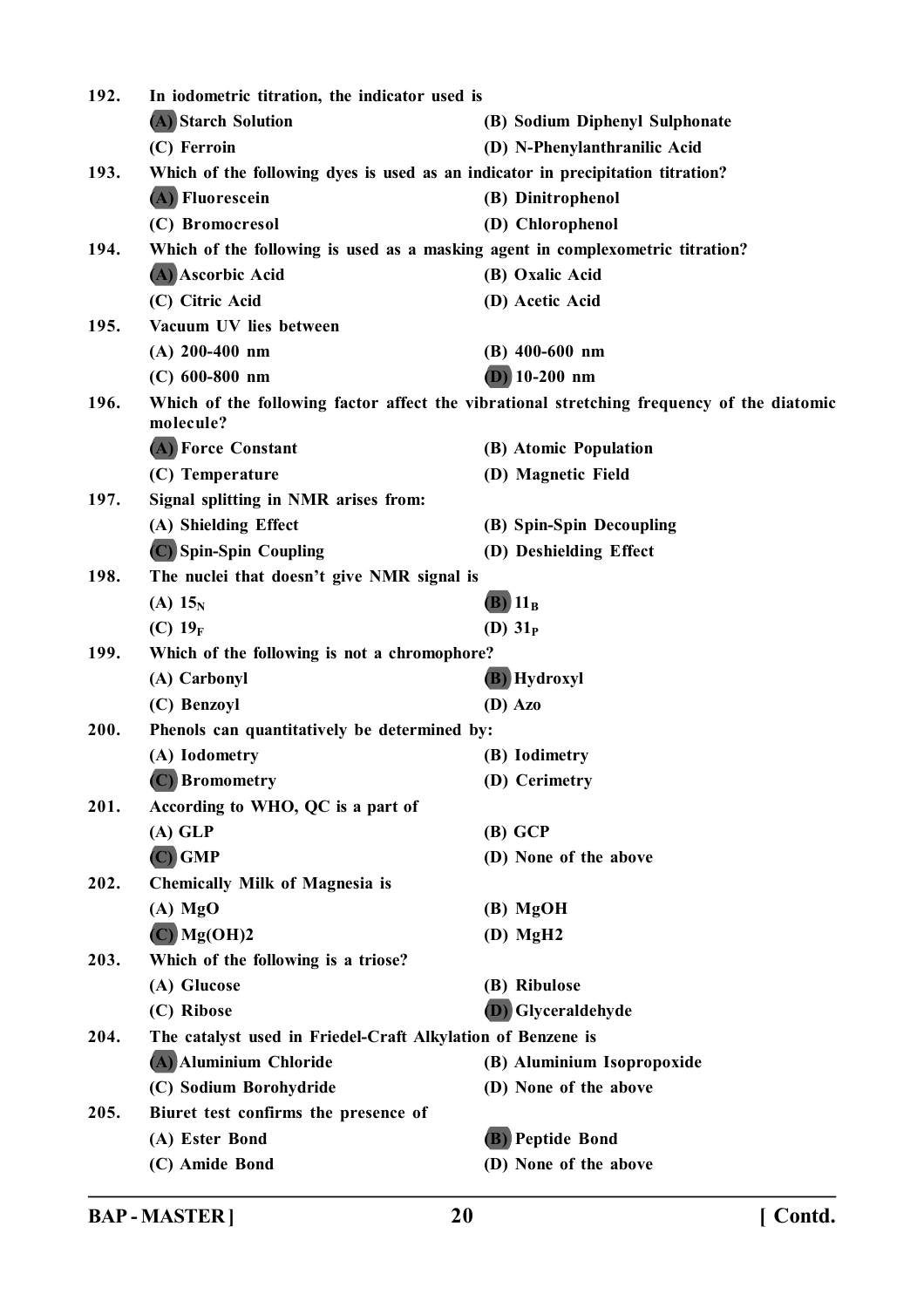| 206. | Urinary elimination of a basic drug is enhanced by adjusting                     |                                                |  |
|------|----------------------------------------------------------------------------------|------------------------------------------------|--|
|      | $(A)$ Urinary pH to more acidic                                                  | (B) Urinary pH to more basic                   |  |
|      | (C) Urinary pH like pKa of the drug                                              | (D) None of the above                          |  |
| 207. | The postganglionic sympathetic neurotransmitter released in sweat gland is       |                                                |  |
|      | (A) Acetylcholine                                                                | (B) Adrenaline                                 |  |
|      | (C) Adrenaline and Acetylcholine                                                 | (D) Noradrenalin                               |  |
| 208. | The shortest acting cholinesterase inhibitor is                                  |                                                |  |
|      | (A) Physostigmine                                                                | (B) Ambenonium                                 |  |
|      | (C) Donepezil                                                                    | <b>(D)</b> Edrophonium                         |  |
| 208. | Which is correct sequence of stages of general anaesthesia                       |                                                |  |
|      | <b>Stage</b><br><b>State</b>                                                     |                                                |  |
|      | $\mathbf I$<br>Excitement & delirium<br><b>P.</b>                                |                                                |  |
|      | Q. Surgical anaesthesia<br>$\mathbf H$                                           |                                                |  |
|      | Ш<br>R. Analgesia                                                                |                                                |  |
|      | IV<br><b>Medullary paralysis</b><br>S.                                           |                                                |  |
|      | $(A)$ I-R, II-Q, III-S, IV-P                                                     | $(B)$ I-R, II-P, III-Q, IV-S                   |  |
|      | $(C)$ I-P, II-R, III-S, IV-Q                                                     | (D) I-Q, II-R, III-P, IV-S                     |  |
| 210. | Digitalis therapy is contraindicated in presence of                              |                                                |  |
|      | (A) Hypokalaemia                                                                 | (B) Hypothyroidism                             |  |
|      | (C) Myocarditis                                                                  | (D) All of the above                           |  |
| 211. | Following statements about Amiloride are correct - EXCEPT                        |                                                |  |
|      | $(A)$ It enhances Na <sup>+</sup> reabsorption                                   | $(B)$ It blocks $Na+$ channel at distal tubule |  |
|      | $(C)$ It inhibits $K^+$ excretion.                                               | (D) It is used as a diuretic                   |  |
| 212. | Among the following drugs which is long-acting Beta-2 agonist used in asthma.    |                                                |  |
|      | (A) Remiterol                                                                    | (B) Salmeterol                                 |  |
|      | (C) Fenoterol                                                                    | (D) Pirbuterol                                 |  |
| 213. | Prolactin release is inhibited by Prolactin Release Inhibitory Hormone, which is |                                                |  |
|      | (A) Oxytocin                                                                     | (B) Opioid peptide                             |  |
|      | (C) Dopamine                                                                     | (D) None of the above                          |  |
| 214. | Prolonged use of proton pump inhibitors inhibit absorption of which vitamin      |                                                |  |
|      | (A) Vitamin C                                                                    | <b>(B)</b> Vitamin B12                         |  |
|      | (C) Vitamin A                                                                    | (D) Vitamin D                                  |  |
| 215. | Peripheral neuropathy is caused by the deficiency of                             |                                                |  |
|      | (A) Vitamin $B_6$                                                                | (B) Vitamin E                                  |  |
|      | $(C)$ Both $(A)$ and $(B)$                                                       | (D) None of the above                          |  |
| 216. | Which of the following is Copper chelator                                        |                                                |  |
|      | (A) Desferroxamine                                                               | <b>(B)</b> D-penicillamine                     |  |
|      | (C) EDTA                                                                         | (D) Deferiprone                                |  |
| 217. | All the following drugs are immunostimulant EXCEPT                               |                                                |  |
|      | (A) Levamisole                                                                   | (B) Sargramostim                               |  |
|      | (C) Interferon- $\alpha$                                                         | <b>(D)</b> Leuprolide                          |  |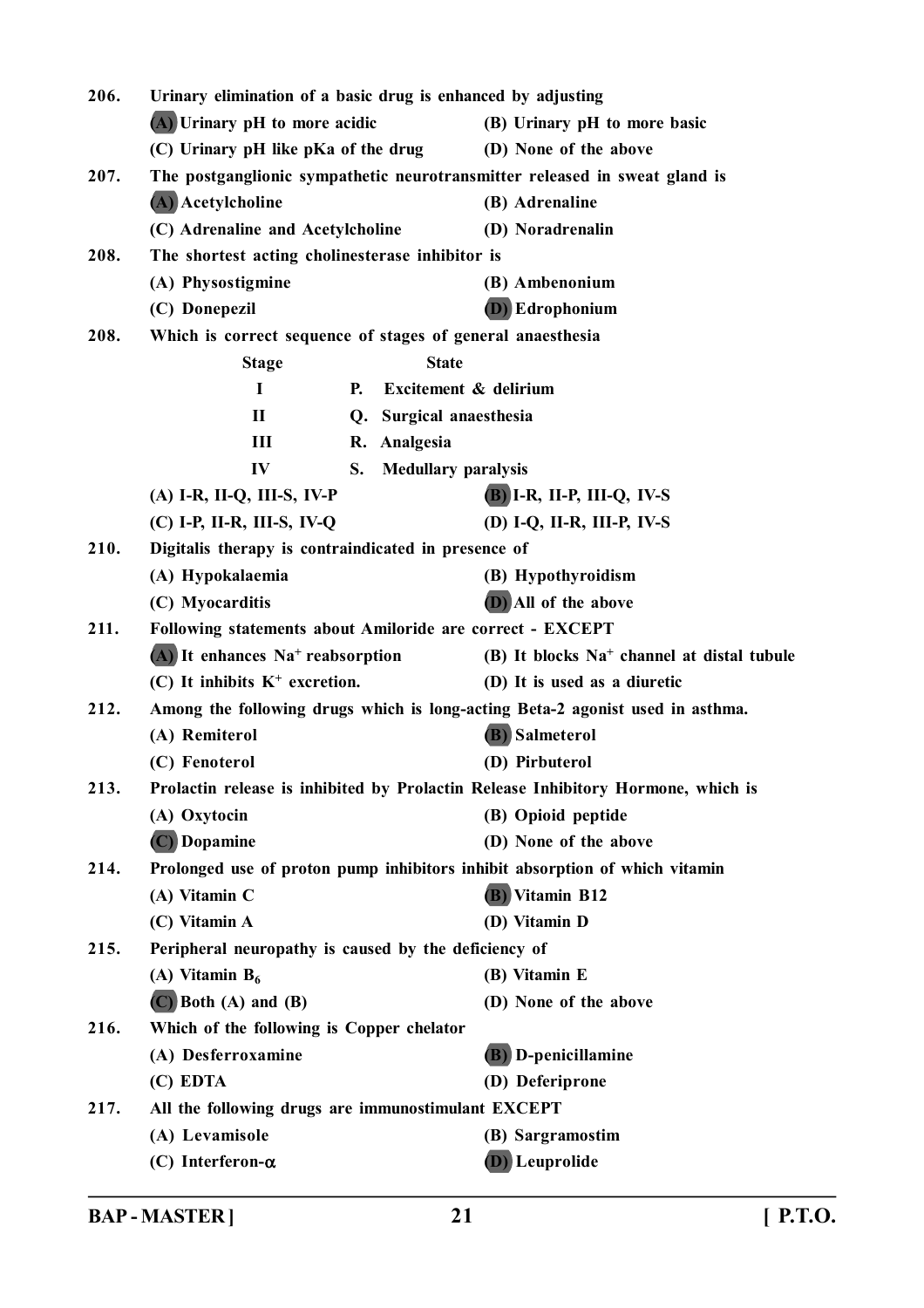| 218. | Theophylline is not a first choice of drug in Asthma, because it                         |                                                                                           |  |
|------|------------------------------------------------------------------------------------------|-------------------------------------------------------------------------------------------|--|
|      | (A) has narrow therapeutic window.                                                       | (B) Has high propensity for drug interactions.                                            |  |
|      | (C) It can cause arrythmia.                                                              | (D) All of the above.                                                                     |  |
| 219. | All the following conditions are contraindicated for Corticosteroid therapy EXCEPT       |                                                                                           |  |
|      | (A) Diabetes mellitus                                                                    | (B) Shock                                                                                 |  |
|      | (C) Peptic ulcer                                                                         | (D) Osteoporosis                                                                          |  |
| 220. | Which is NOT the types of adaptation                                                     |                                                                                           |  |
|      | (A) Hypertrophy                                                                          | (B) Hyperplasia                                                                           |  |
|      | (C) Apoptosis                                                                            | (D) Atrophy                                                                               |  |
| 221. | The effect of vasodilation is found in                                                   |                                                                                           |  |
|      | (A) Serotonin                                                                            | (B) Histamine                                                                             |  |
|      | $(C)$ Both $(A)$ and $(B)$                                                               | (D) None of the above                                                                     |  |
| 222. | Leucocytosis refers to                                                                   |                                                                                           |  |
|      | (A) Increase in number of WBC.                                                           | (B) Decrease in number of WBC.                                                            |  |
|      | (C) Decrease in size of WBC.                                                             | (D) Increase in size of WBC                                                               |  |
| 223. | The Vasculitis, a fungal infection in CNS is caused by                                   |                                                                                           |  |
|      | (A) Mucormycosis                                                                         | (B) Aspergillosis                                                                         |  |
|      | $(C)$ Both $(A)$ and $(B)$                                                               | (D) None of the above                                                                     |  |
| 224. | Following are the causes of primary Gout - EXCEPT                                        |                                                                                           |  |
|      | (A) It is associated with crystallization of monosodium urate within $\&$ around joints. |                                                                                           |  |
|      | (B) It is caused due to known reason of increased uric acid production                   |                                                                                           |  |
|      | (C) Increased uric acid synthesis for idiopathic reason.                                 |                                                                                           |  |
|      | transferase.                                                                             | (D) It is caused due to peripheral deficiency of Hypoxanthine guanine phosphoribosyl      |  |
| 225. | Which statement about Type-2 Diabetes mellitus is INCORRECT?                             |                                                                                           |  |
|      | (A) It is caused by peripheral resistance to Insulin actions.                            |                                                                                           |  |
|      | (B) It is caused due to inadequate secretion of Pancreatic- $\beta$ - cells.             |                                                                                           |  |
|      | (C) It is an autoimmune disease characterized by Pancreatic β-cell destruction           |                                                                                           |  |
|      | (D) It is the most common form than Type-1 Diabetes.                                     |                                                                                           |  |
| 226. | Which statement about Cyclooxygenase (COX) enzyme is INCORRECT?                          |                                                                                           |  |
|      | (A) It is involved in Prostaglandin synthesis.                                           |                                                                                           |  |
|      | $(B)$ COX-2 is expressed constitutively & serves homeostatic function.                   |                                                                                           |  |
|      | (C) The products of COX-1, prostacyclin have cytoprotective functions.                   |                                                                                           |  |
|      | prostaglandinPGE <sub>2</sub> & PGI <sub>2</sub> .                                       | (D) NSAID-induced gastropathy & gastritis occur due to inhibition of COX and synthesis of |  |
| 227. | Select a drug from the list which act as an Enzyme inhibitor                             |                                                                                           |  |
|      | (A) Omeprazole                                                                           | (B) Carbamazepine                                                                         |  |
|      | (C) Rifampicin                                                                           | (D) None of the above                                                                     |  |
| 228. |                                                                                          | Following antihypertensive agents are unsafe in hypertensive pregnant women - EXCEPT      |  |
|      | (A) Hydrochlorothiazide                                                                  | (B) Captopril                                                                             |  |
|      | (C) Atenolol                                                                             | (D) Methyldopa                                                                            |  |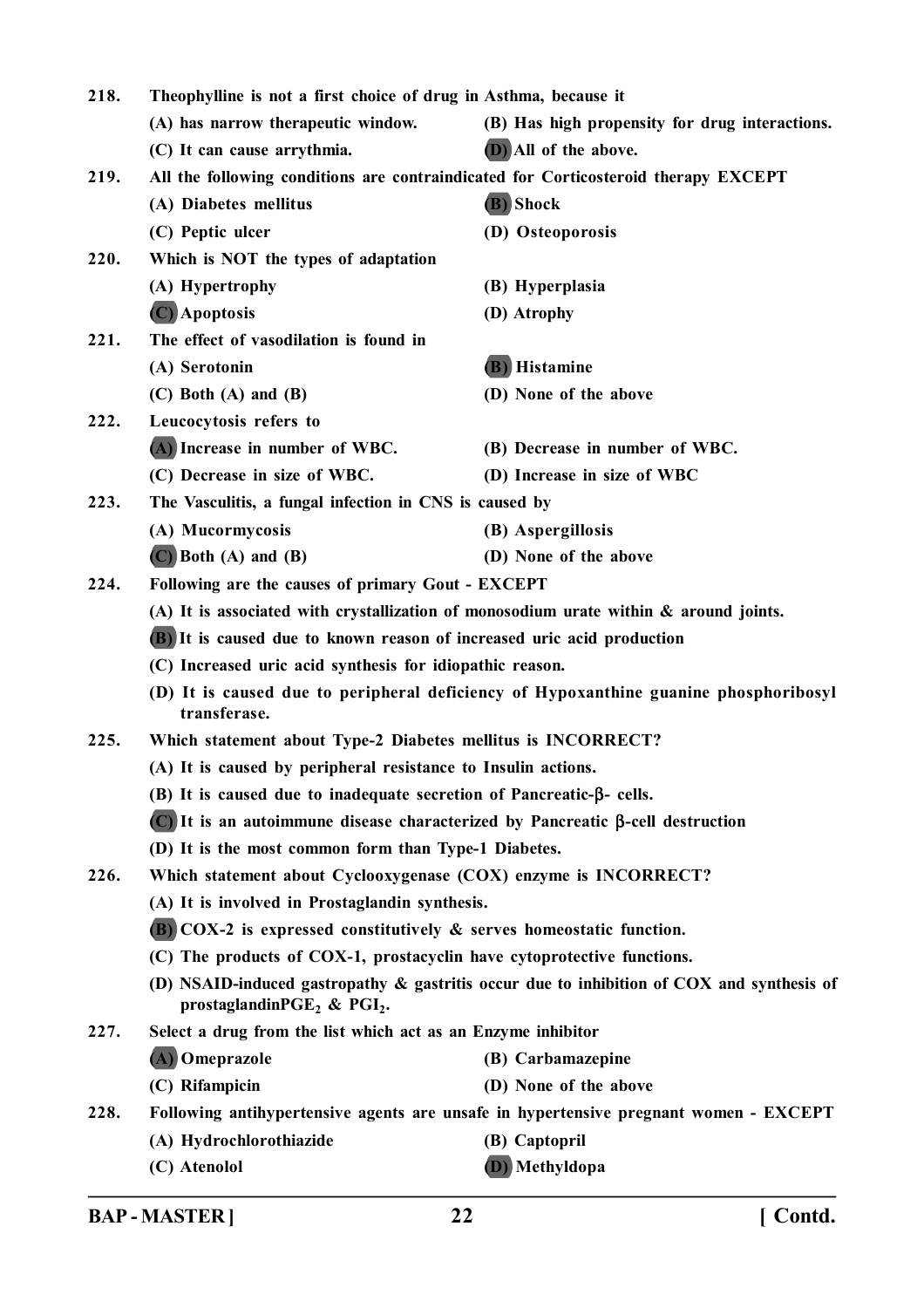| 229. |                                                                                                                                                                                                                                                                                             | Which of the following statement is INCORRECT about Adverse Drug Reaction (ADR)                                                                                                 |  |
|------|---------------------------------------------------------------------------------------------------------------------------------------------------------------------------------------------------------------------------------------------------------------------------------------------|---------------------------------------------------------------------------------------------------------------------------------------------------------------------------------|--|
|      | Type-A.                                                                                                                                                                                                                                                                                     |                                                                                                                                                                                 |  |
|      | (A) These are drug-dose dependent reactions.                                                                                                                                                                                                                                                |                                                                                                                                                                                 |  |
|      | (B) These are pharmacologically predictable.                                                                                                                                                                                                                                                |                                                                                                                                                                                 |  |
|      | (C) These are manageable by Dose adjustment.                                                                                                                                                                                                                                                |                                                                                                                                                                                 |  |
|      | <b>D</b> ) These usually leads to high mortality.                                                                                                                                                                                                                                           |                                                                                                                                                                                 |  |
| 230. |                                                                                                                                                                                                                                                                                             | In children due to greater metabolic clearance than adults which drug is required to be<br>given in higher doses to achieve plasma concentration like those observed in adults. |  |
|      | (A) Phenytoin                                                                                                                                                                                                                                                                               | (B) Carbamazepine                                                                                                                                                               |  |
|      | (C) Theophylline                                                                                                                                                                                                                                                                            | (D) All of the above                                                                                                                                                            |  |
| 231. | A patient was on an anticoagulant therapy with Warfarin (W). He was prescribed Zafirlukast<br>(Z) for the management of bronchial asthma. However, after initiation of Zafirlukast, blood<br>levels of warfarin elevated. What could be the cause of elevation of blood levels of warfarin? |                                                                                                                                                                                 |  |
|      | (A) Z displaces W from its protein bound form.                                                                                                                                                                                                                                              |                                                                                                                                                                                 |  |
|      | <b>(B)</b> Z reduces metabolism of W.                                                                                                                                                                                                                                                       |                                                                                                                                                                                 |  |
|      | (C) Z reduces elimination of W                                                                                                                                                                                                                                                              |                                                                                                                                                                                 |  |
|      | (D) None of the above                                                                                                                                                                                                                                                                       |                                                                                                                                                                                 |  |
| 232. | Which drug is used as an antidote in Paracetamol overdose / poisoning?                                                                                                                                                                                                                      |                                                                                                                                                                                 |  |
|      | (A) Acetylcysteine                                                                                                                                                                                                                                                                          | (B) Methionine                                                                                                                                                                  |  |
|      | $(C)$ Both $(A)$ and $(B)$                                                                                                                                                                                                                                                                  | (D) None of the above                                                                                                                                                           |  |
| 233. | Metoclopramide, an antiemetic drug has agonistic action on which receptor                                                                                                                                                                                                                   |                                                                                                                                                                                 |  |
|      | $(A)$ $D_2$ Receptor                                                                                                                                                                                                                                                                        | $(B)$ 5HT <sub>3</sub> Receptor                                                                                                                                                 |  |
|      | $(C)$ 5HT <sub>4</sub> Receptor                                                                                                                                                                                                                                                             | (D) All of the above                                                                                                                                                            |  |
| 234. | Which anticholinesterase agent is used for the diagnosis of Myasthenia Gravis?                                                                                                                                                                                                              |                                                                                                                                                                                 |  |
|      | (A) Neostigmine                                                                                                                                                                                                                                                                             | (B) Edrophonium                                                                                                                                                                 |  |
|      | (C) Physostigmine                                                                                                                                                                                                                                                                           | (D) Ambenonium                                                                                                                                                                  |  |
| 235. | Tumour marker CA125 is indicative of which cancer                                                                                                                                                                                                                                           |                                                                                                                                                                                 |  |
|      | (A) Ovarian cancer                                                                                                                                                                                                                                                                          | (B) Pancreatic cancer                                                                                                                                                           |  |
|      | (C) Thyroid carcinoma                                                                                                                                                                                                                                                                       | (D) Bladder cancer                                                                                                                                                              |  |
| 236. | Inspiratory capacity is the sum of Inspiratory Reserve Volume and                                                                                                                                                                                                                           |                                                                                                                                                                                 |  |
|      | (A) Expiratory Reserve Volume                                                                                                                                                                                                                                                               | <b>(B)</b> Tidal Volume                                                                                                                                                         |  |
|      | (C) Residual Volume                                                                                                                                                                                                                                                                         | (D) All of the above                                                                                                                                                            |  |
| 237. |                                                                                                                                                                                                                                                                                             | The layer of mucous membrane that comes in direct contact with the contents of GI-tract is                                                                                      |  |
|      | (A) Epithelium layer                                                                                                                                                                                                                                                                        | (B) Lamina propria                                                                                                                                                              |  |
|      | (C) Muscularis mucosae                                                                                                                                                                                                                                                                      | (D) None of the above                                                                                                                                                           |  |
| 238. | Following are various refraction abnormalities of eye - EXCEPT                                                                                                                                                                                                                              |                                                                                                                                                                                 |  |
|      | (A) Myopia                                                                                                                                                                                                                                                                                  | <b>(B)</b> Emmetropia                                                                                                                                                           |  |
|      | (C) Hyperopia                                                                                                                                                                                                                                                                               | (D) Astigmatism                                                                                                                                                                 |  |
| 239. | Which type of cells in bone tissue participate in resorption of bone?                                                                                                                                                                                                                       |                                                                                                                                                                                 |  |
|      | (A) Osteogenic cells                                                                                                                                                                                                                                                                        | (B) Osteoblast cells                                                                                                                                                            |  |
|      | (C) Osteogenic cells                                                                                                                                                                                                                                                                        | (D) Osteoblast cells                                                                                                                                                            |  |
| 240. | Chemicals that stimulate gustatory receptor cells are known as                                                                                                                                                                                                                              |                                                                                                                                                                                 |  |
|      | (A) Tastants                                                                                                                                                                                                                                                                                | (B) Demulcents                                                                                                                                                                  |  |
|      | (C) Bitters                                                                                                                                                                                                                                                                                 | (D) None of the above                                                                                                                                                           |  |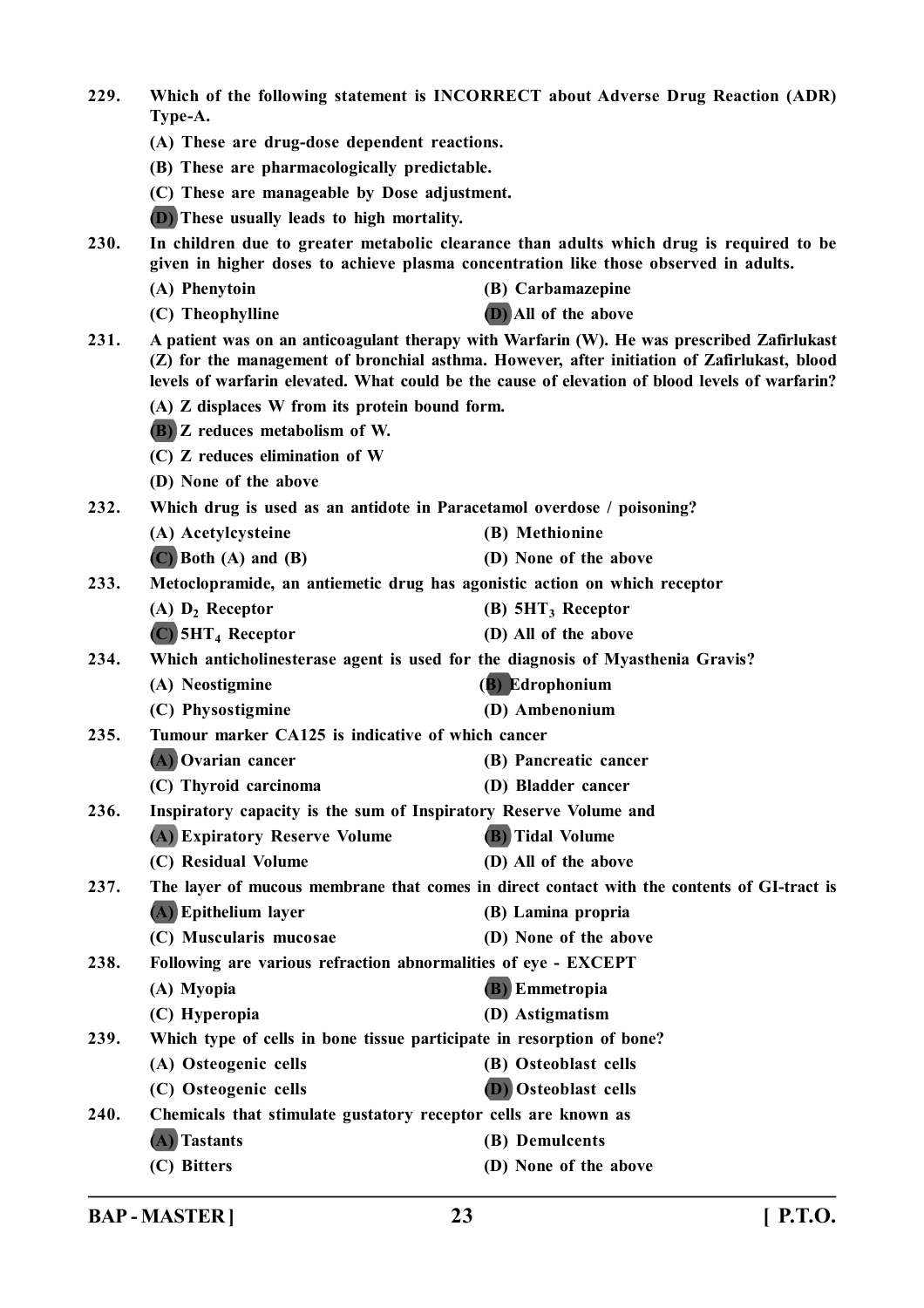| 241. | The type of membrane transport that uses ion gradients as the energy source is:                                                                                   |                                                                                |  |
|------|-------------------------------------------------------------------------------------------------------------------------------------------------------------------|--------------------------------------------------------------------------------|--|
|      | (A) Facilitated diffusion                                                                                                                                         | (B) Passive diffusion                                                          |  |
|      | (C) Primary active transport                                                                                                                                      | (D) Secondary active transport                                                 |  |
| 242. | An integral membrane protein can be extracted with                                                                                                                |                                                                                |  |
|      | (A) A buffer of alkaline or acid pH                                                                                                                               |                                                                                |  |
|      | (B) A chelating agent that removes divalent cations                                                                                                               |                                                                                |  |
|      | (C) A solution containing detergent                                                                                                                               |                                                                                |  |
|      | (D) A solution of high ionic strength                                                                                                                             |                                                                                |  |
| 243. | During regular check-up, a child is detected with interrupted bone mineralization, which of<br>the following vitamin deficiency can be the cause of this problem? |                                                                                |  |
|      | (A) Calciferol                                                                                                                                                    | (B) Riboflavin                                                                 |  |
|      | (C) Tocoferol                                                                                                                                                     | (D) Folic acid                                                                 |  |
| 244. | Which of the following are the major events in electron transport chain?                                                                                          |                                                                                |  |
|      | (A) Electron flow and release of energy                                                                                                                           |                                                                                |  |
|      | (B) Proton gradient formation                                                                                                                                     |                                                                                |  |
|      | (C) PMF (proton motive force) driven ATP synthesis                                                                                                                |                                                                                |  |
|      | (D) All of the above                                                                                                                                              |                                                                                |  |
| 245. |                                                                                                                                                                   | Which of the following statements about Michaelis-Menten kinetics is correct?  |  |
|      | (A) $K_{m}$ , the Michaelis constant, is defined as the concentration of substrate required for the<br>reaction to reach maximum velocity                         |                                                                                |  |
|      | (B) $Km$ , the Michaelis constant, is defined as the dissociation constant of the enzyme-substrate<br>complex                                                     |                                                                                |  |
|      | (C) $K_{m}$ , the Michaelis constant, is expressed in terms of the reaction velocity                                                                              |                                                                                |  |
|      | (D) $K_m$ , the Michaelis constant, is a measure of the enzyme affinity for its substrate                                                                         |                                                                                |  |
| 246. | Marfan syndrome is caused by mutations in the gene which encodes for                                                                                              |                                                                                |  |
|      | (A) Collagen                                                                                                                                                      | (B) Dystopin                                                                   |  |
|      | (C) Elastin                                                                                                                                                       | <b>(D)</b> Fibrillin                                                           |  |
| 247. | Dimethyl sulfoxide (DMSO) is used as                                                                                                                              |                                                                                |  |
|      | (A) Gelling agent                                                                                                                                                 | (B) Alkylating agent                                                           |  |
|      | (C) Cryoprotectant                                                                                                                                                | (D) Chelating agent                                                            |  |
| 248. | Which of the following is NOT the part of growth medium for animal culture?                                                                                       |                                                                                |  |
|      | (A) Starch                                                                                                                                                        | (B) Serum                                                                      |  |
|      | (C) Carbon source                                                                                                                                                 | (D) Inorganic salts                                                            |  |
| 249. | In which phase secondary metabolites are produced?                                                                                                                |                                                                                |  |
|      | (A) Lag phase                                                                                                                                                     | (B) Log phase                                                                  |  |
|      | (C) Exponential phase                                                                                                                                             | <b>D</b> ) Stationary phase                                                    |  |
| 250. | Who developed the chemical technique to synthesize polynucleotides?                                                                                               |                                                                                |  |
|      | (A) Barbara McClintock                                                                                                                                            | (B) James Watson                                                               |  |
|      | (C) Fredrick Sanger                                                                                                                                               | (D) H. Gobind Khorana                                                          |  |
| 251. |                                                                                                                                                                   | The first hormone produced in bacteria by using recombinant DNA technology is: |  |
|      | (A) Insulin                                                                                                                                                       | (B) Adrenaline                                                                 |  |
|      | (C) Thyroxine                                                                                                                                                     | (D) Testosterone                                                               |  |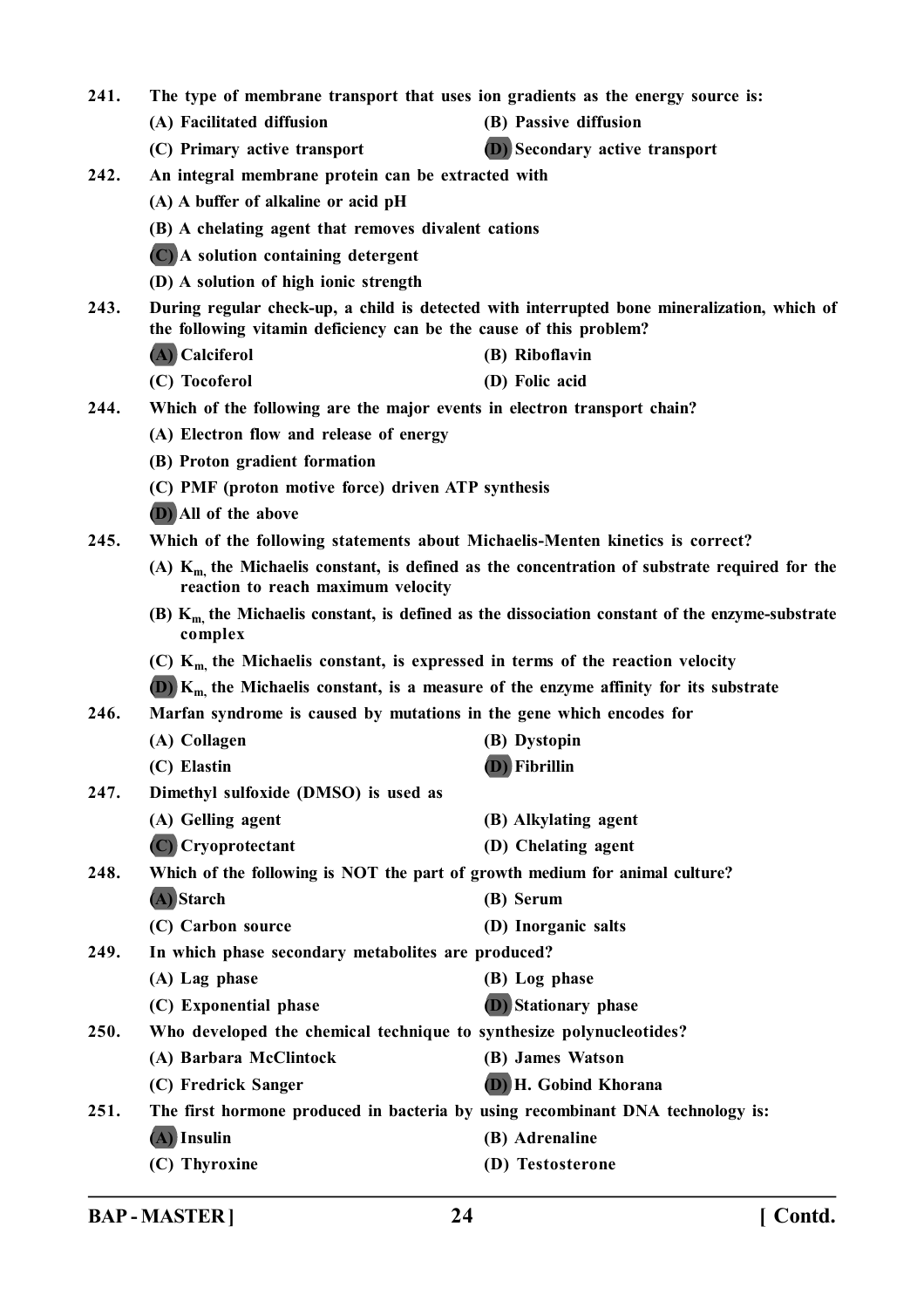| 252. | Which of the following is affected by the use of antibiotics that inhibit or inactivate cellular<br>ribosomes? |                                                                                            |  |
|------|----------------------------------------------------------------------------------------------------------------|--------------------------------------------------------------------------------------------|--|
|      | (A) ATP production                                                                                             | (B) DNA replication                                                                        |  |
|      | (C) Transcription                                                                                              | (D) Protein synthesis                                                                      |  |
| 253. | At the temperature of 160°C for one hour, complete sterilization occurs in                                     |                                                                                            |  |
|      | (A) Autoclave                                                                                                  | (B) Hot air oven                                                                           |  |
|      | (C) Laminar flow                                                                                               | (D) Incubator                                                                              |  |
| 254. | Condensation of the light in light microscope is done by                                                       |                                                                                            |  |
|      | (A) Objective                                                                                                  | (B) Condenser                                                                              |  |
|      | (C) Ocular                                                                                                     | (D) All of the above                                                                       |  |
| 255. | Which of the following are the acid fast microbes?                                                             |                                                                                            |  |
|      | (A) Mycobacteria                                                                                               | (B) Bacterial spores                                                                       |  |
|      | (C) Nocardia                                                                                                   | (D) All of the above                                                                       |  |
| 256. | known as:                                                                                                      | A disease that can be transmitted by an infectious agent from one individual to another is |  |
|      | (A) Epidemic                                                                                                   | (B) Pandemic                                                                               |  |
|      | (C) Communicable                                                                                               | (D) None of the above                                                                      |  |
| 257. | Which of the following method(s) is/are employed for sterilization of fermentation<br>equipments?              |                                                                                            |  |
|      | (A) Radiation                                                                                                  | (B) Chemicals                                                                              |  |
|      | (C) Heating                                                                                                    | (D) All of the above                                                                       |  |
| 258. | as:                                                                                                            | The immunity acquired by inoculation of living organism of attenuated virulence is known   |  |
|      | (A) Artificial active immunity                                                                                 | (B) Passive immunity                                                                       |  |
|      | (C) Natural active immunity                                                                                    | (D) Local immunity                                                                         |  |
| 259. | The 'Guna' and 'Veerya' of 'Zingiber officinalis' is respectively                                              |                                                                                            |  |
|      | (A) Laghurooksha and Madhur                                                                                    | (B) Laghusnigdha and Katu                                                                  |  |
|      | (C) Laghusnigdha and Ushna                                                                                     | (D) Laghutikshna and Ushna                                                                 |  |
| 260. | The composition of 'Tikta Rasa' is                                                                             |                                                                                            |  |
|      | $(A)$ Vayu + Tej                                                                                               | $(B)$ Vayu + Akasha                                                                        |  |
|      | $(C)$ Vayu + Prithvi                                                                                           | (D) Prithvi + Tej                                                                          |  |
| 261. | All of the following contain indole moiety except                                                              |                                                                                            |  |
|      | (A) Reserpine                                                                                                  | (B) Strychnine                                                                             |  |
|      | (C) Physostigmine                                                                                              | (D) Atropine                                                                               |  |
| 262. | What does 'Holistic' mean with reference to holistic medicine?                                                 |                                                                                            |  |
|      | (A) Medicine incorporating whole foods                                                                         | (B) Medicine with natural remedies                                                         |  |
|      | (C) Addressing the whole person                                                                                | (D) Curing with the power of prayer                                                        |  |
| 263. | Opium alkaloid having 'Isoquinoline ring system' is                                                            |                                                                                            |  |
|      | (A) Papaverine                                                                                                 | (B) Codeine                                                                                |  |
|      | (C) Thebaine                                                                                                   | (D) Morphine                                                                               |  |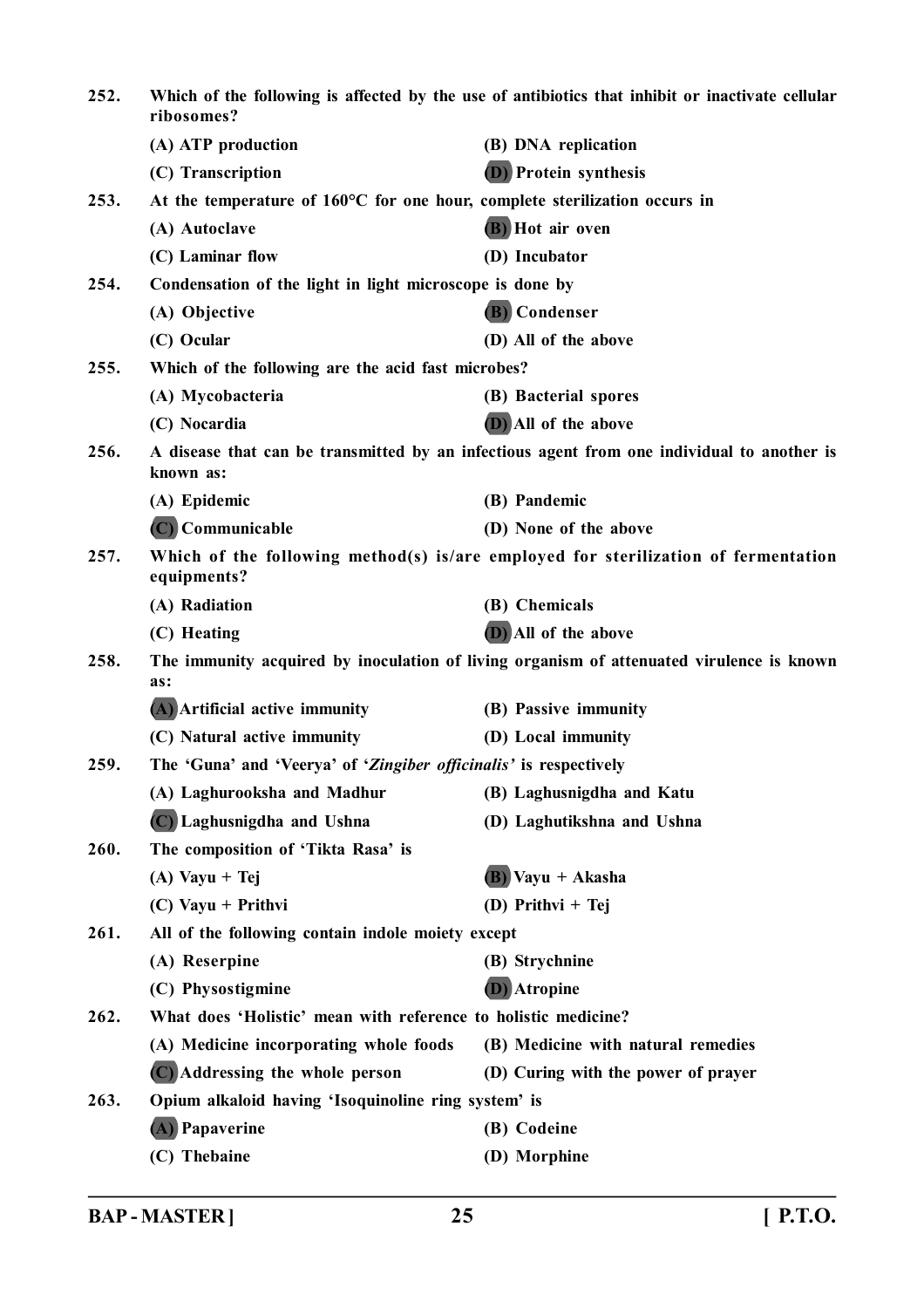| 264. | The microscopical examination of crude drugs involves                      |                                                                                             |  |  |
|------|----------------------------------------------------------------------------|---------------------------------------------------------------------------------------------|--|--|
|      | (A) Determination of the size of different cells and tissues               |                                                                                             |  |  |
|      | (B) Determination of the shape of different cells and tissues              |                                                                                             |  |  |
|      | (C) Determination of the relative positions of different cells and tissues |                                                                                             |  |  |
|      | (D) All of the above                                                       |                                                                                             |  |  |
| 265. | present?                                                                   | In which of the following forms, does the aglycone moiety of Sennoside A and Sennoside B is |  |  |
|      | (A) Dextrorotatory and meso form                                           | (B) Levorotatory and meso form                                                              |  |  |
|      | (C) Dextrorotatory and trans form                                          | (D) Meso and trans form                                                                     |  |  |
| 266. | 'Cyanogenetic glycosides' are:                                             |                                                                                             |  |  |
|      | (A) O-glycosides                                                           | (B) S-glycosides                                                                            |  |  |
|      | (C) C-glycosides                                                           | (D) N-glycosides                                                                            |  |  |
| 267. | 'Valerian herb' is used to treat                                           |                                                                                             |  |  |
|      | (A) Insomnia                                                               | (B) Malaria                                                                                 |  |  |
|      | (C) Hyperlipidemia                                                         | (D) Ovarian cancer                                                                          |  |  |
| 268. | Which of the following drug(s) is/are used as 'anti-depressant'?           |                                                                                             |  |  |
|      | (A) Hypericum                                                              | (B) St. John's Wort                                                                         |  |  |
|      | (C) Millepertuis                                                           | (D) All of the above                                                                        |  |  |
| 269. | Which of the following statement about 'Camptothecin' is incorrect:        |                                                                                             |  |  |
|      | (A) It has yellow needle shaped crystals                                   |                                                                                             |  |  |
|      | (B) It does not respond Dragendorff's and Mayer's reagent test             |                                                                                             |  |  |
|      | (C) It is very weakly basic alkaloid                                       |                                                                                             |  |  |
|      | <b>D</b> ) It forms stable salts with mineral acids                        |                                                                                             |  |  |
| 270. | concentrated $H_2SO_4$ ?                                                   | Which of the following Cinchona alkaloid gives blue fluorescence on treatment with          |  |  |
|      | (A) Cinchonidine                                                           | (B) Cinchoninenchonine                                                                      |  |  |
|      | (C) Quinine                                                                | (D) Qunidine                                                                                |  |  |
| 271. | Give the correct match from following:                                     |                                                                                             |  |  |
|      | <b>Drugs</b>                                                               | <b>Uses</b>                                                                                 |  |  |
|      | Camptothecin<br>a.                                                         | <b>Rheumatoid arthritis</b><br>Ι.                                                           |  |  |
|      | <b>Boswellic</b> acid<br>b.                                                | Leukemia<br>П.                                                                              |  |  |
|      | <b>Gingkolides</b><br>c.                                                   | <b>Tranquilizer</b><br>Ш.                                                                   |  |  |
|      | <b>Valepotriates</b><br>d.                                                 | IV.<br>Raynaud s disease                                                                    |  |  |
|      |                                                                            | V.<br><b>Alopecia</b>                                                                       |  |  |
|      |                                                                            | VI.<br>Prostate cancer                                                                      |  |  |
|      | $(A)$ a - IV, b - I, c - II, d - VI                                        | $(B)$ a - II, b - I, c - IV, d - III                                                        |  |  |
|      | (C) $a$ - III, $b$ - II, $c$ - I, $d$ - IV                                 | (D) $a$ - III, $b$ - II, $c$ - I, $d$ - V                                                   |  |  |
| 272. | Which of the following nutraceutical(s) has 'Anti-inflammatory activity'   |                                                                                             |  |  |
|      | (A) Capsaicin                                                              | (B) Quercetin                                                                               |  |  |
|      | (C) Linolenic acid                                                         | (D) All of the above                                                                        |  |  |
| 273. |                                                                            | W.H.O. guidelines for the general limits of 'Harmful organic matter' in herbal drugs is:    |  |  |
|      | (A) Totally free from it                                                   | $(B)$ 10 ppm                                                                                |  |  |
|      | $(C)$ 10 <sup>2</sup> ppm                                                  | (D) $10^3$ ppm                                                                              |  |  |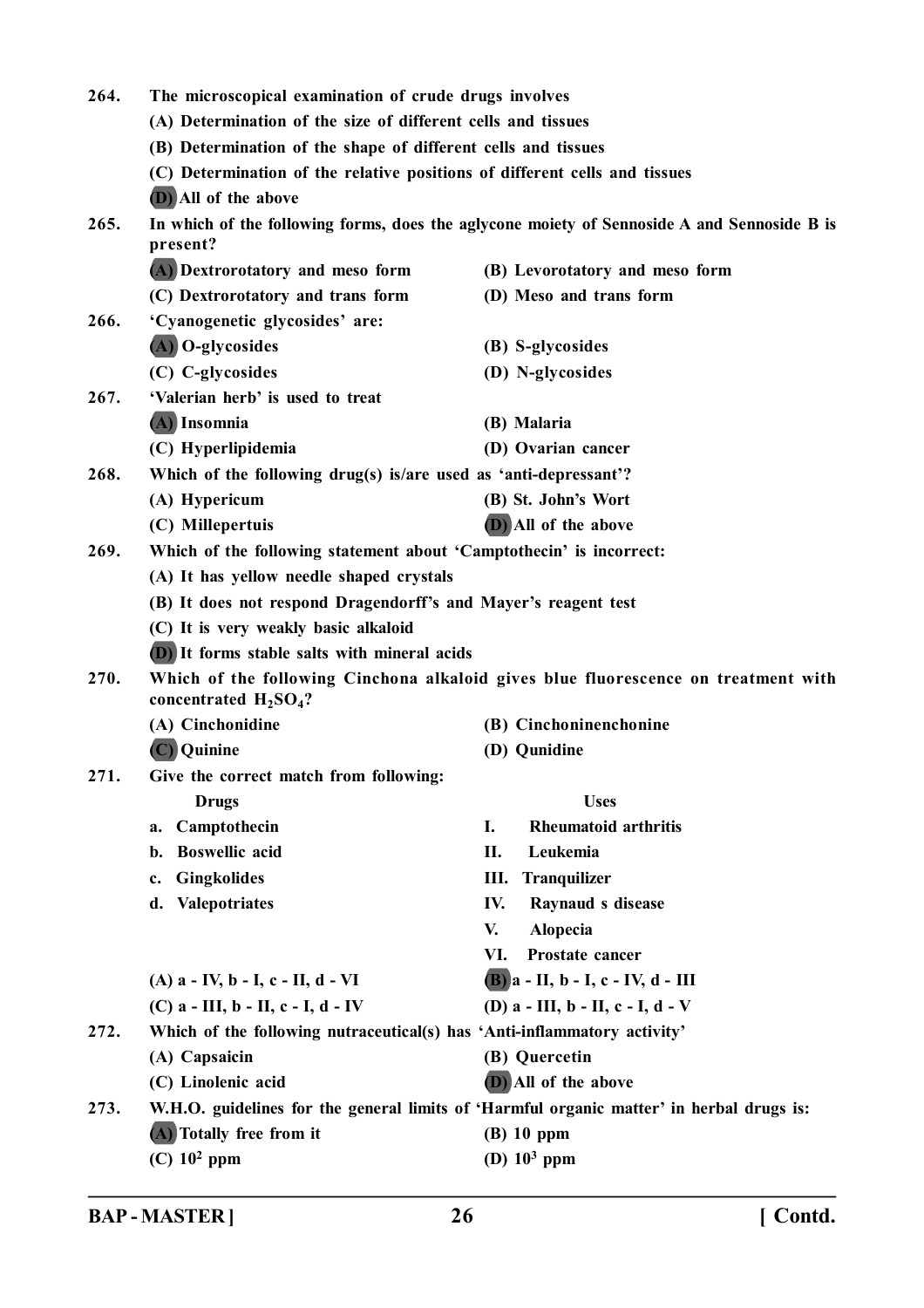| 274. | Give the correct match from following                  |               |                                                                                               |
|------|--------------------------------------------------------|---------------|-----------------------------------------------------------------------------------------------|
|      | Volatile oils                                          |               | Major terpenoids present                                                                      |
|      | Clove oil<br>a.                                        |               | Anethol<br>Ι.                                                                                 |
|      | <b>Fennel</b> oil<br>$\mathbf{b}$ .                    |               | П.<br><b>Eugenol</b>                                                                          |
|      | Eucalyptus oil<br>c.                                   |               | <b>Cineole</b><br>III.                                                                        |
|      | Peppermint oil<br>d.                                   |               | <b>IV.</b> Menthol                                                                            |
|      |                                                        |               | Limonene<br>V.                                                                                |
|      |                                                        |               | VI. Farnesol                                                                                  |
|      | $(A)$ a - IV, b - I, c - II, d - III                   |               | (B) $a$ - III, $b$ - II, $c$ - VI, $d$ - IV                                                   |
|      | (C) $a - I$ , $b - II$ , $c - VI$ , $d - V$            |               | $(D)$ a - II, b - I, c - III, d - IV                                                          |
| 275. | 'Glycyrrhizin', a sweet principle of liquorice is      |               |                                                                                               |
|      | (A) K and Mg salts of glycyrrhizinic acid              |               | (B) Na and Mg salts of glycyrrhetinic acid                                                    |
|      | (C) Na and Ca salts of glycyrrhetinic acid             |               | (D) K and Ca salts of glycyrrhizinic acid                                                     |
| 276. | Give the correct match from following:                 |               |                                                                                               |
|      | <b>Enzymes</b>                                         |               | <b>Biological source</b>                                                                      |
|      | <b>Bromelain</b><br>a.                                 | I.            | <b>B.</b> subtilis                                                                            |
|      | L-asparaginase<br>b.                                   | E. coli<br>П. |                                                                                               |
|      | <b>Sutilains</b><br>c.                                 | III.          | <b>Ananascomosus</b>                                                                          |
|      | d.<br>Collagenase                                      | IV.           | C. histolyticum                                                                               |
|      |                                                        | V.            | S. scrofa                                                                                     |
|      | VI. B. taurus                                          |               |                                                                                               |
|      | $(A)$ a - IV, b - I, c - II, d - III                   |               | $(B)$ a - III, b - II, c - I, d - IV                                                          |
|      | $(C)$ a - III, b - II, c - IV, d - VI                  |               | (D) $a - I$ , $b - II$ , $c - VI$ , $d - V$                                                   |
| 277. | Give the correct match from following:                 |               |                                                                                               |
|      | Carbohydrate drugs                                     |               | <b>Biological Sources</b>                                                                     |
|      | Gum ghatti<br>a.                                       |               | <b>Anogeissuslatifolia</b><br>I.                                                              |
|      | Indian gum<br>b.                                       |               | Cyamopsistetragonolobus<br>П.                                                                 |
|      | Gum karaya<br>c.                                       |               | <b>III.</b> Sterculiaurens                                                                    |
|      | Guar gum<br>d.                                         |               | Plantago ovata<br>IV.                                                                         |
|      |                                                        |               | Acacia arabica<br>V.                                                                          |
|      |                                                        |               | VI. Aegle marmelos                                                                            |
|      | (A) $a$ - III, $b$ - II, $c$ - I, $d$ - V              |               | (B) a - III, b - VI, c - I, d - II                                                            |
|      | $(C)$ a - I, b - IV, c - II, d - III                   |               | $(D)$ a - I, b - V, c - III, d - II                                                           |
| 278. |                                                        |               | Which of the following has largest value of Stomatal index determined for upper leaf surface? |
|      | (A) Digitalis lutea                                    |               | (B) Digitalis purpurea                                                                        |
|      | (C) Digitalis lanata                                   |               | (D) Digitalis thapsi                                                                          |
| 279. | 'Gallotannin' in nutgall and 'Ellagitannin' in oak are |               |                                                                                               |
|      | (A) Hydrolysable and condensed tannins respectively    |               |                                                                                               |
|      | (B) Condensed and hydrolysable tannins respectively    |               |                                                                                               |
|      | (C) Both hydrolysable tannins                          |               |                                                                                               |
|      | (D) Both condensed tannins                             |               |                                                                                               |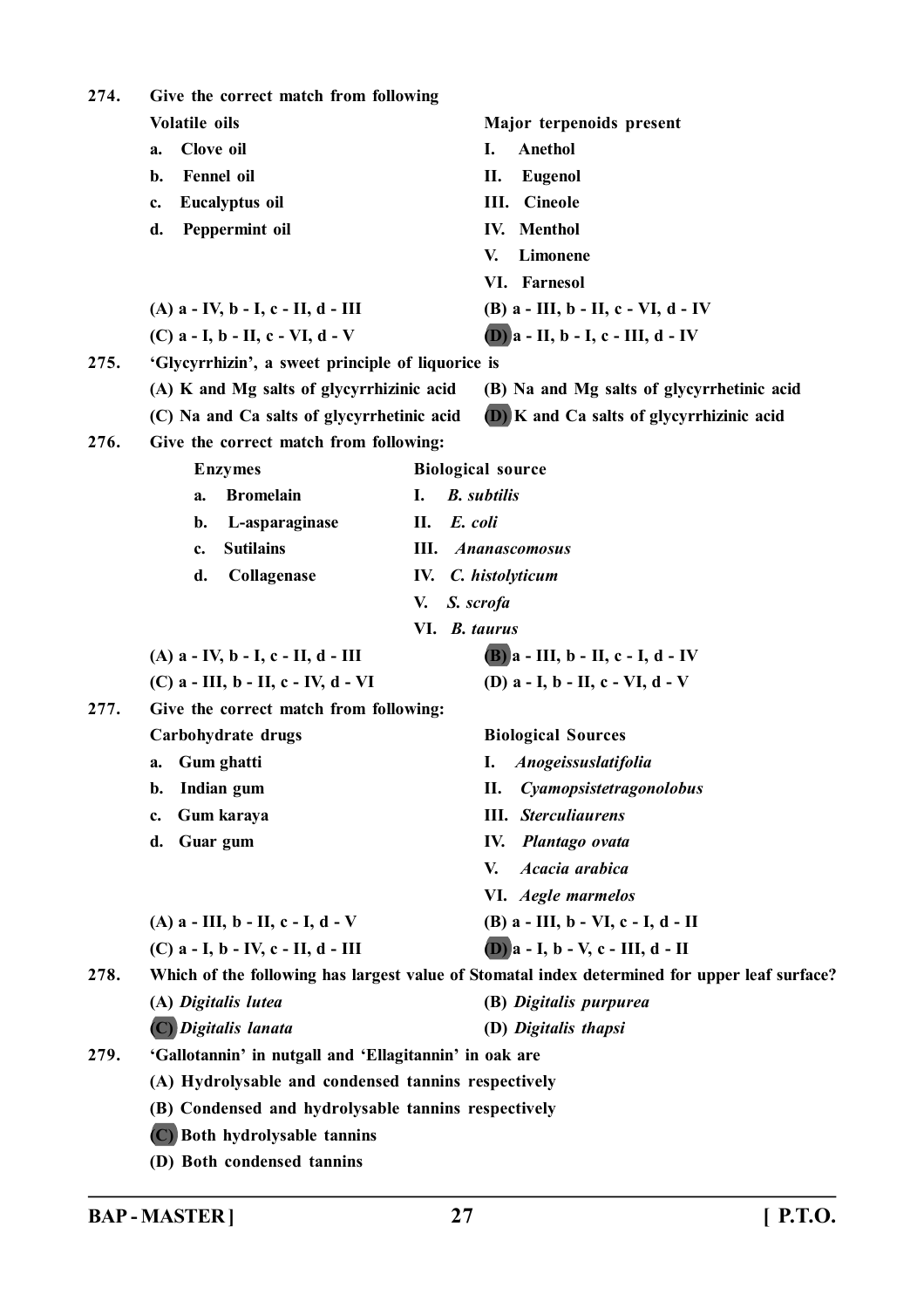| 280. | Give the correct match from following:                                                                                                                                                                                  |                                                                                           |  |  |
|------|-------------------------------------------------------------------------------------------------------------------------------------------------------------------------------------------------------------------------|-------------------------------------------------------------------------------------------|--|--|
|      | Category of alkaloids                                                                                                                                                                                                   | <b>Alkaloids</b>                                                                          |  |  |
|      | Imidazole<br>a.                                                                                                                                                                                                         | I.<br>Papaverine                                                                          |  |  |
|      | Indole<br>b.                                                                                                                                                                                                            | П.<br>Reserpine                                                                           |  |  |
|      | Isoquinoline<br>c.                                                                                                                                                                                                      | <b>III.</b> Pilocarpine                                                                   |  |  |
|      | <b>Steroidal</b><br>d.                                                                                                                                                                                                  | <b>IV.</b> Conessine                                                                      |  |  |
|      |                                                                                                                                                                                                                         | <b>Arecoline</b><br>V.                                                                    |  |  |
|      |                                                                                                                                                                                                                         | VI. Pseudoephedrine                                                                       |  |  |
|      | $(A)$ a - IV, b - I, c - II, d - III                                                                                                                                                                                    | (B) $a$ - III, $b$ - II, $c$ - IV, $d$ - VI                                               |  |  |
|      | $(C)$ a - III, b - II, c - I, d - IV                                                                                                                                                                                    | (D) $a - I$ , $b - II$ , $c - VI$ , $d - V$                                               |  |  |
| 281. | Which one of following is not the requirement for garments used by personnel in aseptic<br>areas as per D & C Rules 1945?                                                                                               |                                                                                           |  |  |
|      | (A) Garments shall be made of non-shedding and tight weave material                                                                                                                                                     |                                                                                           |  |  |
|      | (B) Cotton garments shall be used                                                                                                                                                                                       |                                                                                           |  |  |
|      | (C) Garments shall be single piece                                                                                                                                                                                      |                                                                                           |  |  |
|      | (D) Pockets shall be avoided                                                                                                                                                                                            |                                                                                           |  |  |
| 282. | shall be deemed to be                                                                                                                                                                                                   | As per D & C Act 1940 if a drug is imported under a name which belongs to another drug it |  |  |
|      | (A) Adulterated drug                                                                                                                                                                                                    | (B) Spurious drug                                                                         |  |  |
|      | (C) Misbranded drug                                                                                                                                                                                                     | (D) Fake drug                                                                             |  |  |
| 283. | Good manufacturing practices related to factory premises of Unani medicines are prescribed<br>in                                                                                                                        |                                                                                           |  |  |
|      | (A) Schedule M                                                                                                                                                                                                          | (B) Schedule N                                                                            |  |  |
|      | (C) Schedule R                                                                                                                                                                                                          | (D) Schedule T                                                                            |  |  |
| 284. | As per the provisions of Schedule K which one of the following classes of drugs is not<br>exempted from a sale licence required under the provisions of Chapter IV of D & C Act<br>1940 and rules there under           |                                                                                           |  |  |
|      | (A) Mechanical contraceptives                                                                                                                                                                                           | (B) Insecticides and disinfectants                                                        |  |  |
|      | (C) Paracetamol tablets                                                                                                                                                                                                 | <b>(D)</b> Ibuprofen tablets                                                              |  |  |
| 285. | Under Schedule F (Part XII-B) the prescribed period of deferment of blood donation in case<br>of typhoid is                                                                                                             |                                                                                           |  |  |
|      | (A) 3 months after recovery                                                                                                                                                                                             | (B) 6 months after recovery                                                               |  |  |
|      | (C) 9 months after recovery                                                                                                                                                                                             | (D) 12 months after recovery                                                              |  |  |
| 286. | Which one of the following preparations is treated as preparation capable of being used as<br>ordinary alcoholic beverage and hence is liable to a duty as per The Medicinal and Toilet<br><b>Preparations Act 1955</b> |                                                                                           |  |  |
|      | (A) Ayurvedic preparations made by distillation                                                                                                                                                                         |                                                                                           |  |  |
|      | (B) Ayurvedic 'Asavas' preparations                                                                                                                                                                                     |                                                                                           |  |  |
|      | (C) Ayurvedic 'Aristas' preparations                                                                                                                                                                                    |                                                                                           |  |  |
|      | (D) Ayurvedic preparations containing 2% self generated proof spirit                                                                                                                                                    |                                                                                           |  |  |
| 287. |                                                                                                                                                                                                                         | Which one of the following is the date of expiry for 'Asava Arista' Ayurvedic medicine    |  |  |
|      | $(A)$ 2 yrs                                                                                                                                                                                                             | $(B)$ 3 yrs                                                                               |  |  |
|      | $(C)$ 5 Yrs                                                                                                                                                                                                             | (D) No expiry date                                                                        |  |  |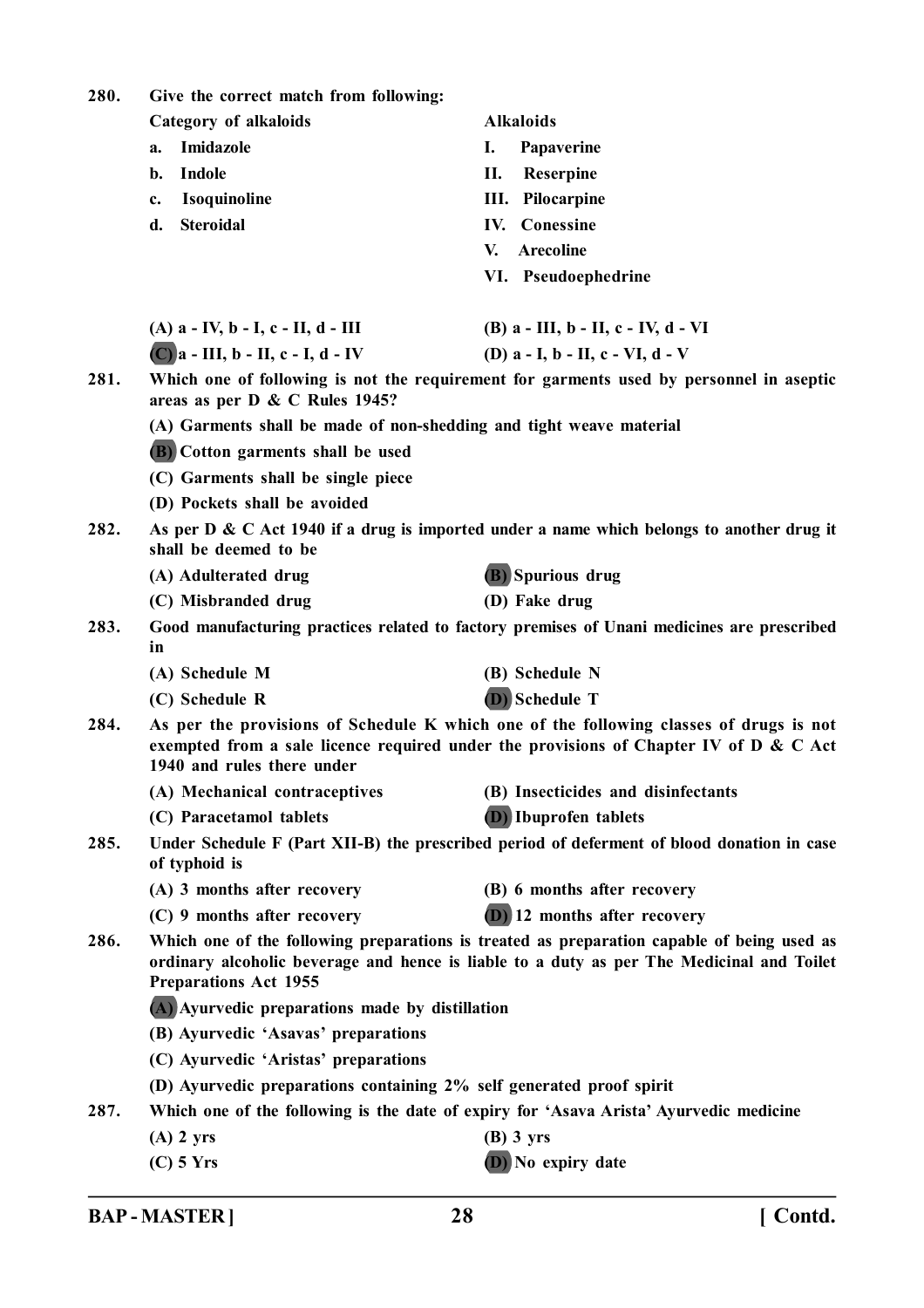| 288. | Which one of the following acts is not an offence under the Drugs and Magic Remedies Act<br>1954?                                                                                                                                                  |                                                                                          |  |
|------|----------------------------------------------------------------------------------------------------------------------------------------------------------------------------------------------------------------------------------------------------|------------------------------------------------------------------------------------------|--|
|      | (A) Advertisement of an astrologer                                                                                                                                                                                                                 |                                                                                          |  |
|      | (B) Advertisement referring to use of a ayurvedic medicine for correction of menstrual<br>disorder in woman                                                                                                                                        |                                                                                          |  |
|      | (C) Advertisement referring to use of a homeopathic medicine for prevention of cataract                                                                                                                                                            |                                                                                          |  |
|      | (D) Advertisement referring to use of a Unani drug for treatment or prevention of AIDS                                                                                                                                                             |                                                                                          |  |
| 289. | Bureau of Indian Standards (BIS) is engaged in developing standards for the sector(s)                                                                                                                                                              |                                                                                          |  |
|      | (A) Chemicals                                                                                                                                                                                                                                      |                                                                                          |  |
|      | (B) Food and Agriculture                                                                                                                                                                                                                           |                                                                                          |  |
|      | (C) Medical Equipment and Hospital Planning                                                                                                                                                                                                        |                                                                                          |  |
|      | (D) All of the above                                                                                                                                                                                                                               |                                                                                          |  |
| 290. | Which one of the following presently effective regulations provides for the registration of<br>pharmacists to regulate the entry of persons in this profession?                                                                                    |                                                                                          |  |
|      | (A) Drugs and Cosmetics Act 1940                                                                                                                                                                                                                   | (B) AICTE Act 1987                                                                       |  |
|      | (C) Pharmacy Act 1948                                                                                                                                                                                                                              | (D) Pharmacy Education Regulations 1991                                                  |  |
| 291. | Which of the following product(s) is/are regulated by USFDA?                                                                                                                                                                                       |                                                                                          |  |
|      | (A) Bottled water                                                                                                                                                                                                                                  | (B) Prescription drugs                                                                   |  |
|      | (C) Non prescription drugs                                                                                                                                                                                                                         | (D) All of the above                                                                     |  |
| 292. | may be formulated as EXCEPT                                                                                                                                                                                                                        | As per section 22 of Food Safety and Standards Act, 2006, Foods for special dietary uses |  |
|      | (A) Parenterals                                                                                                                                                                                                                                    | (B) Powders                                                                              |  |
|      | (C) Granules                                                                                                                                                                                                                                       | (D) Capsules                                                                             |  |
| 293. | Which one of the following criteria should an invention to be patentable not required to<br>meet as per Patent Act 1970?                                                                                                                           |                                                                                          |  |
|      | (A) Novelty                                                                                                                                                                                                                                        | (B) Inventive step                                                                       |  |
|      | (C) Industrially applicable                                                                                                                                                                                                                        | (D) Priority date                                                                        |  |
| 294. | Which one of the following management functions encompasses defining an organization's<br>goals, establishing an overall strategy for achieving those goals, and developing a<br>comprehensive set of plans to integrate and coordinate activities |                                                                                          |  |
|      | (A) Planning                                                                                                                                                                                                                                       | (B) Organizing                                                                           |  |
|      | (C) Leading                                                                                                                                                                                                                                        | (D) Controlling                                                                          |  |
| 295. | Which one of the following defines how job tasks are formally divided, grouped, and<br>coordinated?                                                                                                                                                |                                                                                          |  |
|      | (A) An organizational structure                                                                                                                                                                                                                    | (B) World Trade Organization                                                             |  |
|      | (C) Human resource policies                                                                                                                                                                                                                        | (D) Organizational culture                                                               |  |
| 296. | Which one of the following is considered as downward communication?                                                                                                                                                                                |                                                                                          |  |
|      | (A) An email from a team leader to the members of his team, reminding team of an upcoming<br>dead line                                                                                                                                             |                                                                                          |  |
|      | (B) Suggestion boxes                                                                                                                                                                                                                               |                                                                                          |  |
|      | (C) Employee attitude surveys                                                                                                                                                                                                                      |                                                                                          |  |
|      | (D) Grievance procedures                                                                                                                                                                                                                           |                                                                                          |  |